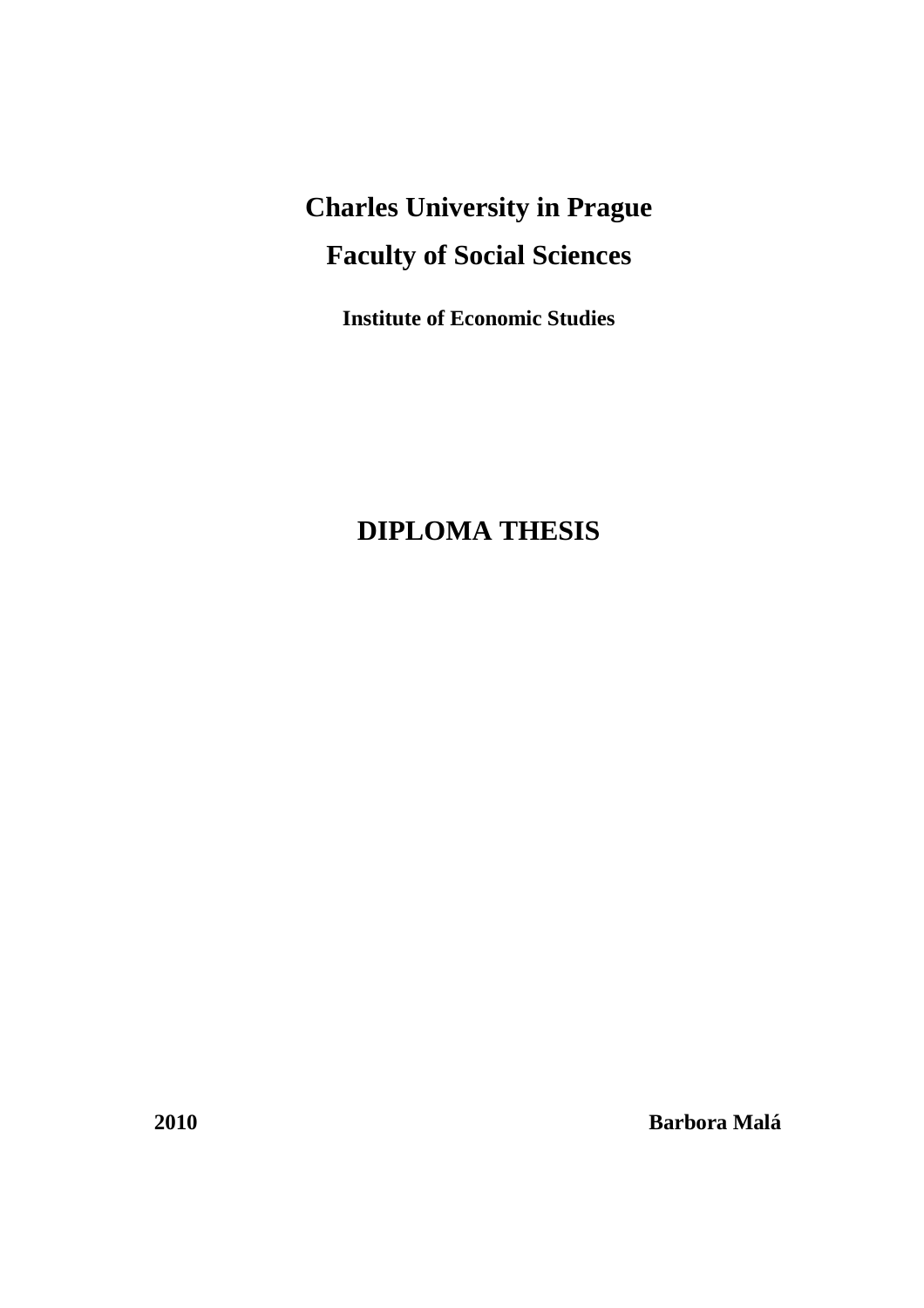# CHARLES UNIVERSITY IN PRAGUE, FACULTY OF SOCIAL SCIENCES INSTITUTE OF ECONOMIC STUDIES

DIPLOMA THESIS

**Bank Efficiency and its Relation to Market Competition: European Perspective**

**Author: Bc. Barbora Malá Supervisor: PhDr. Adam Geršl, PhD. Academic year: 2009 / 2010**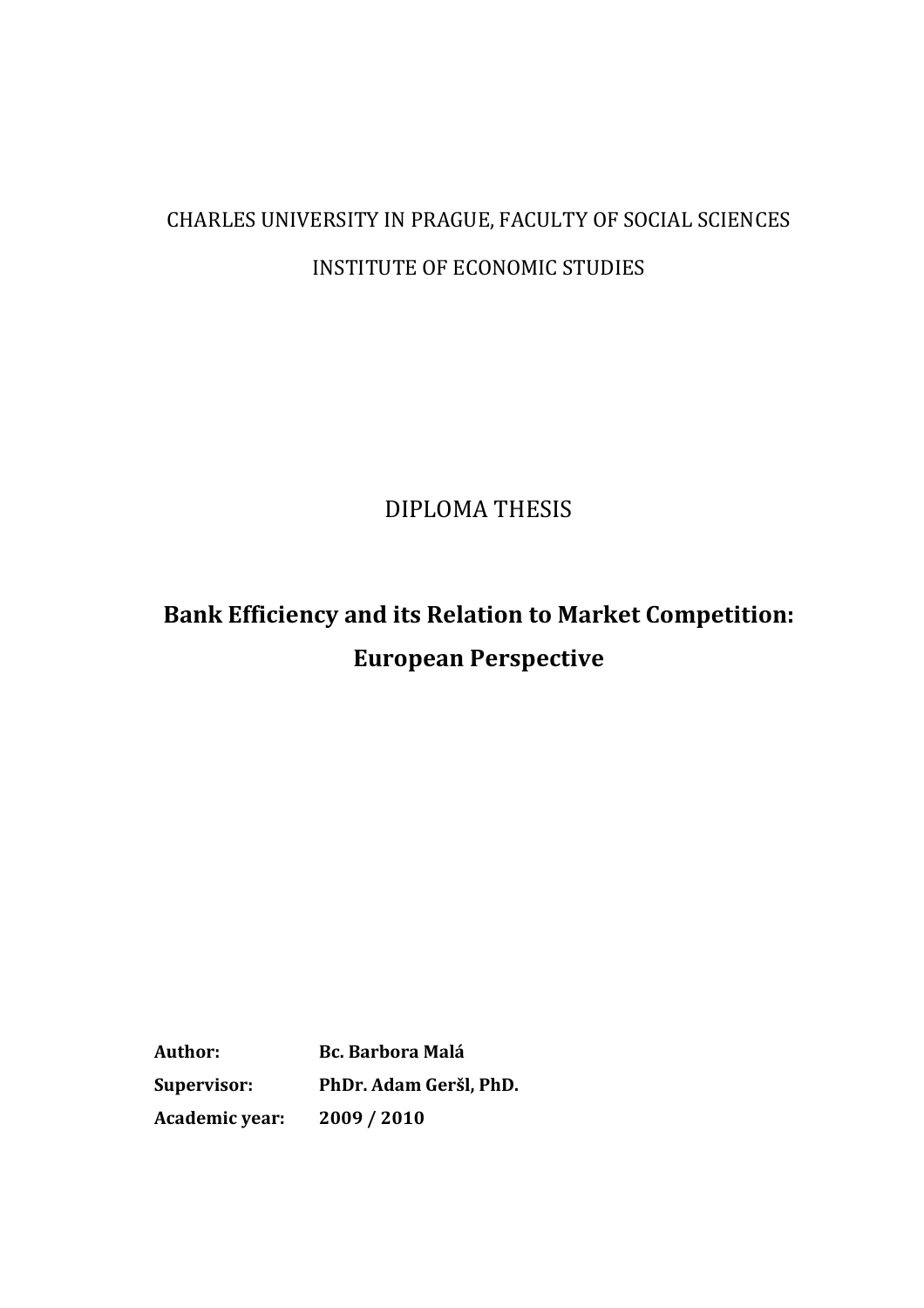#### **Prohlášení**

Prohlašuji, že jsem diplomovou práci vypracovala samostatně a použila pouze uvedené prameny a literaturu.

#### **Declaration**

Hereby I declare that I compiled this master thesis independently, using only the listed literature and resources.

Prague, June 30, 2010 **Barbora Malá**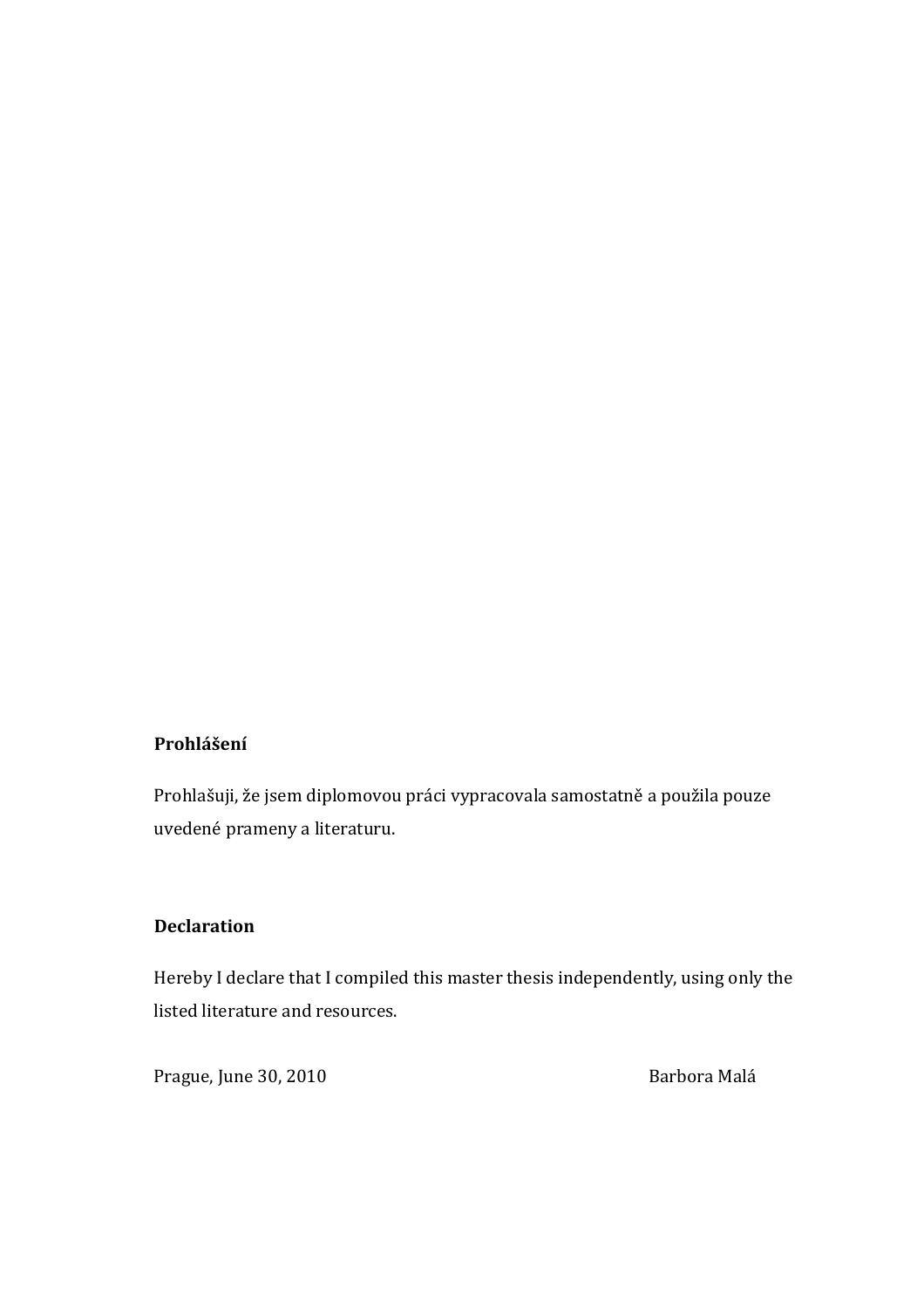#### **Acknowledgements**

I would like to express thanks to my supervisor, PhDr. Adam Geršl, PhD., for supervising my thesis and his useful hints. My thanks also belong to IES FSV UK for providing me with Bankscope Database which proved to be rich source of data.

Special thanks belong to my family, particularly to my parents for their patience and overall support.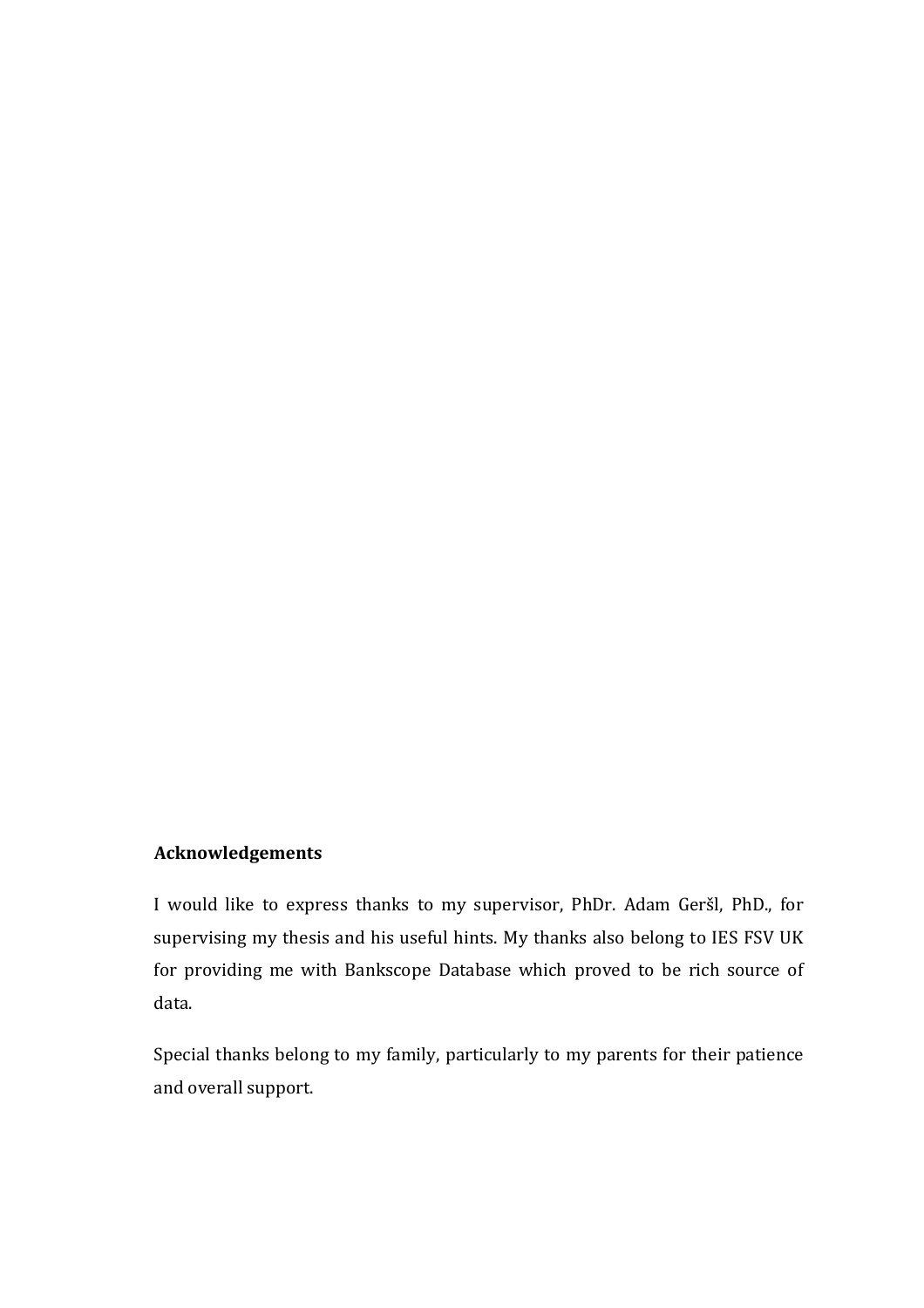#### **Abstract**

Accelerated capital market globalization has led to further deepening of banking sector integration. Wide consolidation of European banking markets resulted in increased competition, however there are still efficiency differences within the global banking sector. Although economic theory postulates that increased competition in financial markets should lead to lower cost and enhanced efficiency, recent studies indicate that the relationship is more complex and not inevitably straightforward. As both banking competition and efficiency is of high relevance for economic development, it is crucial to determine the impact of recent structural changes on the competitive environment and banks' performance. In the theoretical part, we consider different methodological issues in measuring competition and efficiency. Within the empirical section, we employ the SFA to estimate efficiency scores for the selected EU credit institutions and derive corresponding measure of competition based on Panzar-Rosse methodology. By further research, we elaborate on the link between competition and efficiency.

#### **Abstrakt**

Postupující globalizace kapitálových trhů má mimo jiné za následek prohlubování integrace bankovního sektoru. Rozsáhlá konsolidace evropských bankovních trhů vedla k zintenzivnění konkurence, nicméně rozdíly v efektivitě řízení bank napříč sektory přetrvávají. Ačkoli ekonomická teorie předpokládá kladný vztah mezi konkurencí na trzích a efektivitou, výsledky studií ukazují značnou komplikovanost tohoto vztahu. Vzhledem k tomu, že konkurence mezi bankami i jejich efektivita jsou významnými faktory ekonomického růstu, je třeba pokusit se definovat důsledky strukturálních změn na trzích pro jejich vývoj. Teoretická část této práce nastiňuje různé metodologické přístupy k měření jak konkurence, tak efektivity, navazující praktická část pak hodnotí míru efektivity vybraného vzorku evropských bank pomocí metody SFA, stupeň konkurence na trhu je určen s použitím Panzar-Rosse přístupu. Následující oddíl se pak zabývá interpretací vztahu obou charakteristik.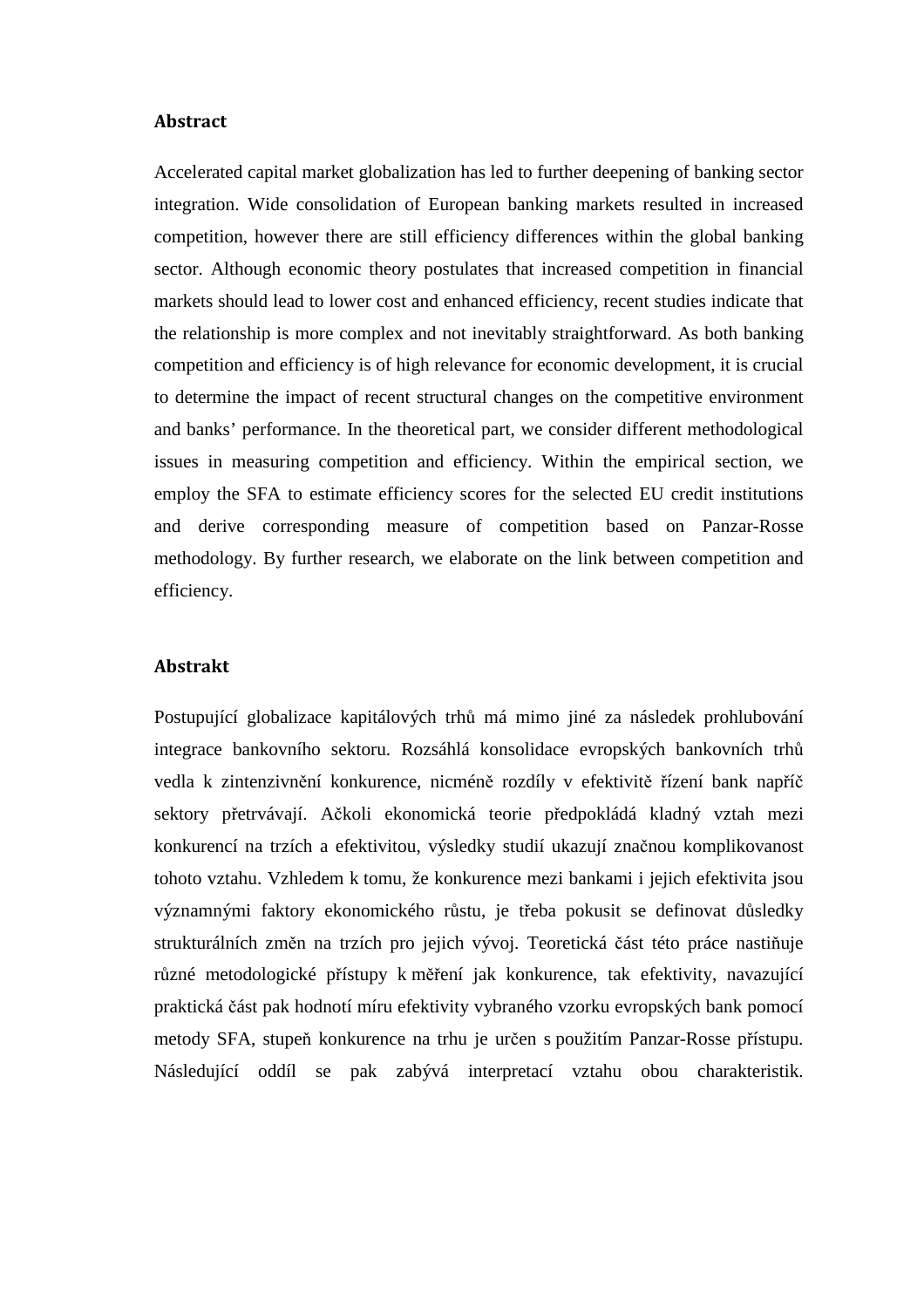## **Table of Contents**

| 1.               |        |                                                                      |  |
|------------------|--------|----------------------------------------------------------------------|--|
| 2.               |        |                                                                      |  |
|                  | 2.1.   |                                                                      |  |
|                  | 2.2.   |                                                                      |  |
|                  | 2.2.1. | Concentration measures: Possible drawbacks of structural approach 11 |  |
|                  | 2.2.2. |                                                                      |  |
|                  | 2.3.   |                                                                      |  |
| 3.               |        |                                                                      |  |
|                  | 3.1.   |                                                                      |  |
|                  | 3.1.1. |                                                                      |  |
|                  | 3.1.2. |                                                                      |  |
| $\overline{4}$ . |        |                                                                      |  |
|                  | 4.1.   |                                                                      |  |
|                  | 4.2.   |                                                                      |  |
|                  | 4.3.   |                                                                      |  |
| 5.               |        |                                                                      |  |
|                  | 5.1.   |                                                                      |  |
|                  | 5.2.   |                                                                      |  |
|                  | 5.3.   |                                                                      |  |
|                  | 5.3.1. |                                                                      |  |
|                  | 5.4.   |                                                                      |  |
| 6.               |        |                                                                      |  |
|                  | 6.1.   |                                                                      |  |
|                  | 6.2.   |                                                                      |  |
|                  | 6.2.1. |                                                                      |  |
|                  | 6.3.   |                                                                      |  |
| 7.               |        |                                                                      |  |
| 8.               |        |                                                                      |  |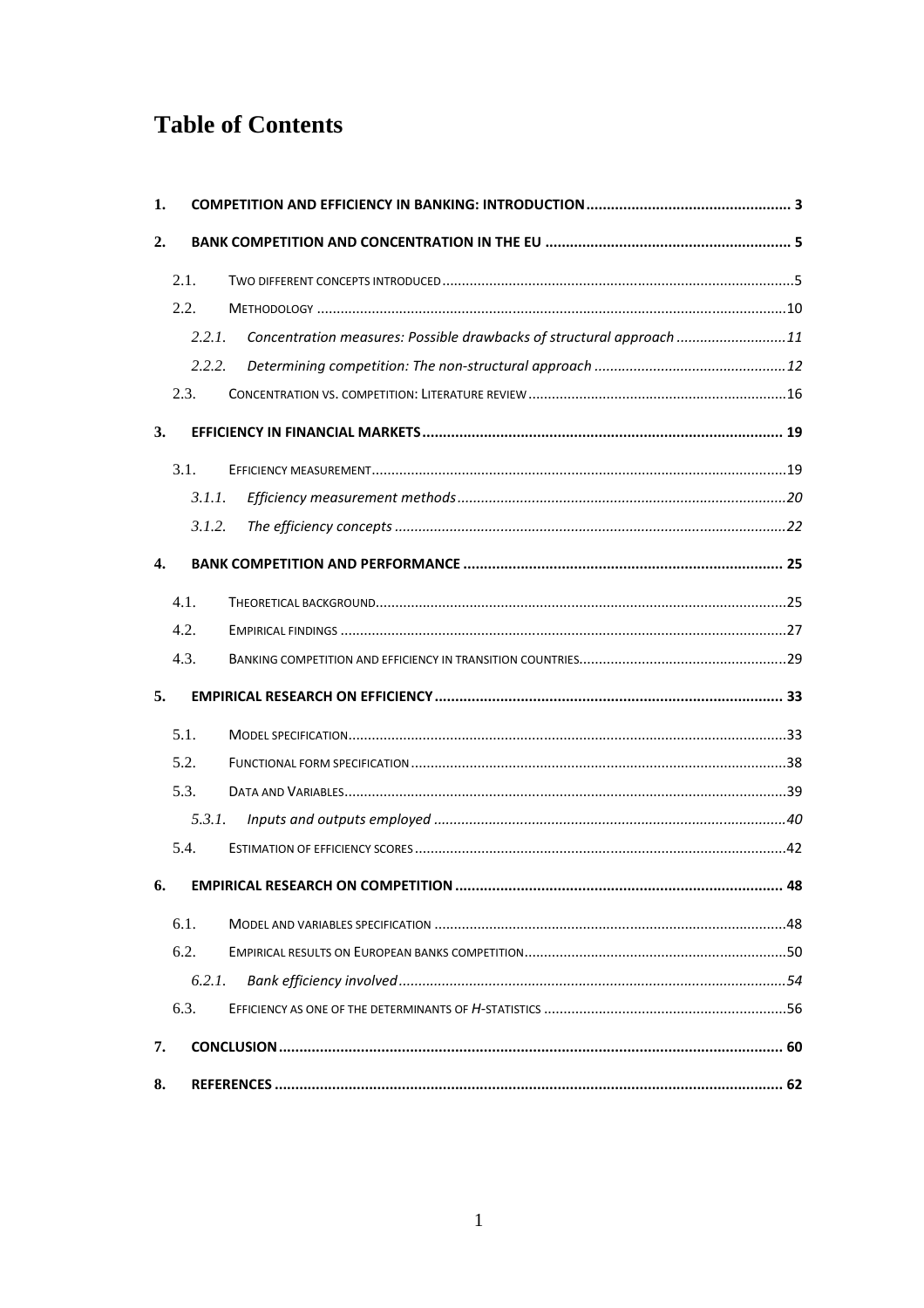## **List of Tables**

| TABLE 6: NUMBER OF FOREIGN BANKS IN 10 FORMER COMMUNIST COUNTRIES (1995-2004)30                          |
|----------------------------------------------------------------------------------------------------------|
| TABLE 7: SHARE OF FOREIGN BANKS IN TOTAL BANK ASSETS IN 10 FORMER COMMUNIST COUNTRIES (%) 1995-200431    |
|                                                                                                          |
| TABLE 9: DESCRIPTIVE STATISTICS OF INPUT PRICES AND OUTPUT QUANTITIES - FULL SAMPLE 42                   |
|                                                                                                          |
|                                                                                                          |
|                                                                                                          |
|                                                                                                          |
|                                                                                                          |
|                                                                                                          |
|                                                                                                          |
| TABLE 17: PANEL DATA ESTIMATES - SFA EFFICIENCY SCORES INCLUDED IN THE REDUCED-FORM REVENUE EQUATION  55 |
|                                                                                                          |
|                                                                                                          |
|                                                                                                          |
|                                                                                                          |

# **List of Figures**

| CHART 3: DEVELOPMENT OF BANKS' EFFICIENCY IN THE SELECTED GROUP OF DEVELOPED COUNTRIES 46 |  |
|-------------------------------------------------------------------------------------------|--|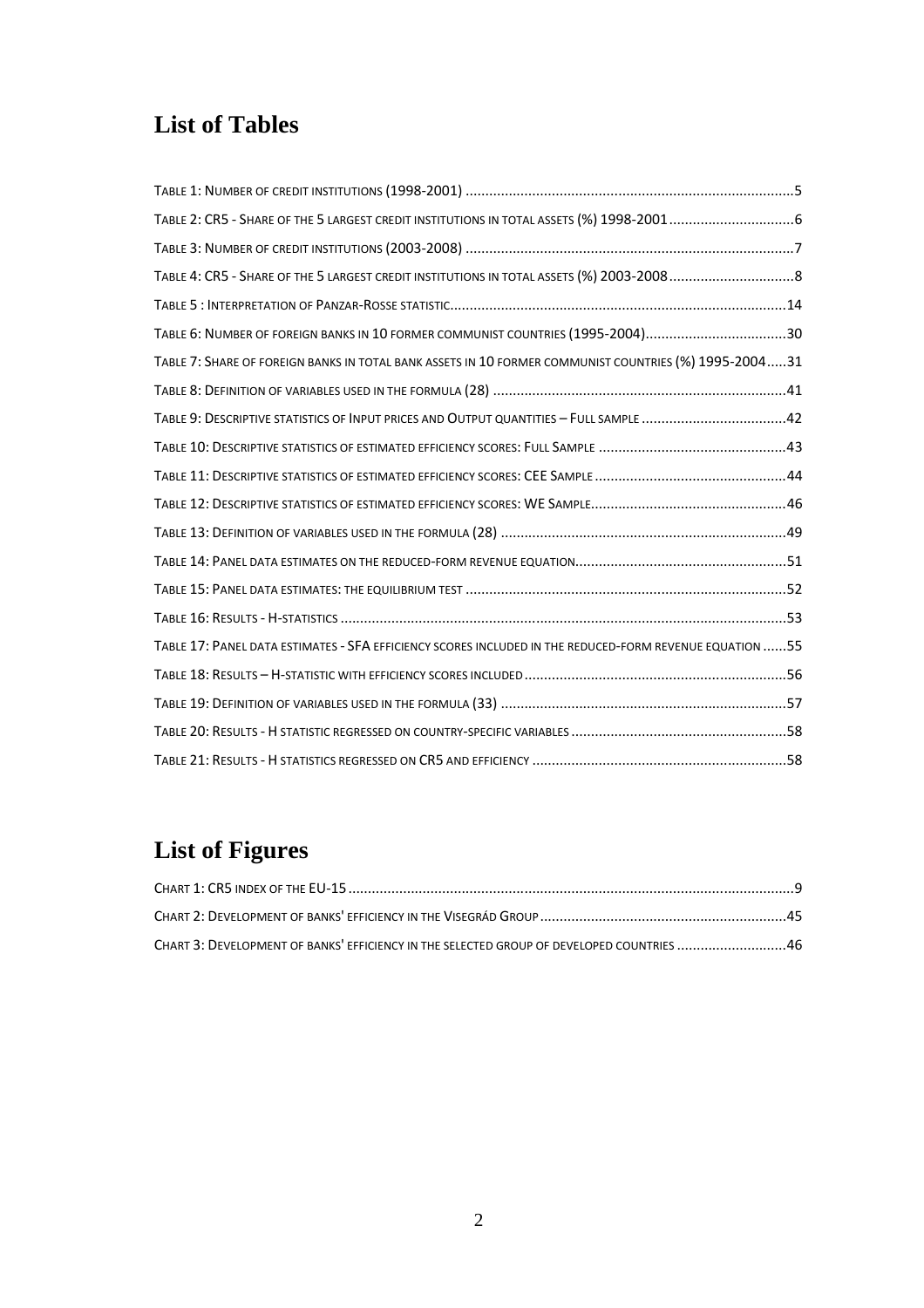### 1.**Competition and efficiency in banking: Introduction**

Competition is generally considered a positive factor in most industries; largely for its potency to stimulate innovation and improve quality of provided goods and services. Higher international competitiveness fostered by free trade deregulation and elimination of entry barriers therefore brings benefits primarily to consumers and clients.

As banks play a fundamental role of financial intermediaries in the economy, banking competition is of high relevance for economic development. Largely, services provided by bank institutions predestinate a corporate life and financial possibilities of each individual in the economic system. Prices of financial services determine the scope of investment activity and economic growth; a higher degree of competition in banking sector therefore comes out as a welfare-driver, since more competition means prices reducing. Those welfare-related implications are foremost given by a net interest margin; its narrowing contributes to an increase in consumer surplus, as the competition pulls deposit rates higher and lowers credit rates. Admittedly, the degree of competition matters for the access of firms and households to financial services and external financing, in turn affecting overall economic growth (Claessens and Laeven, 2004).

Moreover, heightened competition is expected to encourage banks in cost reducing, i.e. lowering their cost inefficiencies (Pruteanu-Podpiera et al., 2007). As well as competition, economic efficiency is widely considered to be another force providing welfare gains. Efficiency improvement can permanently contribute to the banks<sup> $\hat{ }$ </sup> income generating capability, which brings not only stability- but also welfare- related implications (Holló and Nagy, 2006). Those authors highlight the empirical finding that "due to the efficiency surplus an efficiently operating banking sector can charge on average lower credit and higher deposit rates compared to less efficient banking systems"  $(p, 6)$ .

According to the previous notions, the influence of both competition and efficiency on the national welfare seems to be positive on the first sight. As a first-order effect, one would also conclude that increased competition in the financial sector would lead to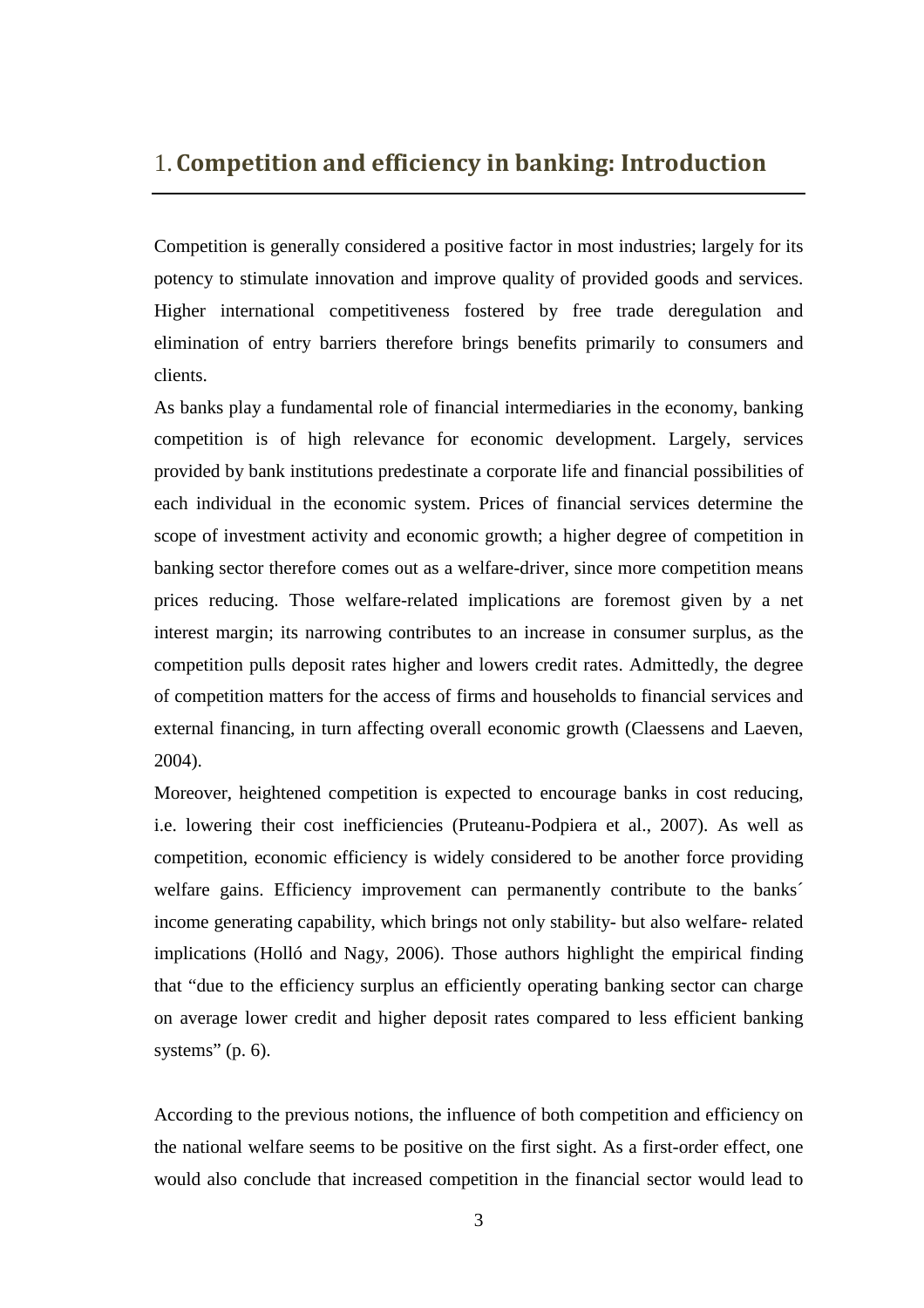lower cost and enhanced efficiency<sup>1</sup> (Claessens and Laeven, 2004). However, large part of recent research has indicated that the relationship between competition and bank efficiency is not inevitably straightforward. It has proved to be more complex and according to Claessens and Laeven (2004, p. 565), "the view that competition is unambiguously good is more naïve in banking than in other industries."

Through banking industry which is still to a greater or lesser extent influenced by national and international regulation, statesmen are able to influence the real economy. Regulatory changes within the last two decades were mainly aimed towards consolidation, resulting in the massive wave of mergers and acquisitions. Triggered cross-border capital flows and widespread privatization of financial institutions have fostered an increase in market concentration. However, to explicitly define the likely impact of these structural changes on the competitive environment and banks´ performance is a quite complicated issue.

From a policy point of view, increased concentration is expected to intensify market power and therefore hinder both competition and efficiency. But on the other hand, if bank mergers and acquisitions are driven by economies of scale, then higher concentration may foster efficiency improvements (Casu and Girardone, 2006). To enable the regulation powers to successfully support financial flows in the economy, it is therefore crucial to ascertain what the conflicting consequences of increased bank concentration might be, and to define its impact on efficiency, interest rates or bank profits.

The thesis is organized as follows: the next section deals with different methodological issues in measuring competition and outlines the main differences between structural and non-structural approaches; Chapter 3 summarizes existing literature on measuring bank efficiency; in Chapter 4, possible links between efficiency and competition are outlined; Chapters 5 and 6 consist of empirical research on efficiency and competition, respectively. The outcomes are concluded in Chapter 7.

 1 Even allowing for the fact that financial products are heterogeneous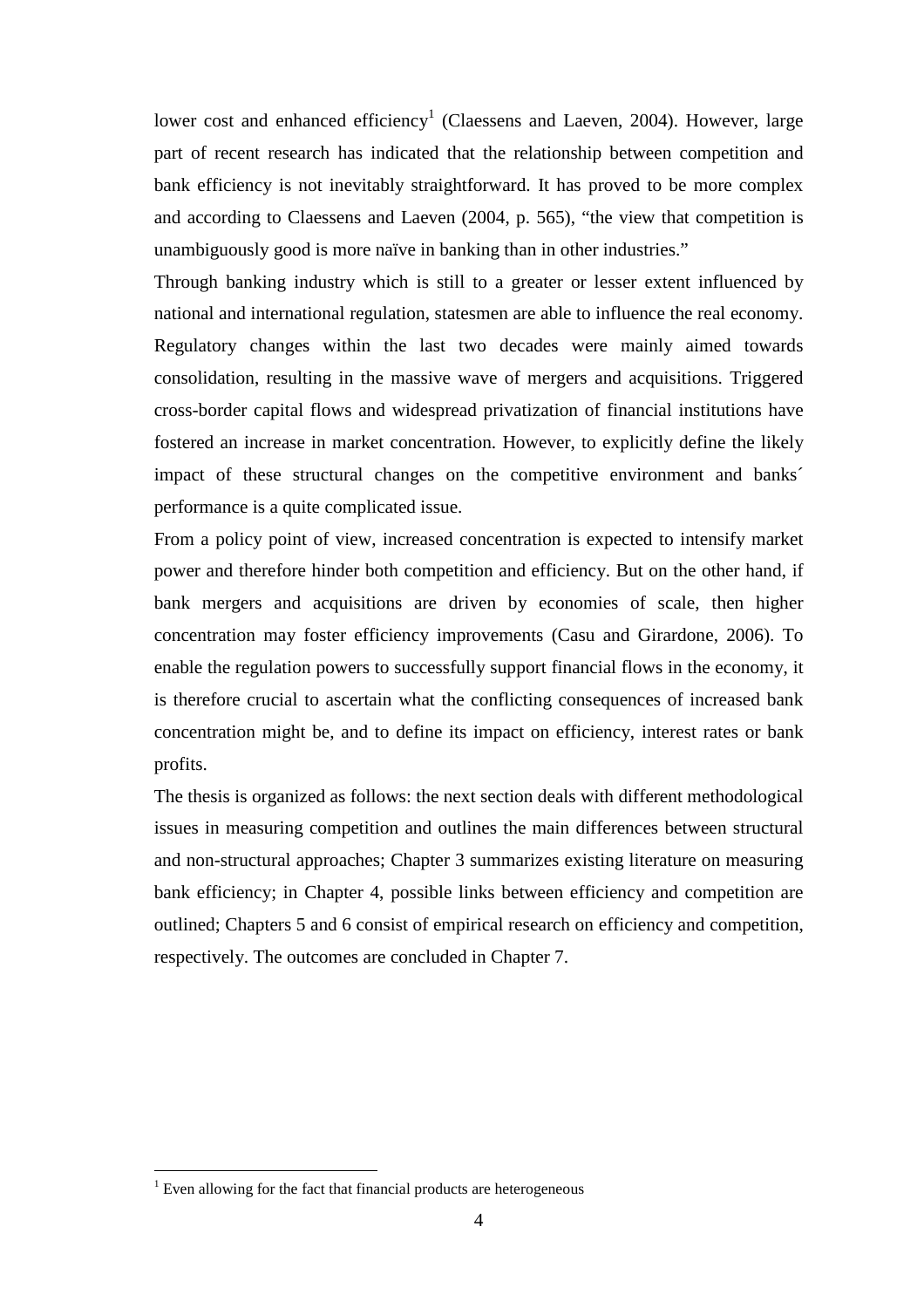### 2.**Bank competition and concentration in the EU**

Deregulation of financial services together with the establishment of the Economic and Monetary Union (EMU) and overall information technology progress have dramatically changed the European banking markets. These changes enabled removing entry barriers and fostering competition within the (inter)national banking industries. Creation of large and transparent euro capital markets has been considered the key progress towards highly competitive European banking industry which would be subject to further consolidation and rationalization.

#### 2.1. **Two different concepts introduced**

As Bikker and Haaf (2002) acknowledge, the process of concentration may obviously affect competition, in particular on local markets for retail banking services (as the number and power of corporations alter). And the wave of mergers and acquisitions activity within the European banking industry, implemented mainly in the late 90s, has taken effect.

| Country     |                       | Year  |       |       |       |
|-------------|-----------------------|-------|-------|-------|-------|
|             |                       | 1998  | 1999  | 2000  | 2001  |
| BE          | <b>Belgium</b>        | 123   | 117   | 118   | 112   |
| DK          | <b>Denmark</b>        | 212   | 210   | 210   | 203   |
| DE          | Germany               | 3,238 | 2,992 | 2.742 | 2,526 |
| GR          | Greece                | 59    | 57    | 57    | 61    |
| ES          | Spain                 | 402   | 387   | 368   | 367   |
| <b>FR</b>   | <b>France</b>         | 1,226 | 1,159 | 1,099 | 1,050 |
| IE          | <b>Ireland</b>        | 78    | 81    | 81    | 88    |
| <b>IT</b>   | Italy                 | 934   | 890   | 861   | 843   |
| LU          | Luxembourg            | 212   | 211   | 202   | 194   |
| NL          | <b>Netherlands</b>    | 634   | 616   | 586   | 561   |
| AT          | Austria               | 898   | 875   | 848   | 836   |
| <b>PT</b>   | <b>Portugal</b>       | 227   | 224   | 218   | 212   |
| FI          | <b>Finland</b>        | 348   | 346   | 341   | 369   |
| <b>SE</b>   | <b>Sweden</b>         | 148   | 148   | 146   | 149   |
| UK          | <b>United Kingdom</b> | 521   | 496   | 491   | 452   |
| <b>MU12</b> | <b>Monetary Union</b> | 8,379 | 7,955 | 7,521 | 7,219 |
| EU15        | <b>European Union</b> | 9,260 | 8,809 | 8,368 | 8,023 |

Table 1: Number of credit institutions (1998-2001)

*Source: ECB. End of year figures. The 1998 figures are as of 1 January 1999.*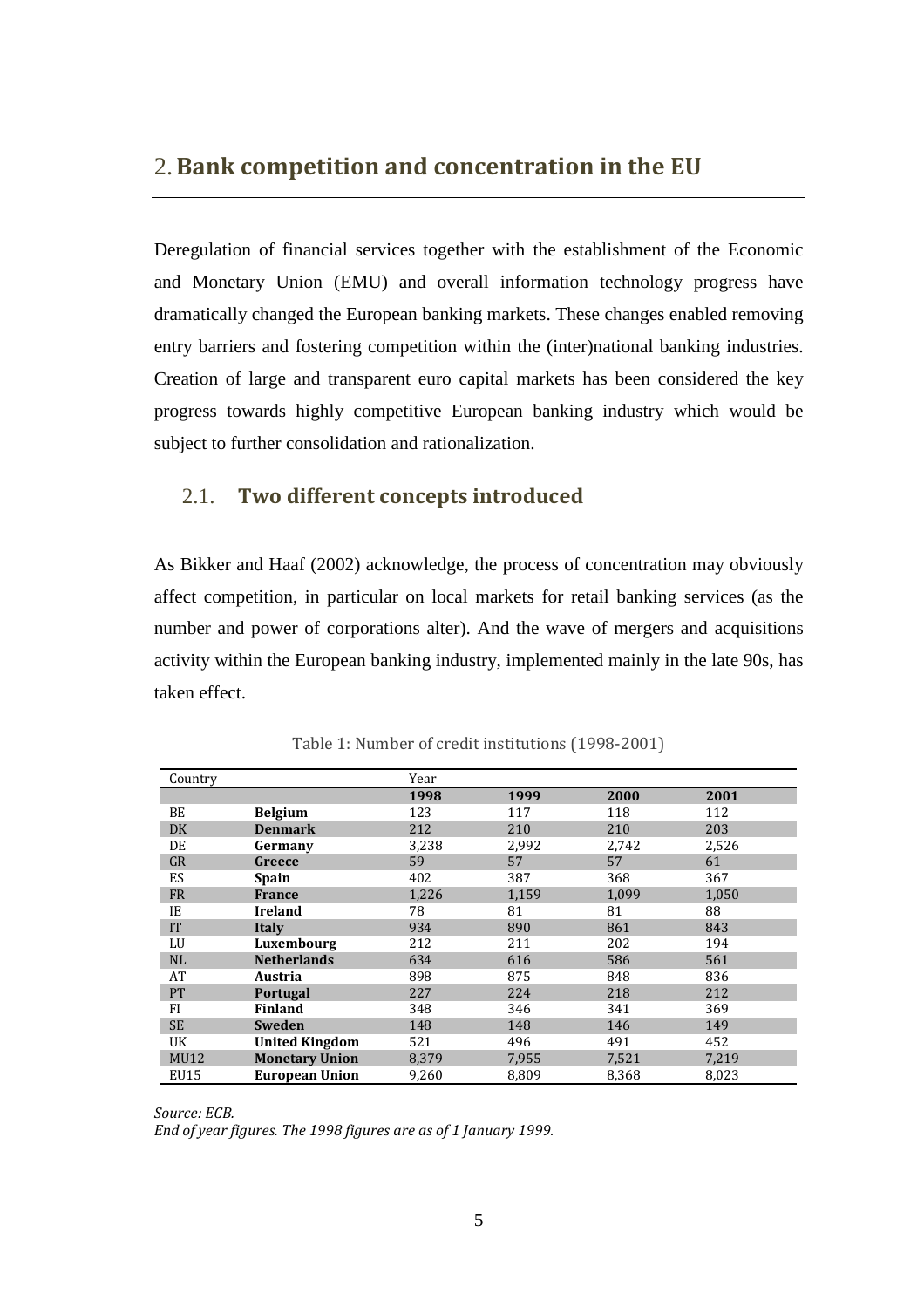Through the late 90s and the beginning of the 00s, European banking integration developing through cross-border branching and acquisitions was culminating (see Table 1). However, cross-border M&As proceeded still mainly with non-European banks rather than with other European institutions. "In a drive to gain high-margin business, banks are showing a strong interest in expanding into Central and Eastern Europe and Latin America. Some important acquisitions have also been made in the United States" (ECB, 2002).

| Country   |                       | Year |      |      |      |
|-----------|-----------------------|------|------|------|------|
|           |                       | 1998 | 1999 | 2000 | 2001 |
| BE        | <b>Belgium</b>        | 63   | 76   | 75   | 78   |
| DK        | <b>Denmark</b>        | 71   | 71   | 60   | 68   |
| DE        | Germany               | 19   | 19   | 20   | 20   |
| GR        | Greece                | 63   | 67   | 65   | 66   |
| ES        | <b>Spain</b>          | 45   | 52   | 54   | 53   |
| <b>FR</b> | <b>France</b>         | 41   | 43   | 47   | 47   |
| IE        | <b>Ireland</b>        | 40   | 41   | 41   | 43   |
| <b>IT</b> | Italy                 | 26   | 26   | 23   | 29   |
| LU        | Luxembourg            | 25   | 26   | 26   | 28   |
| NL        | <b>Netherlands</b>    | 82   | 82   | 81   | 82   |
| AT        | Austria               | 42   | 41   | 43   | 45   |
| PT        | Portugal              | 45   | 44   | 59   | 60   |
| FI        | <b>Finland</b>        | 86   | 86   | 87   | 80   |
| <b>SE</b> | Sweden                | 86   | 88   | 88   | #N/A |
| UK        | <b>United Kingdom</b> | 28   | 29   | 30   | 30   |

Table 2: CR5 - Share of the 5 largest credit institutions in total assets (%) 1998-2001

*Source: ECB. CR5 is on a non-consolidated basis.*

 $\overline{a}$ 

In the 00s, the main structural trends in the EU banking industry were in line with what was observed in the previous years. Consolidation continued despite showing signs of deceleration. At the same time, the EU banking landscape continued to be dominated by domestic credit institutions<sup>2</sup>, though following the EU enlargement in May 2004 significant differences among member states emerged, with the new member states (NMS) characterized by the prominence of foreign entities (especially those with a EU15 parent). In 2007 the foreign entities in the new member states accounted for slightly more than 70% of total banking assets, while the corresponding figure stood at nearly 28% for the fifteen old member states (ECB, 2008).

While Germany, France and United Kingdom continued to witness a consolidation process up to 2007, the sharp decline in the number of credit institutions in the Netherlands over the past years seems to have run out (see Table 3). Contrary to this

 $2$  Those having 71.3% of market share, with the remainder equally divided between foreign branches and subsidiaries.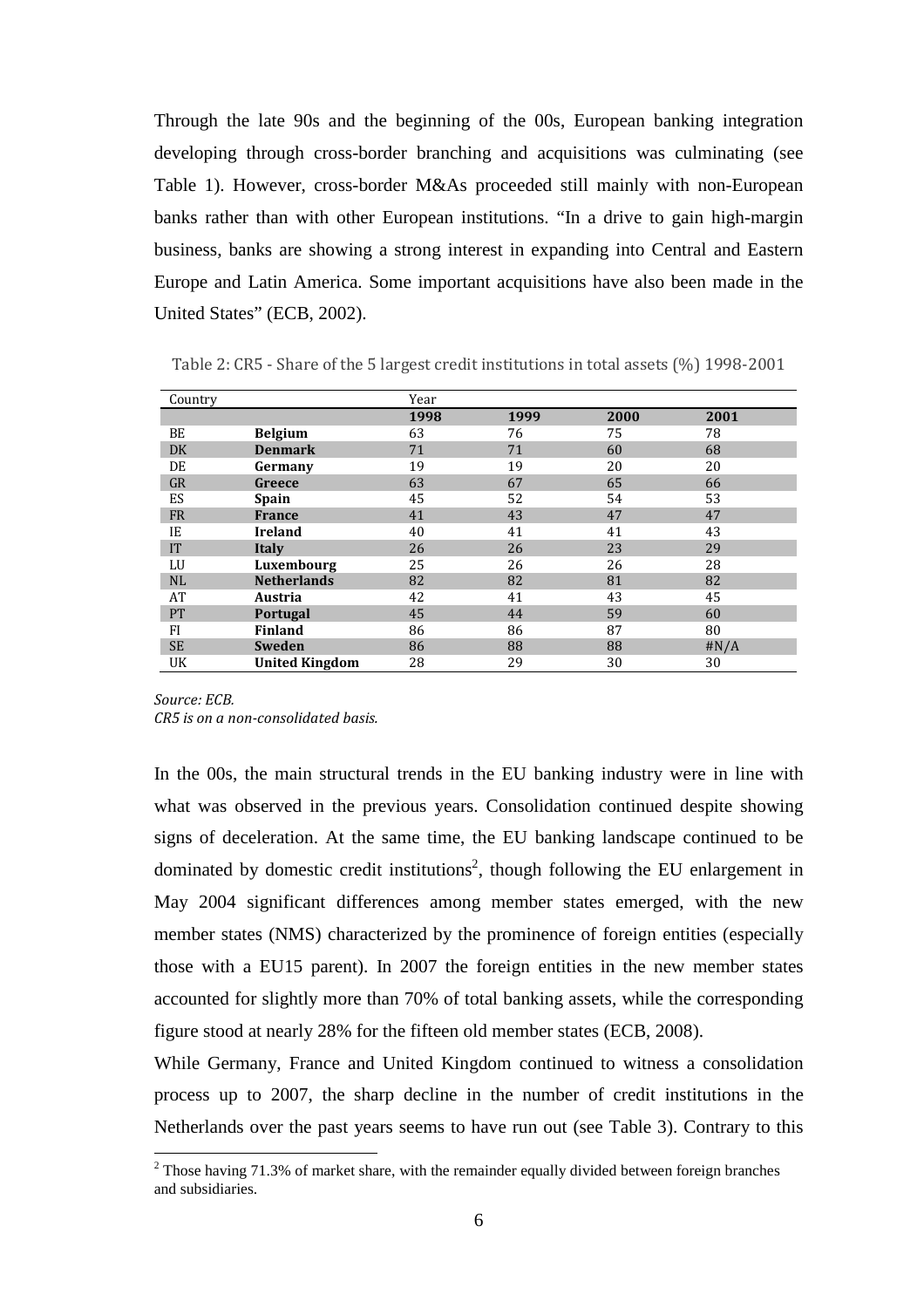trend, certain old member states, such as Belgium, Spain and Italy have reported an increase in the number of credit institutions for a number of consecutive years. In the majority of the new EU members the number of credit institutions remained on average without any considerable change<sup>3</sup>.

| Country       |                       | Year           |       |       |       |       |       |
|---------------|-----------------------|----------------|-------|-------|-------|-------|-------|
|               |                       | 2003           | 2004  | 2005  | 2006  | 2007  | 2008  |
| BE            | <b>Belgium</b>        | 108            | 104   | 100   | 105   | 110   | 105   |
| <b>BG</b>     | Bulgaria*             | 35             | 35    | 34    | 32    | 29    | 30    |
| CZ            | Czech Republic*       | 77             | 70    | 56    | 57    | 56    | 54    |
| <b>DK</b>     | <b>Denmark</b>        | 203            | 202   | 197   | 191   | 189   | 171   |
| DE            | Germany               | 2,225          | 2,148 | 2,089 | 2,050 | 2,026 | 1,989 |
| EE            | Estonia*              | $\overline{7}$ | 9     | 11    | 14    | 15    | 17    |
| IE            | <b>Ireland</b>        | 80             | 80    | 78    | 78    | 81    | 501   |
| ${\rm GR}$    | Greece                | 59             | 62    | 62    | 62    | 63    | 66    |
| ES            | Spain                 | 348            | 346   | 348   | 352   | 357   | 362   |
| <b>FR</b>     | <b>France</b>         | 939            | 897   | 854   | 829   | 808   | 728   |
| IT            | <b>Italy</b>          | 801            | 787   | 792   | 807   | 821   | 818   |
| <b>CY</b>     | Cyprus*               | 408            | 405   | 391   | 336   | 215   | 163   |
| LV            | Latvia*               | 23             | 23    | 25    | 28    | 31    | 34    |
| LT            | Lithuania*            | 71             | 74    | 78    | 78    | 80    | 84    |
| LU            | Luxembourg            | 169            | 162   | 155   | 156   | 156   | 152   |
| HU            | Hungary*              | 222            | 217   | 214   | 212   | 206   | 197   |
| <b>MT</b>     | Malta*                | 16             | 16    | 19    | 18    | 22    | 23    |
| NL            | <b>Netherlands</b>    | 481            | 461   | 401   | 345   | 341   | 302   |
| AT            | Austria               | 814            | 796   | 818   | 809   | 803   | 803   |
| $\mathsf{PL}$ | Poland*               | 660            | 744   | 730   | 723   | 718   | 712   |
| PT            | Portugal              | 200            | 197   | 186   | 178   | 175   | 175   |
| RO            | Romania*              | 39             | 40    | 40    | 39    | 42    | 43    |
| <b>SI</b>     | Slovenia*             | 33             | 24    | 25    | 25    | 27    | 24    |
| SK            | Slovakia*             | 22             | 21    | 23    | 24    | 26    | 26    |
| FI            | <b>Finland</b>        | 366            | 363   | 363   | 361   | 360   | 357   |
| SE            | Sweden                | 222            | 212   | 200   | 204   | 201   | 182   |
| UK            | <b>United Kingdom</b> | 426            | 413   | 400   | 401   | 390   | 391   |
| <b>MU15</b>   | <b>Monetary Union</b> | 6,623          | 6,427 | 6,271 | 6,157 | 6,128 | 6,569 |
| <b>EU27</b>   | <b>European Union</b> | 9,054          | 8,908 | 8,689 | 8,514 | 8,348 | 8,510 |

Table 3: Number of credit institutions (2003-2008)

*Source: ECB (\* for the NMS).* 

 $\overline{a}$ 

But generally speaking, M&A activity continued to increase in terms of value, reflecting dynamic growth of certain banking groups, which heightened the concentration in terms of both the Herfindahl index and the market share of the five largest institutions (CR5). None the less, the cross-border expansion of EU banks has been still aimed at the emerging markets.

<sup>&</sup>lt;sup>3</sup> With the remarkable exception of Cyprus, reporting almost 50% drop due to the ongoing consolidation in the cooperative credit sector (ECB, 2008).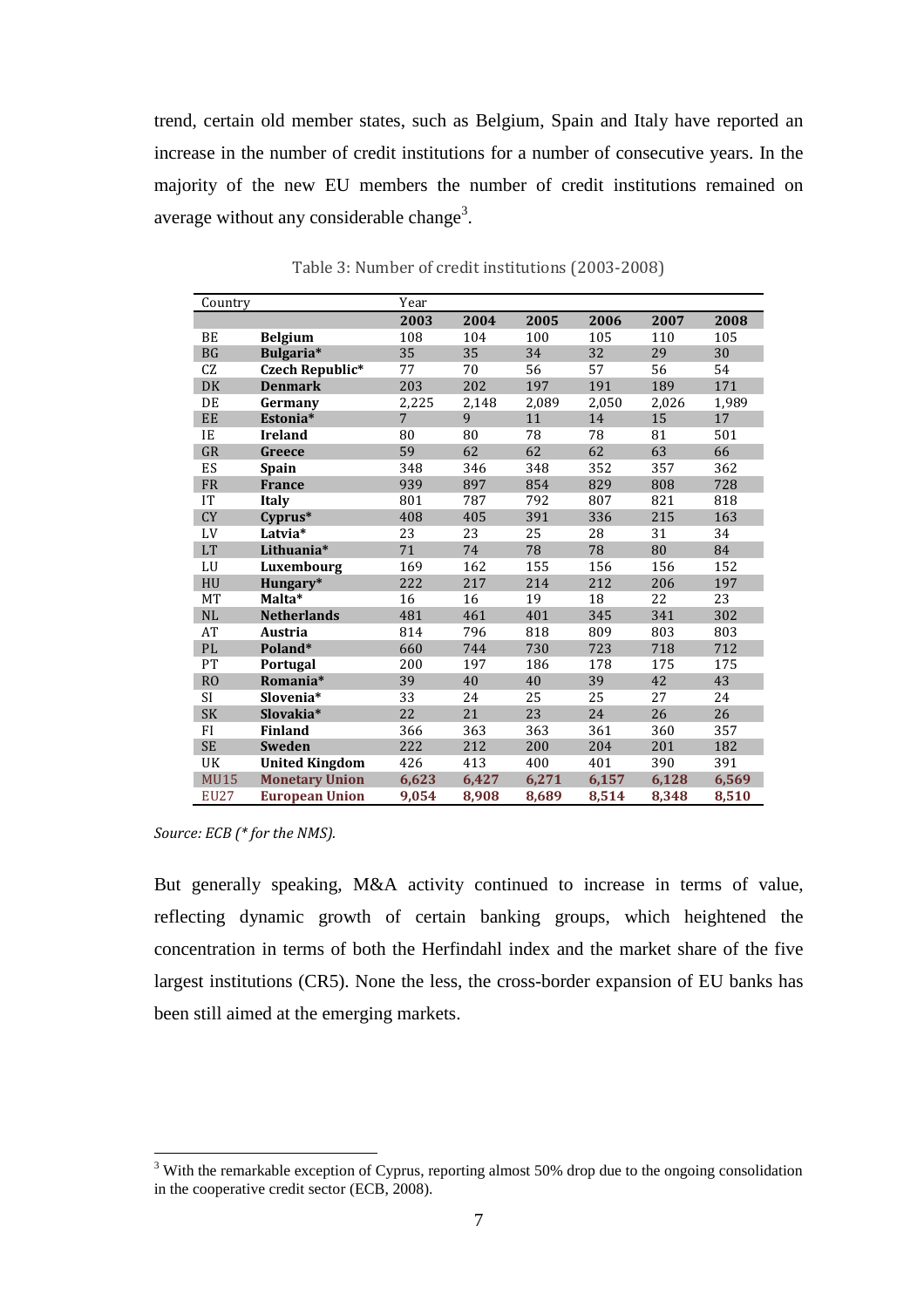| Country       |                       | Year |      |      |      |      |      |
|---------------|-----------------------|------|------|------|------|------|------|
|               |                       | 2003 | 2004 | 2005 | 2006 | 2007 | 2008 |
| BE            | <b>Belgium</b>        | 83.5 | 84.3 | 85.3 | 84.4 | 83.4 | 80.8 |
| <b>BG</b>     | Bulgaria*             | #N/A | 52.3 | 50.8 | 50.3 | 56.7 | 57.3 |
| CZ            | Czech Republic*       | 65.8 | 64.0 | 65.5 | 64.1 | 65.7 | 62.0 |
| $\rm DK$      | <b>Denmark</b>        | 66.6 | 67.0 | 66.3 | 64.7 | 64.2 | 66.0 |
| DE            | Germany               | 21.6 | 22.1 | 21.6 | 22.0 | 22.0 | 22.7 |
| EE            | Estonia*              | 99.2 | 98.6 | 98.1 | 97.1 | 95.7 | 94.8 |
| IE            | <b>Ireland</b>        | 44.4 | 43.9 | 45.7 | 44.8 | 46.1 | 55.7 |
| GR            | Greece                | 66.9 | 65.0 | 65.6 | 66.3 | 67.7 | 69.5 |
| ES            | Spain                 | 43.1 | 41.9 | 42.0 | 40.4 | 41.0 | 42.4 |
| FR            | <b>France</b>         | 46.7 | 49.2 | 51.9 | 52.3 | 51.8 | 51.2 |
| IT            | <b>Italy</b>          | 27.5 | 26.4 | 26.8 | 26.2 | 33.1 | 33.0 |
| <b>CY</b>     | Cyprus*               | 57.2 | 57.3 | 59.8 | 63.9 | 64.8 | 63.9 |
| LV            | Latvia*               | 63.1 | 62.4 | 67.3 | 69.2 | 67.2 | 70.2 |
| LT            | Lithuania*            | 81.0 | 78.9 | 80.6 | 82.5 | 80.9 | 81.2 |
| LU            | Luxembourg            | 31.8 | 29.7 | 30.7 | 29.1 | 27.9 | 27.3 |
| HU            | Hungary*              | 52.1 | 52.7 | 53.2 | 53.5 | 54.1 | 54.5 |
| MT            | Malta*                | 77.7 | 78.5 | 75.3 | 71.4 | 70.1 | 72.8 |
| NL            | <b>Netherlands</b>    | 84.2 | 84.0 | 84.5 | 85.1 | 86.3 | 86.8 |
| AT            | <b>Austria</b>        | 44.2 | 43.8 | 45.0 | 43.8 | 42.8 | 39.0 |
| $\mathsf{PL}$ | Poland*               | 52.0 | 50.0 | 48.5 | 46.1 | 46.6 | 44.2 |
| PT            | Portugal              | 62.7 | 66.5 | 68.8 | 67.9 | 67.8 | 69.1 |
| RO            | Romania*              | 55.2 | 59.5 | 59.4 | 60.1 | 56.3 | 54.0 |
| SI            | Slovenia*             | 66.4 | 64.6 | 63.0 | 62.0 | 59.5 | 59.1 |
| SK            | Slovakia*             | 67.5 | 66.5 | 67.7 | 66.9 | 68.2 | 71.5 |
| FI            | <b>Finland</b>        | 81.2 | 82.7 | 82.9 | 82.3 | 81.2 | 82.8 |
| <b>SE</b>     | Sweden                | 53.8 | 54.4 | 57.3 | 57.8 | 61.0 | 61.9 |
| UK            | <b>United Kingdom</b> | 32.8 | 34.5 | 36.3 | 35.9 | 40.7 | 36.5 |
| <b>MU15</b>   | <b>Monetary Union</b> | 40.5 | 41.6 | 42.6 | 42.8 | 44.1 | 44.7 |
|               | (unweighted avg.)     | 54.2 | 54.2 | 54.9 | 54.4 | 54.7 | 57.1 |
| <b>EU27</b>   | <b>European Union</b> | 39.7 | 40.9 | 42.1 | 42.1 | 44.4 | 44.1 |
|               | (unweighted avg.)     | 58.8 | 58.5 | 59.3 | 58.9 | 59.4 | 59.6 |

Table 4: CR5 - Share of the 5 largest credit institutions in total assets (%) 2003-2008

#### Source: ECB (\* for the NMS).

Changes in the CR5 index represent a similar pattern, as it has increased to 44% both at the EU level and within the monetary union (see Table  $4)^4$ . Smaller countries tend to have more concentrated banking sectors, with the notable exceptions of Austria and Luxembourg, the former having a strong savings and cooperative banking sector, the latter hosting a large number of foreign credit institutions (ECB, 2008). Banking sectors in larger countries, such as Germany, Spain, Italy and United Kingdom, are more fragmented. Regarding the newcomers, rapid credit expansion and intensifying competition exerted a downward pressure on concentration indicators, although they remain significantly above the EU average. However, the banking sectors of Bulgaria, Cyprus, Hungary and Latvia were characterized by slightly opposite developments. The reason for this process was, inter alia, the ongoing consolidation process in the

 4 The cited figures refer to the weighted average.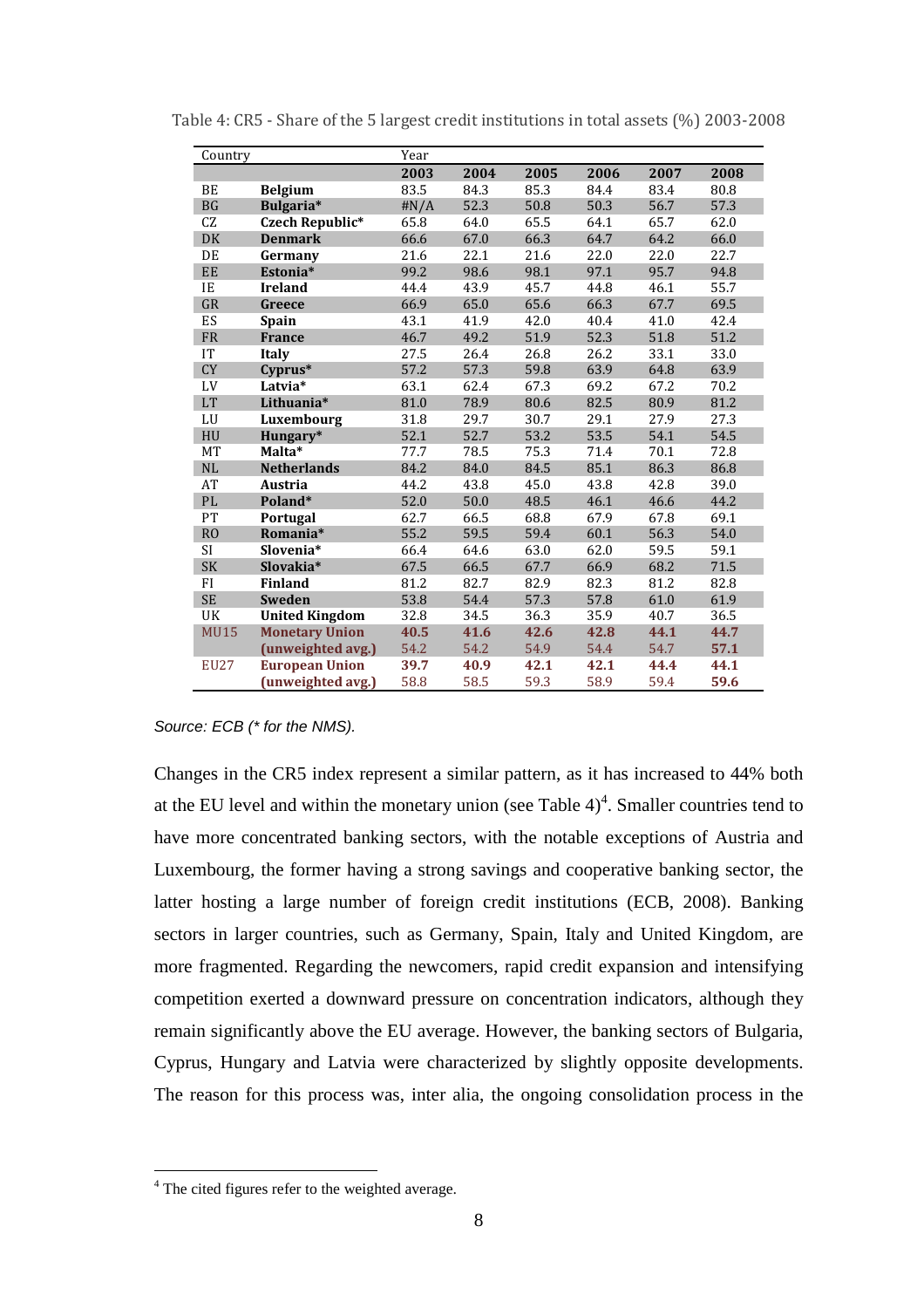cooperative credit institution sector and the increased domestic M&A activity among subsidiaries of foreign banks (ECB, 2008). subsidiaries of foreign banks (ECB, 2008).<br>Concerning the group of the old member states, the majority increase in the

concentration of banking markets over a decade is presented in the Chart 1. There are four exceptions having experienced a slight reduction in the five largest banks' market power in 2007 compared to 1998; those are Denmark, Spain, Finland and Sweden.



Chart 1: CR5 index of the EU-15

To elaborate on the obvious numbers, Casu and Girardone (2006, p. 441 "the pro-competitive deregulation process has increased the level of competition, "the pro-competitive deregulation process has increased the level of competition,<br>particularly in non-traditional and non-interest bearing areas of banking activity". Moreover they claim that in the early stages, it has pushed banks to become more efficient through cost cutting (i.e. cost-efficient).

Nevertheless, the primary notion that EMU will both increase the degree of competition and concentration is not supported by Bikker and Groeneveld ( (2000). In their empirical study they acknowledge that EMU leads to further rationalization and consolidation of the banking industry; however they claim it is more likely that the overall environment will become less competitive. This argumentation fuels the orthodox view that increased concentration may eventually result in undesirable orthodox view that increased concentration may eventually result in undesirable<br>exercise of market power by banks, therefore limiting competition. In addition, excessive degree of concentration could also impair the soundness and stability of the excessive degree of concentration could also im<br>financial sector (Bikker and Groeneveld, 2000).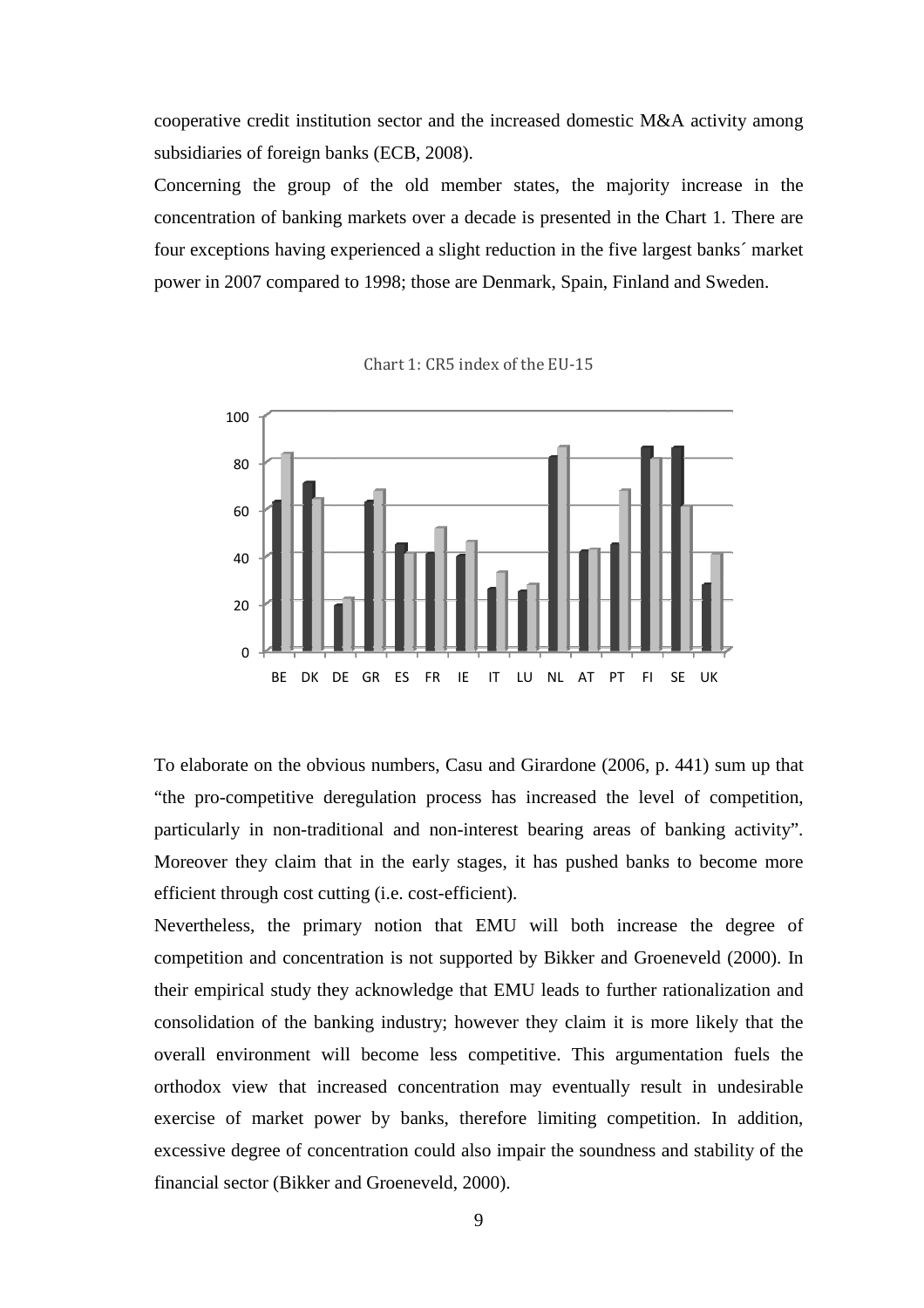Discrepancy in the existing literature raises several important questions: First of all, what are the links between concentration and competition? Is there any empirical support for the conventional view that concentration impairs competitiveness? It is apparent that banking sector concentration has increased in most European countries between the 90s and the early 00s; but how has the competition evolved during that period and what is the onward trend for the future? Should be the growing concentration of European banks slowed down?

After all, there are less controversial issues speaking surely in favor of the European banks consolidation, apart from the drive for power. It is argued that EMU helped uncover variant starting positions of banking sectors in individual countries; the authors mostly suggest the existence of significantly different competitive conditions across EU countries. Moreover, EMU increases the pressure for further harmonization of regulation across member states, so that the incentives and opportunities for regulatory arbitrage diminish considerably (Bikker and Groeneveld, 2000).

#### 2.2. **Methodology**

 $\overline{a}$ 

The empirical investigation on competitive conditions and concentration of European banks is neither exhaustive nor full-scale; researchers mostly focus on just one of these factors and frequently interchange them. Few recent studies consider both competitive conduct and degree of concentration and establish a relationship between the two of them. The research on bank competition has consequently evolved in two main directions: structural and non-structural approaches.

Traditional industrial organization theory relies upon market structure which is reflected in concentration indices for the largest firms, such as the Hirschman-Herfindahl index, with higher concentration signaling lower competition and vice versa. The essential assumption included is that concentration weakens competition by fostering collusive behavior among firms – which is in accordance with the structureconduct-performance (SCP) paradigm proposed by Bain in 1951.<sup>5</sup>

<sup>&</sup>lt;sup>5</sup> According to SCP paradigm, market structure would influence firm behavior in terms of prices and quantities and therefore firm profits.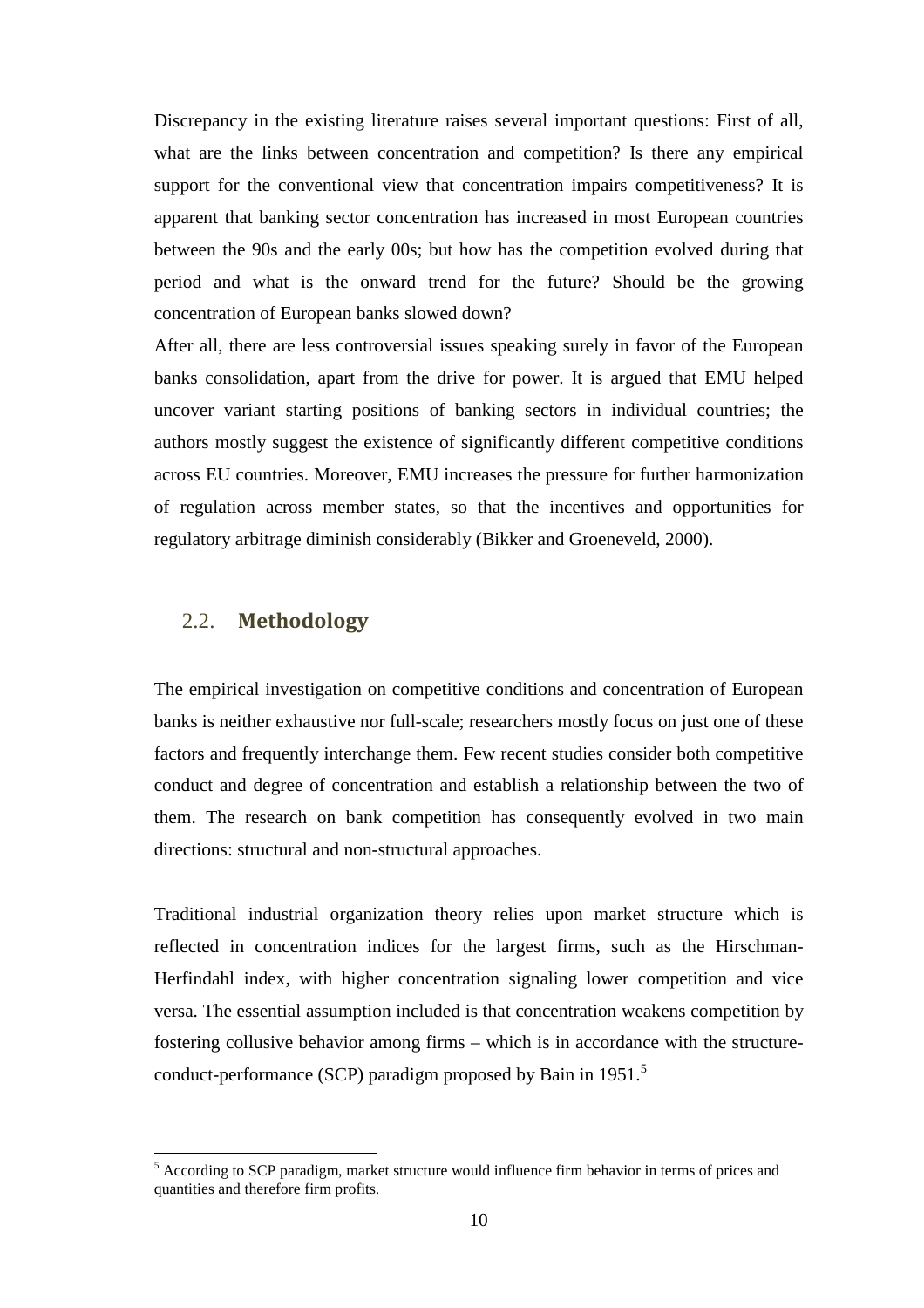The non-structural models have been developed in the context of the new empirical industrial organization literature. They take into account other factors except of market structure and concentration that may affect competitive behavior - such as entry barriers and the general contestability of the market (Rosse and Panzar, 1987). "While tests of market power carried out employing the traditional SCP approach observe the structure of the market (e.g. concentration levels, number of firms) and relate this to the conduct (e.g. pricing policies) and performance (e.g. return on assets; return on equity) of firms, in non-structural approaches empirical studies do not observe the competitive environment but they attempt to measure/infer it" (Casu and Girardone, 2006, p. 444). Hence, the establishment of the relationship between competitive conduct and degree of concentration clearly pose both analytical and methodological questions.

## 2.2.1. **Concentration measures: Possible drawbacks of structural approach**

Studies referring to concentration and capacity in the European banking disregard the shape of individual production function. The share of the assets of several largest banks in total bank assets, numbers of banks and their branches are mostly used to proxy concentration. There are two frequently applied types of indices. The so called *k*-bank concentration ratio ( $CR_k$ ) takes the total market share of a small number (*k*) of the largest banks, ignoring the remaining institutions in the market. The second measure, the Herfindahl-Hirschman index (HHI), stresses the importance of larger banks by assigning them a greater weight. It includes all firms separately<sup>6</sup>, summing the squares of their market shares, which makes it sensitive to the share distribution in the industry. The HHI is characterized as follows:

$$
HHI = \sum_{i=1}^{n} s_i^2 \qquad (1)
$$

where  $s_i$  is the market share of firm  $i$  in the market and  $N$  is the number of firms. All articles unambiguously agree that practically in every European country a handful of

 6 Or 50 largest firms if there are more than 50.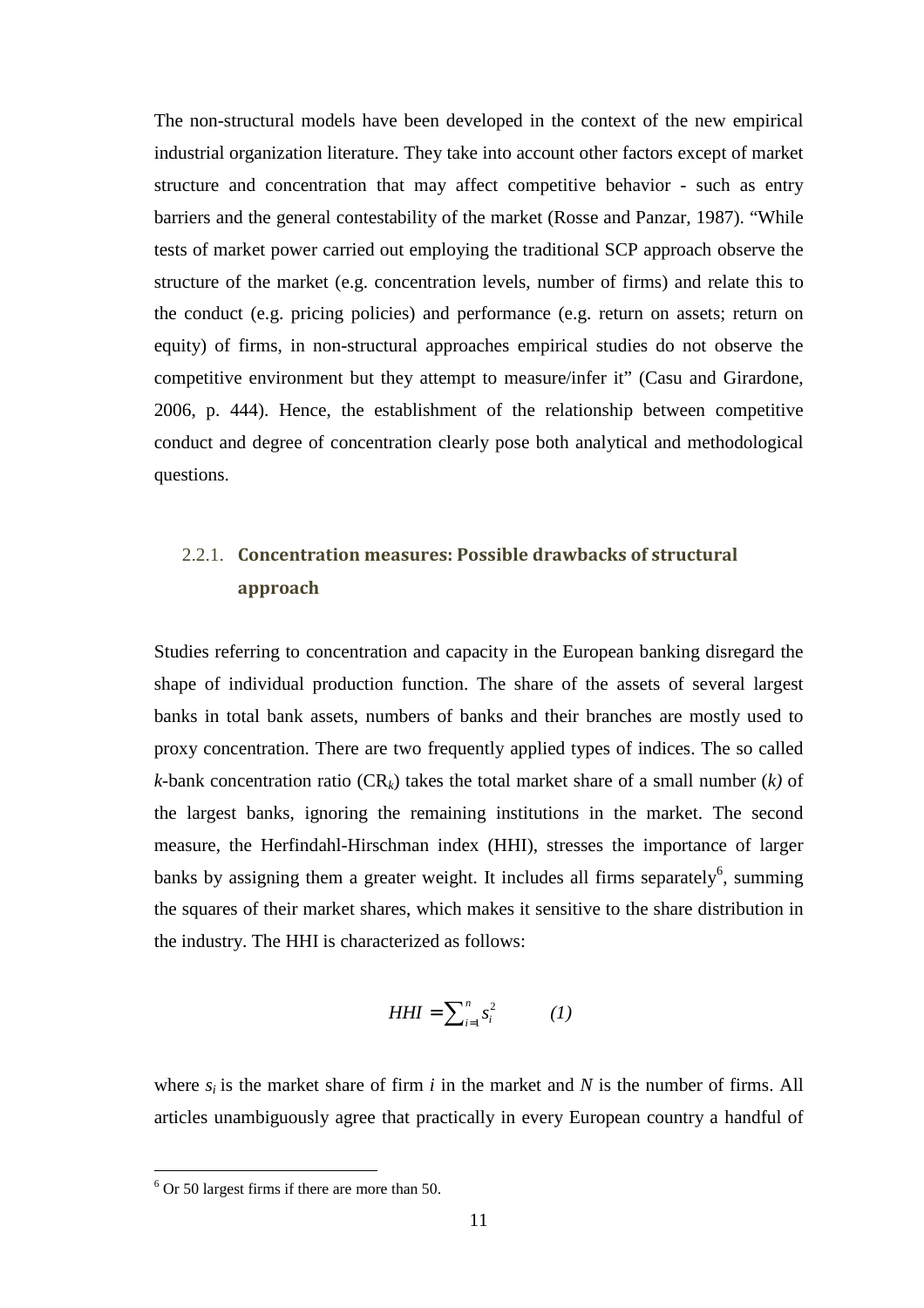large banks tends to emerge over time, whether through government encouragement or through market mechanisms (Bikker and Groeneveld, 2000).

However, the commonly used concentration indicators suffer from some methodological drawbacks. Firstly, the indices are highly dependent on the size of a country or banking market and therefore appear to be inversely correlated to the number of banks; the smaller the country or the number of its banks, the larger its measure of concentration (Bikker and Haaf, 2002). Secondly, high degree of concentration in a fragmented national market and an international wholesale market may need a different interpretation. Internationally, competition is expected to be fiercer and may therefore require greater size of operations, while in retail lending, the risk of customers turning to foreign bank may be lower. Also, assessing the level of concentration, one should consider the intermediation activity of other lenders (nonbank institutions) which participate in the market. However, it is difficult to correct for that shortcoming as non-banks compete just in few segments of the banking market (such as mortgage lending, consumer credit etc.).

#### 2.2.2. **Determining competition: The non-structural approach**

The non-structural approach which has been established in reaction to the theoretical and empirical deficiencies of the structural approach has been recently considered more sophisticated and acknowledged for its relative merits. According to Casu and Girardone (2006), the most important advantage is that it cannot be assumed a priori that concentrated markets are not competitive, because *contestability* may depend on the extent of *potential competition* and not necessarily on the market structure. This was demonstrated in several works; for example Claessens and Laeven (2004) regress competition measure on a number of country characteristics<sup>7</sup> and find that contestability (proxied by an index for regulatory restrictions) rather than structure is the most important for competition.

In addition, when using non-structural models there is no need to specify a geographic market. Analysis of the banks´ competitive conduct gets along without using explicit

 $\overline{a}$ 

 $7$  Those fall in four categories: market structure, contestability, inter-industry competition and general level of development.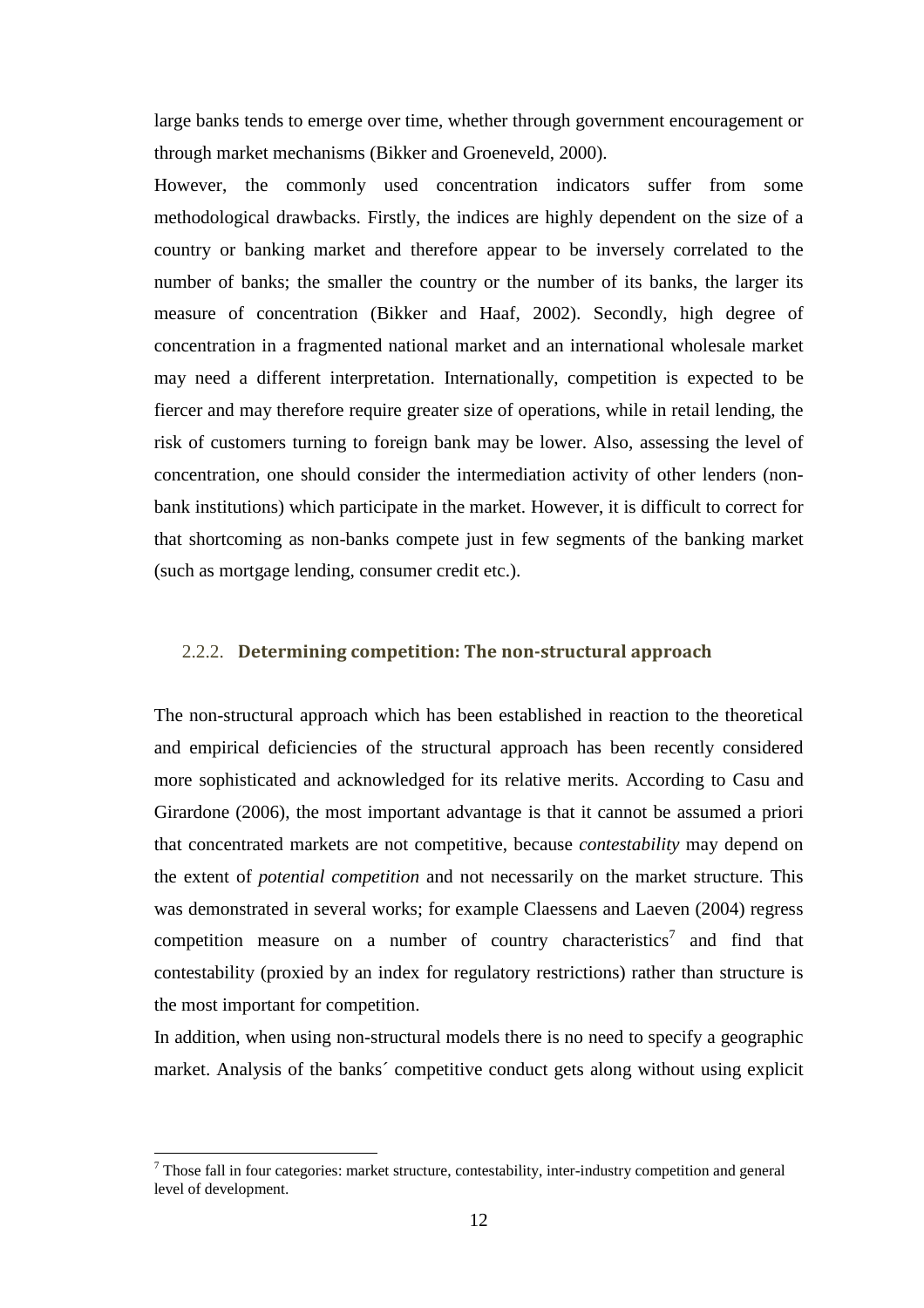information about the structure of the market; rather the behavior of individual banks gives an indication of their market power.

Non-structural measures of competition are originally based on the Lerner index of monopoly power, formalized by Abba Lerner in 1934 and defined by

$$
LI_i = \frac{p_i - MC_i}{p_i} \tag{2}
$$

where P is the market price set by the firm and MC is the firms' marginal cost. The index ranges between 0 and 1, with higher numbers implying greater market power.<sup>8</sup> However, the need to gather necessary information on prices and costs constitutes the main difficulty with this measure in practice. More specific models have therefore been developed in order to determine the competitive nature of the banking industry empirically, requiring firm-specific data. Generally, there are two modern approaches which have been recently becoming very popular in banking competition research.

One of them was formulated by **Panzar and Rosse (1987)**. They have constructed a test statistic *H* which (under certain assumptions) serves as a measure of competitive behavior of banks. The *H*-statistic is calculated from reduced form revenue equations and measures the sum of elasticities of total revenue of the bank with respect to the bank´s input prices. In other words, P-R methodology investigates the extent to which a change in factor input prices is reflected in (equilibrium) revenues earned by a specific bank.

#### *Specification of the Panzar-Rosse model*

In their model, Panzar and Rosse postulate a general banking market model, which determines equilibrium output and equilibrium number of banks by maximizing profits at both the bank level and the industry level. This implies that bank operates on the level where marginal revenue equals marginal cost and the zero profit constraint holds at the market level equilibrium as well.

<sup>&</sup>lt;sup>8</sup> For a perfectly competitive firm (where P=MC), L=0.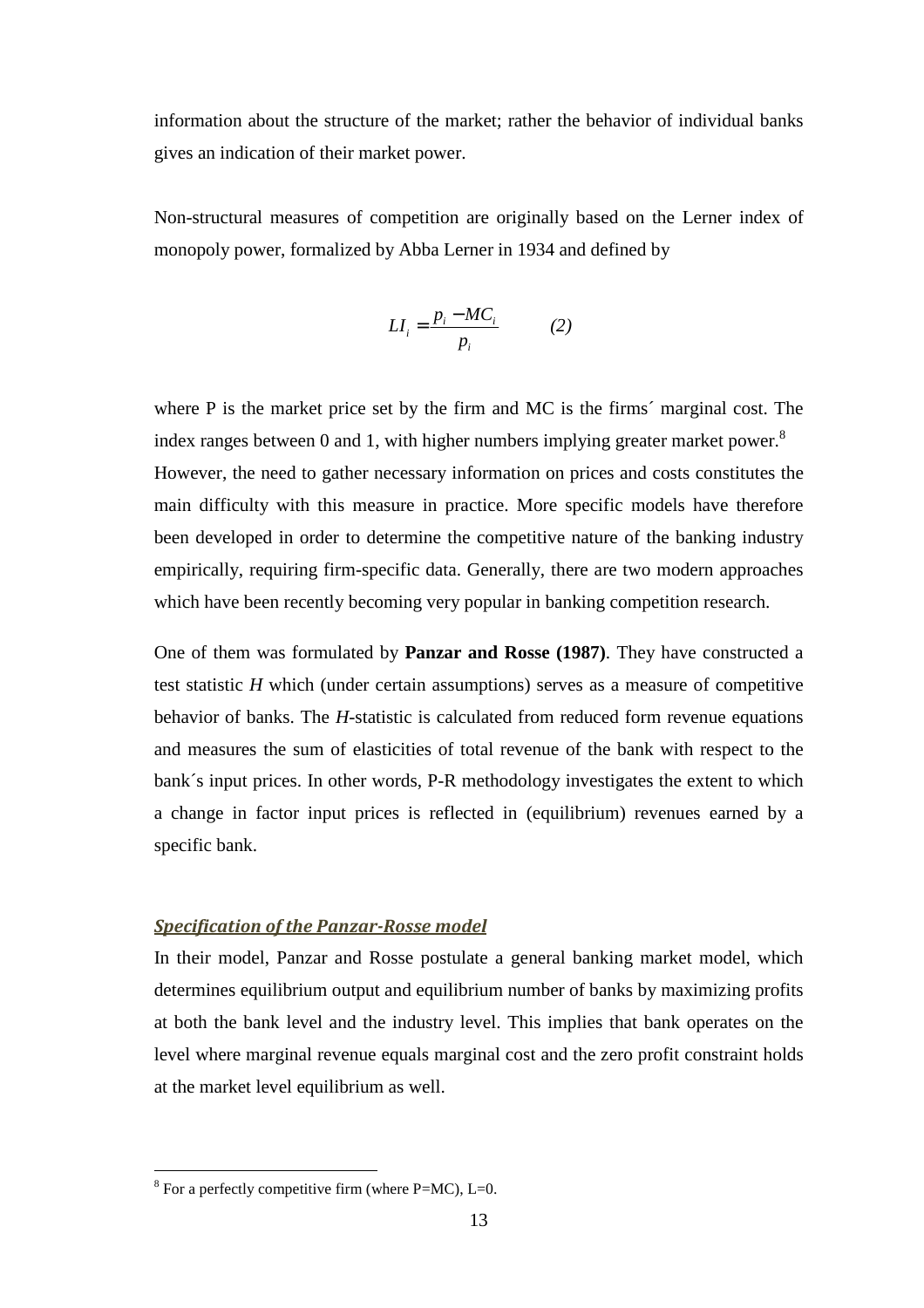The *H*-statistic, standing for a market power, is measured by the extent to which a change in input prices  $(dw_{ki})$  is reflected in the equilibrium revenues  $(dR_i^*)$  earned by bank *i*:

$$
H = \sum_{k=1}^{m} \left( \frac{\partial R_i^*}{\partial w_{ki}} * \frac{w_{ki}}{R_i^*} \right) \quad (3)
$$

Under perfect competition, an increase in input prices raises both marginal costs and total revenues by the same amount as the rise in costs. The optimal output of any individual firm is not altered, but as some firms exit the industry, the remaining ones face increased demand, leading to a rise in prices. Under a monopoly, a rise in input prices increases marginal costs, reduces equilibrium output and thus reduces total revenues. Concerning the value of *H*, it is negative when the competitive structure is a *monopoly*, or an *oligopoly* (with variant scale of colluding). Under *perfect competition*, the *H*-statistic is unity. If *H* is between zero and unity, the market structure is characterized by *monopolistic competition*. The interpretation of *H* statistics is briefly summarized in the following table:

Table 5 : Interpretation of Panzar-Rosse statistic

| $H = 0$      | <b>Collusive oligopoly or a monopoly</b> : increase in costs causes output decrease and<br>price increase; due to the operating on the price elastic portion of firm's demand<br>function, it reduces its total revenue; |
|--------------|--------------------------------------------------------------------------------------------------------------------------------------------------------------------------------------------------------------------------|
|              |                                                                                                                                                                                                                          |
| $H=1$        | <b>Perfect competitive industry:</b> costs increase makes some firms exit, price<br>increase and survivor' revenue increase proportionally to the increase in costs;                                                     |
| $0<$ H $<$ 1 | Intermediate case of monopolistic competition: increase in costs comes out as                                                                                                                                            |
|              | increase in revenues at a lower that proportional rate.                                                                                                                                                                  |

*Source: Casu & Girardone (2006)* 

A priori, monopolistic competition is the most plausible alternative to characterize the interaction between banks. Their products are recognizably differentiated, banks tend to differ with respect to product quality and advertising, although their core business is fairly homogeneous (Bikker, 2002). Thereby *H* lying within the (0;1) interval can be thought of as the degree of competitiveness in the industry. If a bank faces a demand with constant elasticity and a Cobb-Douglas technology, the magnitude of *H* can be interpreted as an inverse measure of the degree of monopoly power, or alternatively, as a measure of the degree of competition (Claessens and Laeven, 2004). The *H*statistic implies the average competitive situation on all segments of the banking market.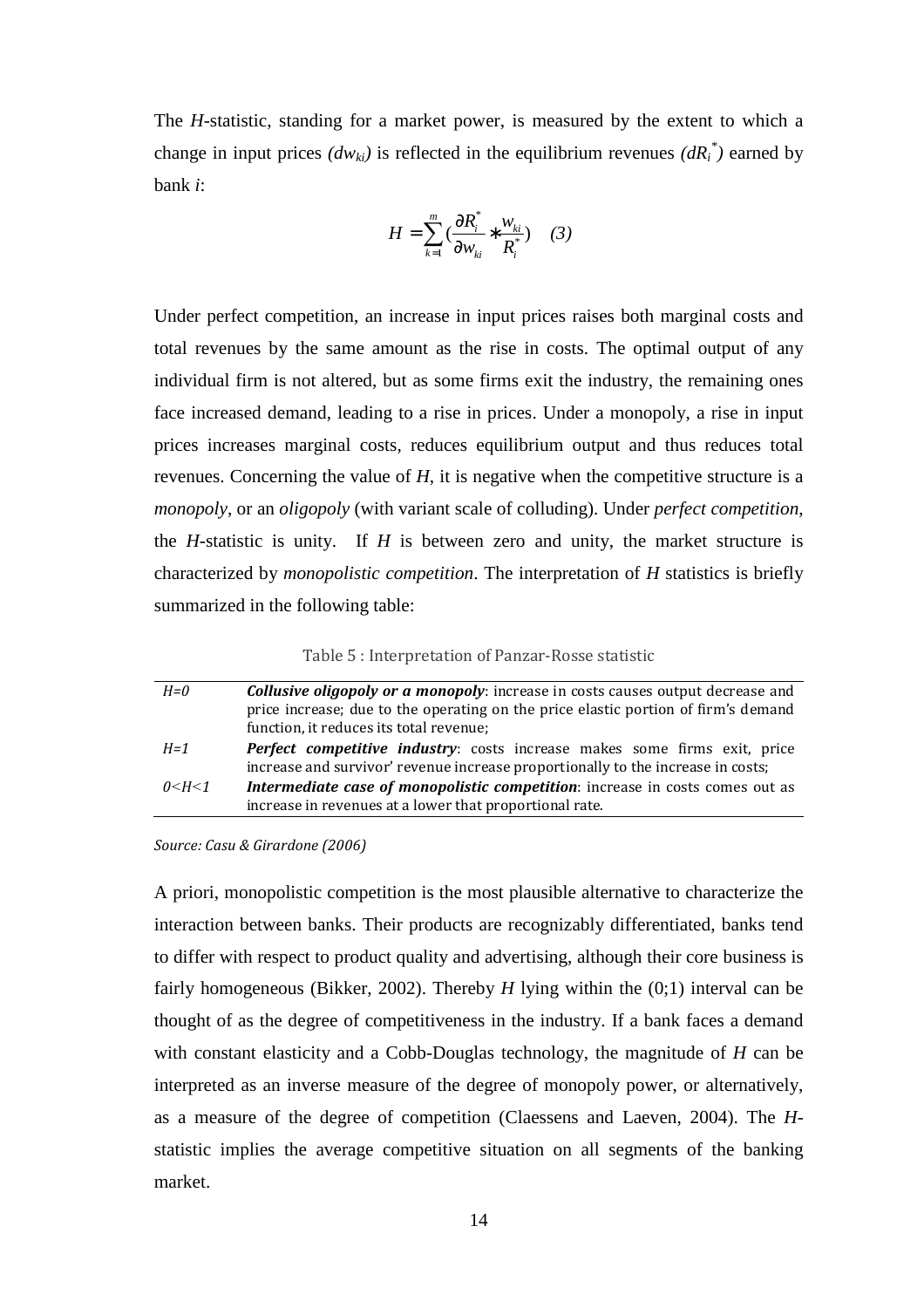The P-R methodology uses bank-level data, allows for bank-specific differences in production function and provides for a study of differences with respect to the type and size of banks. However, it assumes the existence of a long-term equilibrium in banking industry.

#### *The Boone indicator model*

An alternative, more recent way to measure competition is the Boone indicator. It is based on the efficient structure hypothesis which assumes that, first, more efficient firms (in terms of lower marginal costs) gain higher market shares and thus higher profits and, second, that this effect is getting stronger with rising competition in the market. The Boone indicator therefore considers a direct link between competition and efficiency, in contrast to the Lerner index for instance.

Boone et al. (2005) consider a banking industry where each bank *i* produces one product  $q_i$  (or portfolio of banking products), has constant marginal cost  $c_i$  and maximizes its profits. In the banking system with N such banks, competition can increase for two reasons: Fist, competition increases when the produced services of the various banks become closer substitutes, second, competition rises when entry costs decline. And according to the Boone approach, these two circumstances increases market shares of more efficient firms. The model for the market share *s* of the bank *i* can then be characterized by the following two equations:

$$
s_j = p_i q_i / \sum_j p_j q_j \qquad (4)
$$

$$
\ln(s_i) = \alpha + \beta \ln(c_i / \sum_j c_j) \qquad (5)
$$

where  $\beta$  is referred to as the Boone indicator.

The market shares of banks with lower marginal costs are expected to increase, so that  $\beta$   $\leq$  0. Thus, an increase in competition raises the market share of a more efficient bank relative to a less efficient bank. The stronger the competition is, the stronger this effect will be and the higher (in absolute terms) the value of  $\beta$  (the more the negative  $\beta$  is, the stronger the competition)*.* For empirical reasons, the log-linear form serves to deal with heteroskedasticity. In addition, the specification represents an elasticity of a market share to a percent change in the Boone indicator. For example, an estimated *β*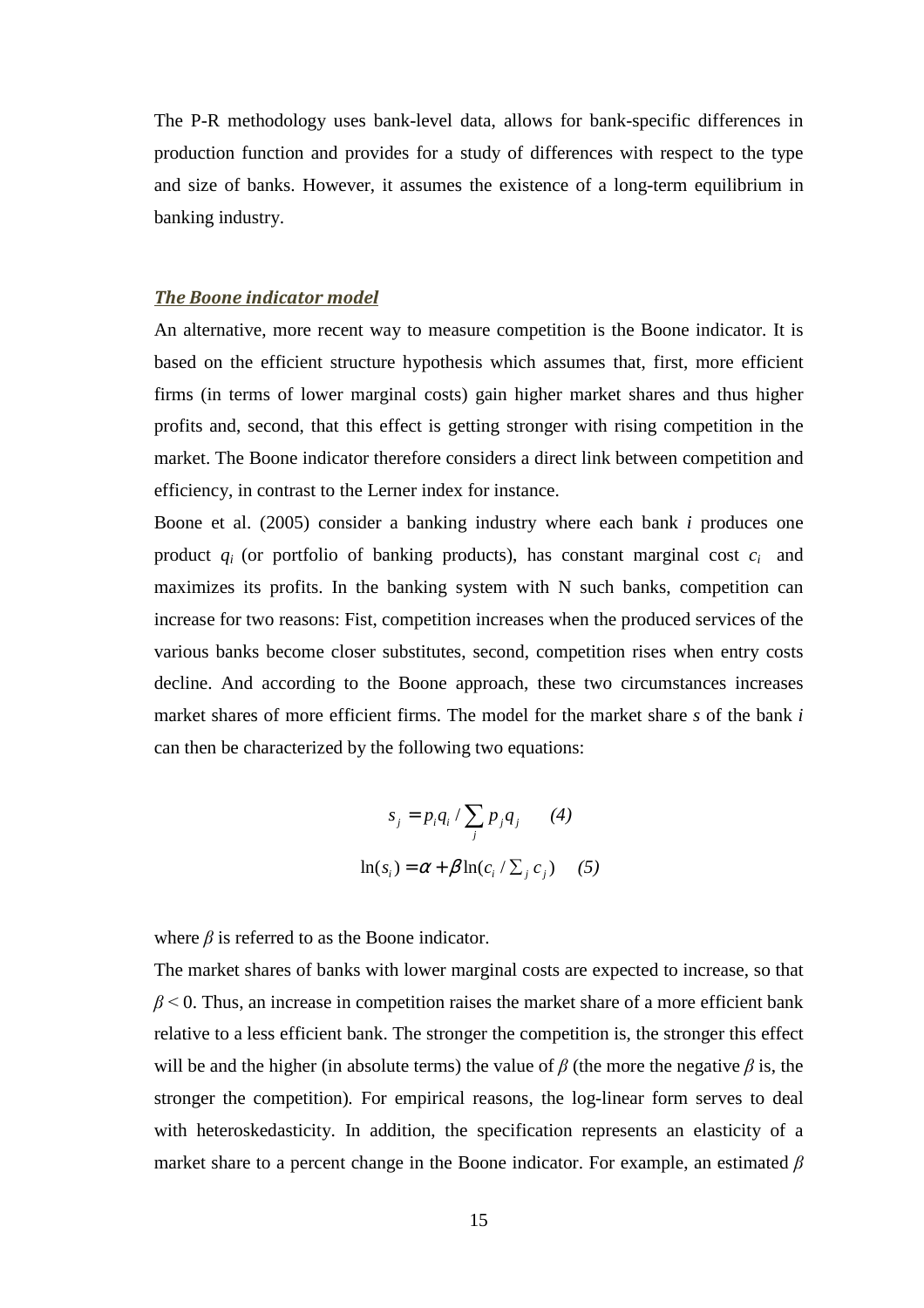of -5 means that a bank with one percent lower marginal cost than another, less efficient bank would have five percent higher market share than the one with lower efficiency.

With the help of the Boone indicator, Leuvensteijn et al. (2007) argue why the SCP paradigm does not have to be the convenient approach to measure real competition. The most common measure, HHI index, is based on a Cournot model with symmetric banks where a new bank entrance decreases the index. Nevertheless, according to the Boone approach (which is more consistent with reality), the banks differ in terms of efficiency; an increase in a number of market players reallocates output to the more efficient firms that already had higher levels of output. So contrary to the traditional SCP theory, an increase in competition raises the HHI index rather than decreases it (Schaeck  $& \text{Cihák}, 2008$ ).

#### 2.3. **Concentration vs. competition: Literature review**

Trying to determine the relationship between the competitive structure and level of concentration in banking markets, researchers implicitly test for validity of either the SCP or the contestability/efficiency<sup>9</sup> paradigm in European banking. From the theoretical literature, the nature of this link appears to be ambiguous. Reasoning in line with the traditional SCP paradigm, concentration translates into greater market power, fostering collusion and anti-competitive practices. Nevertheless, the first challenging hypothesis, so called *contestability theory*, stresses that just the threat of potential entry forces banks with high market power to price their products competitively. Hence, under certain conditions<sup>10</sup>, concentrated banking industry allows competitive behavior. On the other hand, according to the *efficiency hypothesis*, if bank operates more efficiently than its competitors, by reducing prices it can expand its size. In this case, the driving force behind the process of market concentration is efficiency. Thus, both the contestability and the efficiency hypotheses assume that the overall

 $\overline{a}$ 

<sup>9</sup> Since the efficiency hypothesis tests whether it is the efficiency of larger banks that makes for enhanced performance.

<sup>&</sup>lt;sup>10</sup> The contestability theory supposes no entry barriers, either economic or legal. For European countries, this crucial assumption has been set up through gradual regulatory relaxing and accomplished in 1993 when all formal restrictions regarding the provision of financial services across the European Union were removed. Thanks to the "single banking licence" banks are allowed to service the entire European market.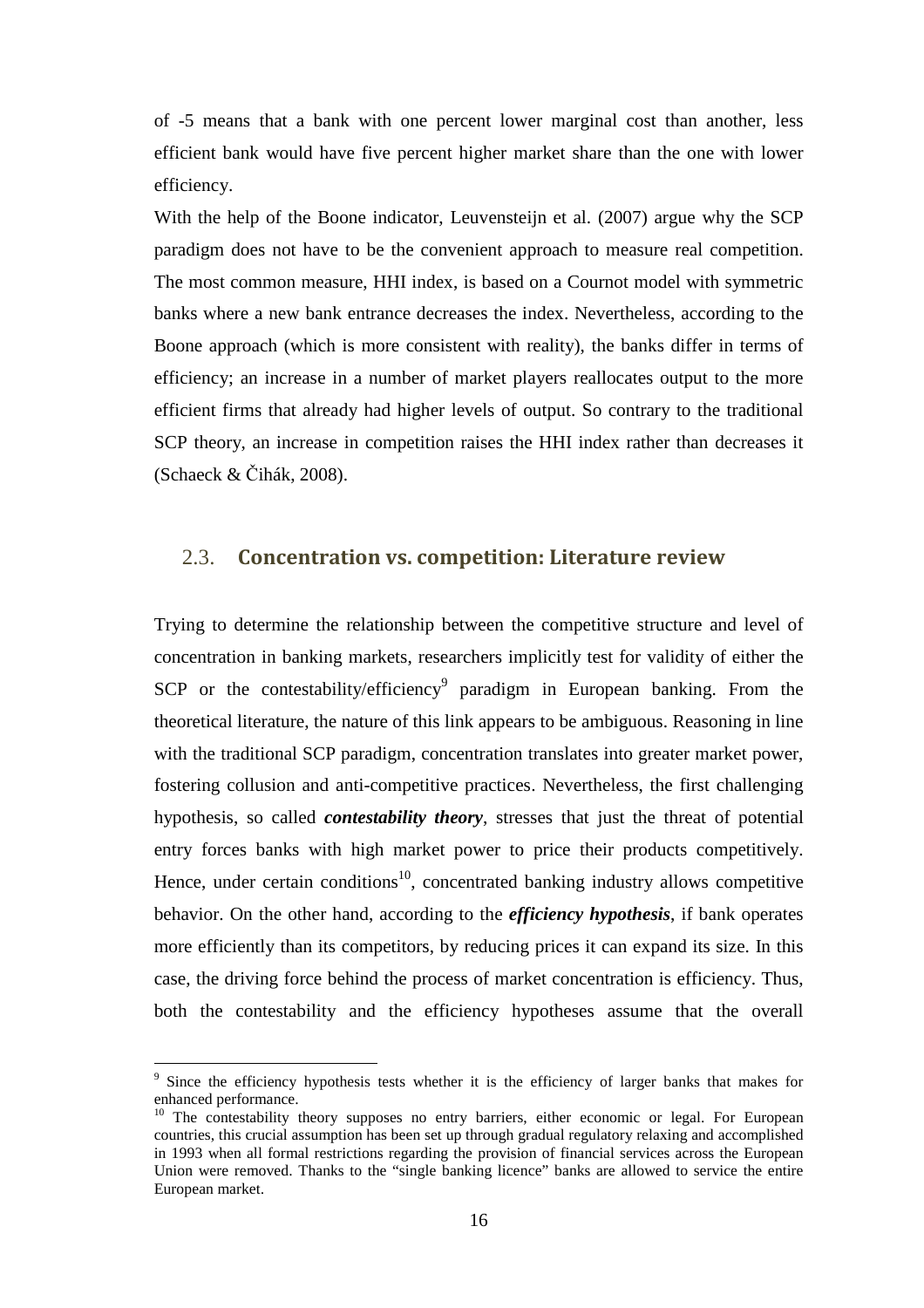competitive environment faced by banks does not necessarily depend on the degree of market concentration.

Number of recent studies examining competition in banking markets use nonstructural approaches, typically the P-R method, including several papers on European banking systems. Generally, the studies reject both perfect collusion as well as perfect competition and find mostly evidence of monopolistic competition. According to Bikker and Haaf (2002), the structure of the European banking industry has altered during the 80s mostly as in response to domestic deregulation and in anticipation of EU-wide regulatory changes, and one of the key consequences has been increased competition.

According to Molyneux et al. (1994), who tested P-R statistics on a sample of banks in five EU countries, monopolistic competition was discovered in all countries except for Italy where the monopoly hypothesis could not be rejected. Bikker and Groeneveld (2000) provide evidence that European banking sectors can be qualified as monopolistic competitive in most countries, although to varying degrees, and point out that the market structure in individual EU countries also depends on numerous *country-specific features* (e.g. national institutions, government intervention, the sophistication of the financial system etc.). However, despite the wave of deregulation and liberalization between 1989 and 1996, they find hardly any evidence of increasing competition over the years. Moreover, a striking outcome of their study is that the degree of internationalization of national banking systems differs widely<sup>11</sup>. Bikker and Haaf (2002) find monopolistic competition in all 23 examined countries, competition being weaker among small banks operating in local markets and stronger among larger, internationally operating banks. In general, they find higher level of competition in Europe than in the US, Canada or Japan, which they explain as a matter of different funding habits. European banks use the interbank market on average more extensively which might be theoretically explained by more developed financial markets, leading to more intense competition. Weill (2004b) similarly finds monopolistic competition for all the 12 countries in the sample.

 $\overline{a}$ 

<sup>&</sup>lt;sup>11</sup> With banking systems in Denmark, Greece, Spain, Portugal, Germany and Italy being relatively inward oriented, while banks in Luxembourg, Belgium, the UK, Sweden and the Netherlands being more involved in foreign activities.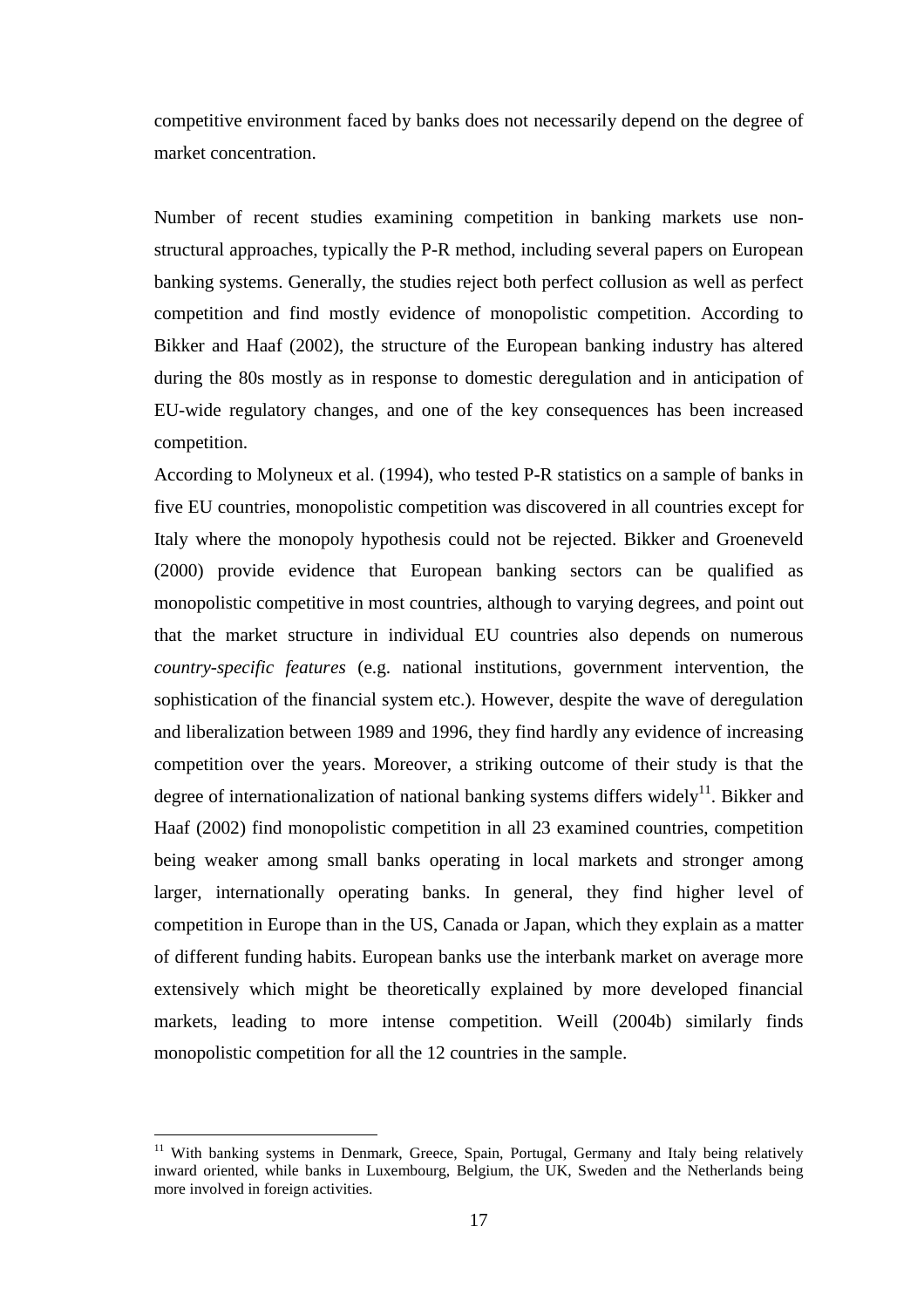Claessens and Laeven (2004) who include 50 countries in their study of competition and concentration find that greater foreign bank presence and fewer activity and entry restrictions can make for more competitive banking systems. More importantly, they find no empirical evidence that banking system concentration is negatively associated with competitiveness. To the contrary, according to some of their findings, the competitiveness of banking systems might relate negatively to the number of banks in the country which would – in conflict with the SCP theory - make more concentrated banking systems more competitive. Then the contestability rather than a system with low concentration may be more important to assure competitiveness. "The fact that structure matters so little, or even in ways contrary to expectations, may surprise many involved with competition policy in the financial sector" (Claessens and Laeven, 2004, p. 23). They argue that due to the deregulation forces, the pattern of financial markets and services may have changed significantly, and market structure indicators are thus less valuable measures of markets´ competitive nature. To sum up one of the most comprehensive studies on competition, the trade-off need not be inevitably between a more concentrated system and a less competitive system.

 None the less, Bikker and Groeneveld (2000) find some negative effect of concentration on competition, though the relationship is rather weak. Bikker and Haaf (2002) test the competition measure against market structure (proxied by concentration indices and the number of banks in the markets) and find support for the conventional view that concentration impairs competitiveness, which is consistent with the traditional SCP paradigm.

Despite the variables used in the estimation of the P-R statistics may differ across the studies, it is possible to generalize that for most EU banking markets monopolistic competition was inferred as the main market environment. However, the empirical findings on the link between concentration and competition remain quite ambiguous.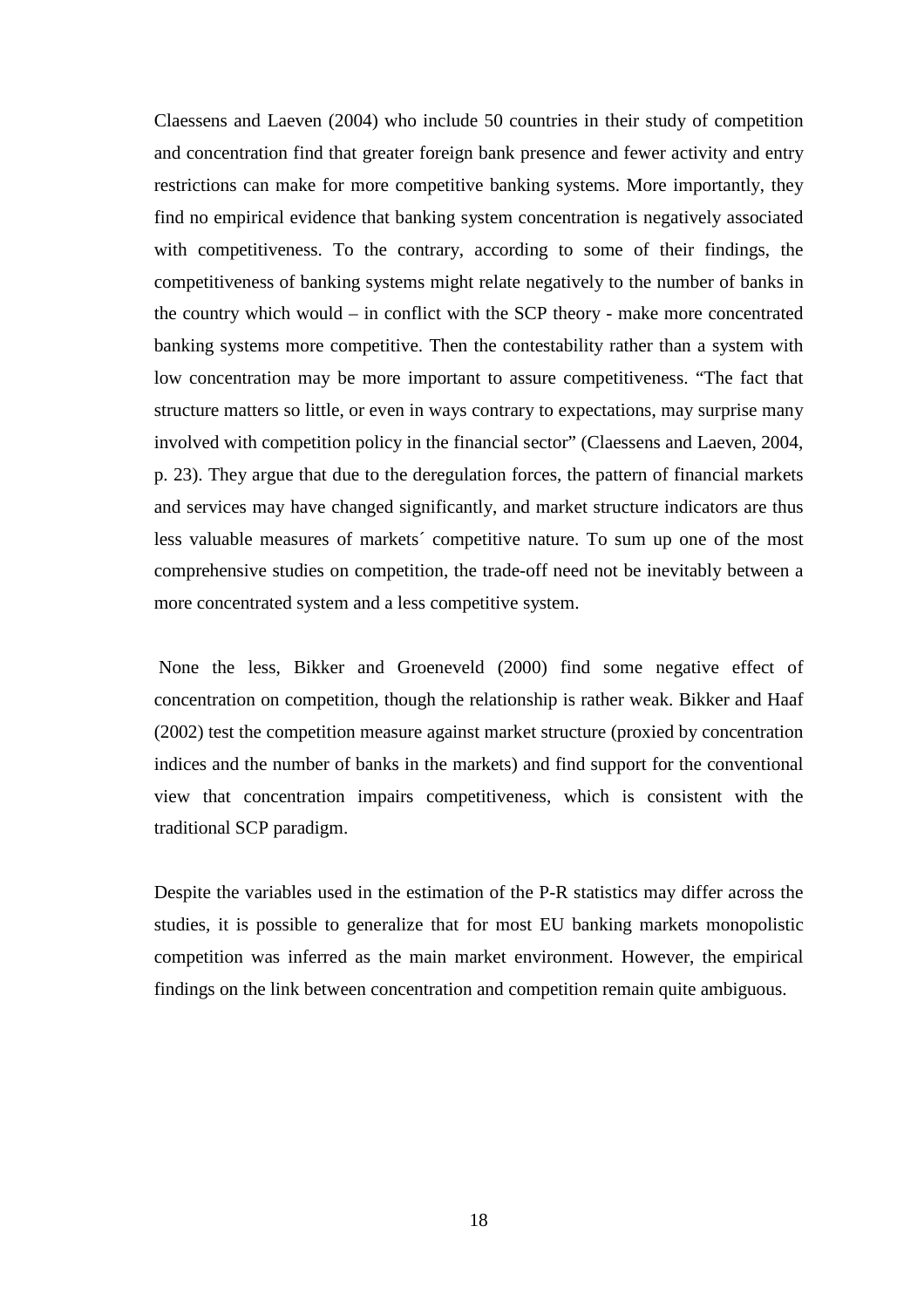### 3.**Efficiency in financial markets**

Extensive research on bank efficiency offers a large quantum of literature. Efficient management is considered to be essentially important from both a microeconomic and a macroeconomic point of view. While efficiency is a constructive element in enhancing market competition and upgrading institutional frameworks (the micro perspective), it also influences the cost of financial intermediation and the overall market stability. Subsequent improved resource allocation then spurs the growth of the economy (the macro perspective).

The efficiency of bank management differs internationally, resulting in an efficiency gap. *Managerial ability,* which is considered to be the key efficiency driver, is defined in terms of adequate resource allocation along with beneficial utilization of technological opportunities. Apart from the differing managerial abilities, discrepancies in operational environment (e.g. macroeconomic background, structure of financial institutions and other country-specific factors) may also contribute to the efficiency gap. "While operational environment exogenously explains efficiency differences, the executive and professional competence of management endogenously contributes to them," (Holló & Nagy, 2006, p. 5).

#### 3.1. **Efficiency measurement**

The measurement of efficiency lies in estimation of the *efficient frontier* and assessing deviations from such frontier which corresponds to the loss of efficiency. Assessing frontier efficiency (so called X-efficiency) consists in measuring the distance (in terms of production, cost, revenue or profit) of a decision making unit from the best-practice equivalent (Delis et al., 2009). As Leibenstein (1966) introduced, X-efficiency consists of two elements: technological and allocative. While technological efficiency measures the ability of a firm to establish appropriate production plans (i.e. to maximize output given a set of inputs), develop new products and distribution channels, allocative efficiency reflects the ability to use a given set of inputs in optimal proportions, or in other words, to optimally react to relative input price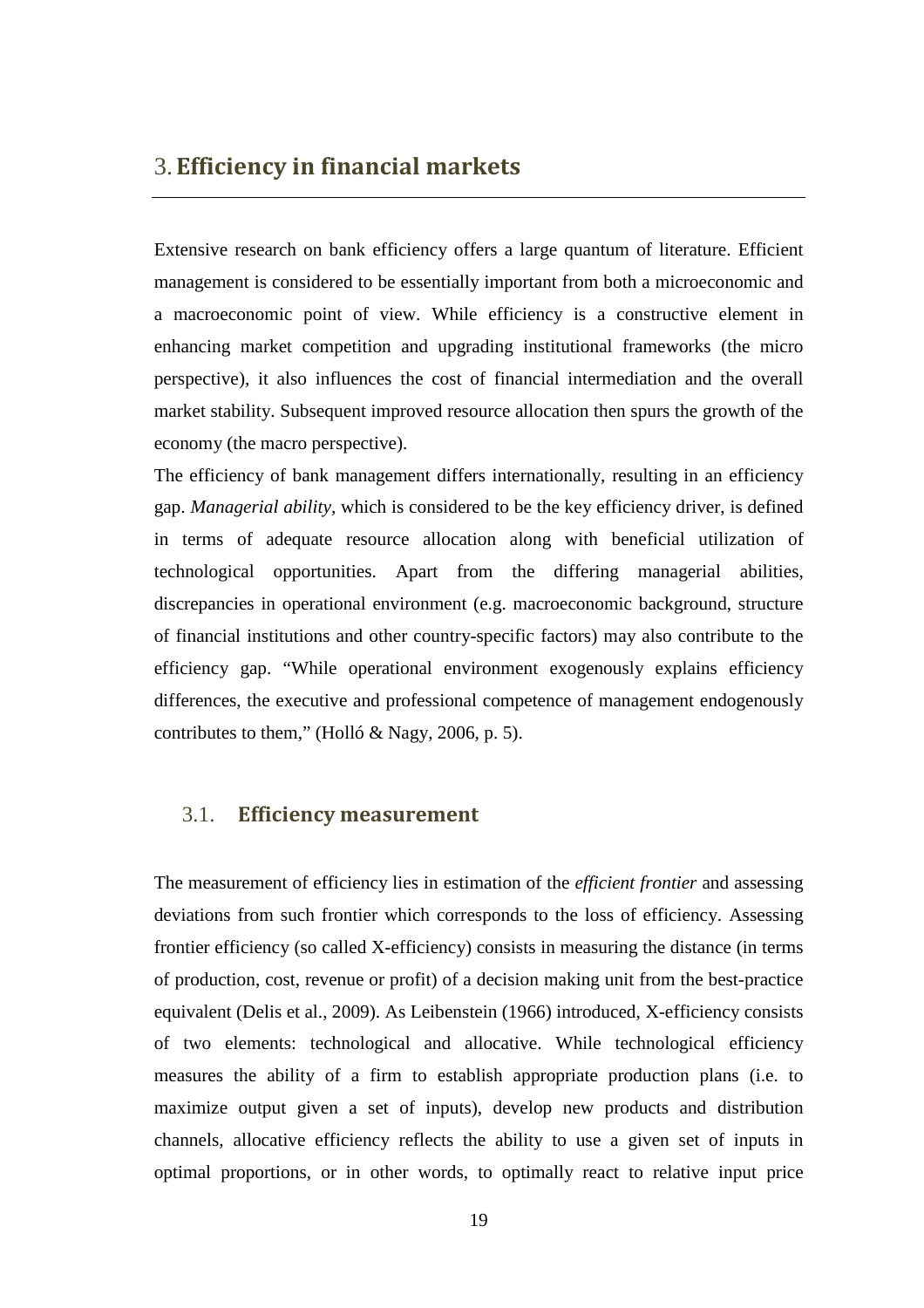changes (assuming the input prices and technology are known). Overall economic efficiency is a joint measure of both the components.

#### 3.1.1. **Efficiency measurement methods**

There are basically two main methods which have been proposed in the literature to measure efficiency with frontier approaches: *non-parametric* and *parametric* approaches. The non-parametric methods mostly represented by **DEA (Data Envelopment Analysis)** use linear programming techniques. DEA develops a function (efficient production frontier) whose form is determined by the most efficient producers, and consequently benchmarks firms against those producers. The method stems from the assumption that if one firm produces a certain level of output (utilizing specific input levels), another firm of equal scale should be capable of doing the same. A "composite producer" formed by the most efficient firms producing various output levels would therefore supply an efficient solution for each level of input or output (Berg, 2010).<sup>12</sup>

DEA offers the advantage of not requiring a complete specification of the functional form. On the other hand, this method is unable to decompose the deviations of certain firms from the efficient frontier into real inefficiency and random effects independent of management, which is considered the main shortcoming of the DEA technique. Moreover, through requiring general production and distribution assumptions only, inefficiency levels may be systematically underestimated in some cases.

Parametric approaches, considered to be relatively more sophisticated, apply econometric tools to estimate the efficiency, given the underlying assumption of *stochastic optimal frontier* and estimation based on economic optimization. The two most frequent parametric techniques are the **SFA (Stochastic Frontier Approach)** and the **DFA (Distribution Free Approach).** Similar to DEA, DFA does not consider separation of inefficiency from random error by not applying assumptions to the distribution of inefficiency component. The DFA presumes that each firm has a constant efficiency over time and that the random error tends to cancel out over time (Pruteanu-Podpiera et al., 2007). Thus the core inefficiency is distinguished from

 $\overline{a}$ 

<sup>&</sup>lt;sup>12</sup> Berg, S. (2010). "Water Utility Benchmarking: Measurement, Methodology, and Performance Incentives." International Water Association.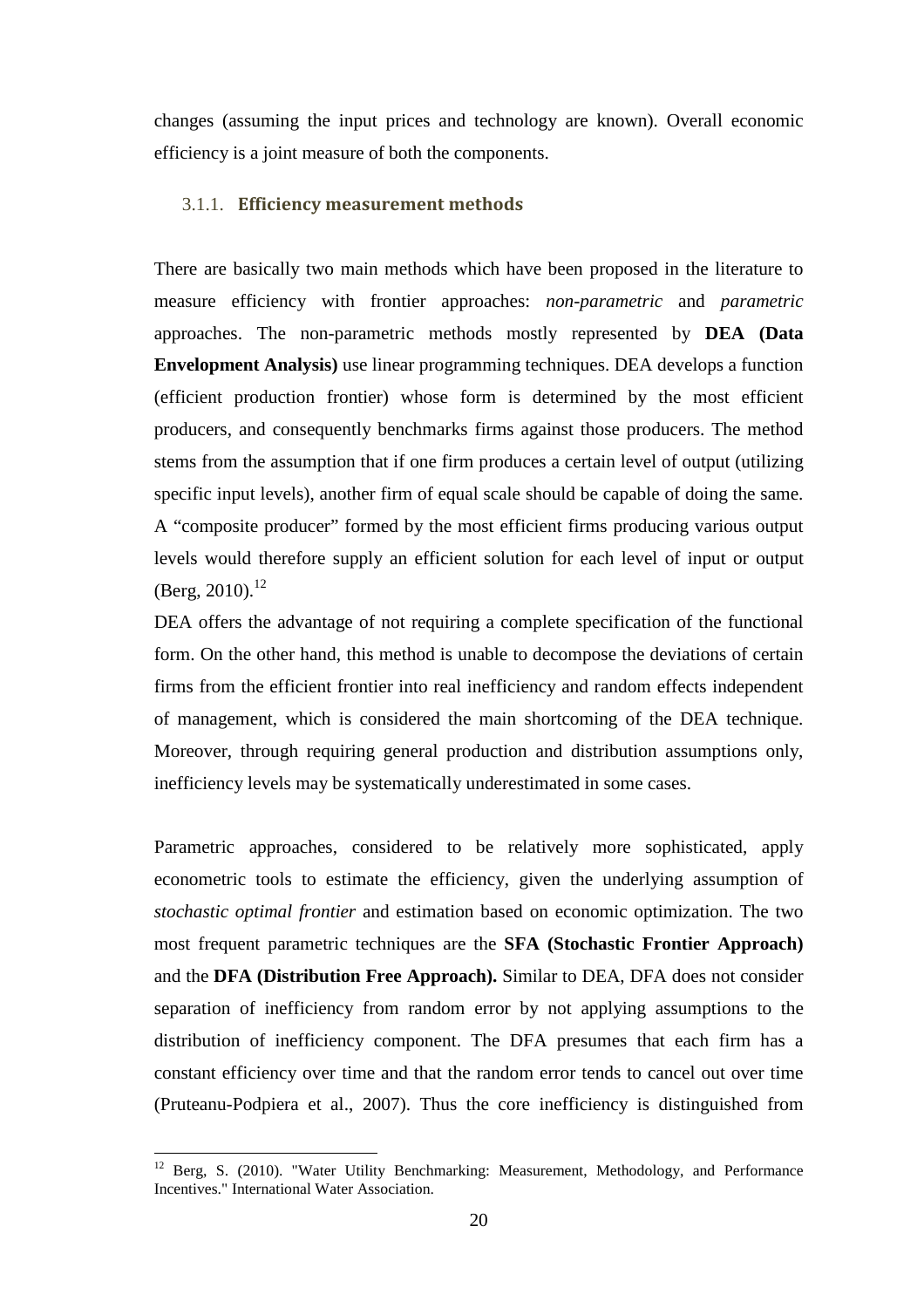random error (including any temporary fluctuations in efficiency) by assuming that core inefficiency is persistent over time, while random errors average out over time. The DFA may be used when panel data are available.

But it can be argued that while in the long run, the assumption of invariant efficiency level becomes untenable, in the short time horizon the inefficiency proxied by the average of residual over time may be biased, as the random noise may not average out (Holló & Nagy, 2006).

Stochastic Frontier Approach, on the other hand, relies on the distribution assumptions. SFA does not consider all deviations from the frontier to constitute for an efficiency loss, but rather attempts to decompose them into inefficiency and noise, making explicit assumptions about both of them. Considering the following cost function:

$$
TC = f(Y, P) + \varepsilon \qquad (6)
$$

where  $TC$  represents total costs,  $Y$  is the vector of outputs,  $P$  is the vector of input prices and  $\varepsilon$  is the error term, the SFA would suppose that:

$$
\varepsilon = u + v \qquad (7)
$$

where *u* represents cost inefficiencies (dependent on the actual weakness of managerial ability), and *v* stands for random disturbances linked to exogenous shocks that are beyond the control of the bank´s management. While this random component is assumed to be two-sided normally distributed to reflect luck or measurement errors, the inefficiency term  $u$  is assumed to be one-sided and literature shows various distributional assumptions for it (Pruteanu-Podpiera et al., 2007), but usually truncated normal or half-normal distribution. The parameters of the two distributions are estimated and used to obtain estimates of bank-specific inefficiency. The estimated mean of the conditional distribution of  $ln u$ , given in  $u + v$ , i.e.

$$
\ln \hat{u} = \hat{E}(\ln u | \ln u + \ln v)
$$
 (8)

is usually used to measure inefficiency.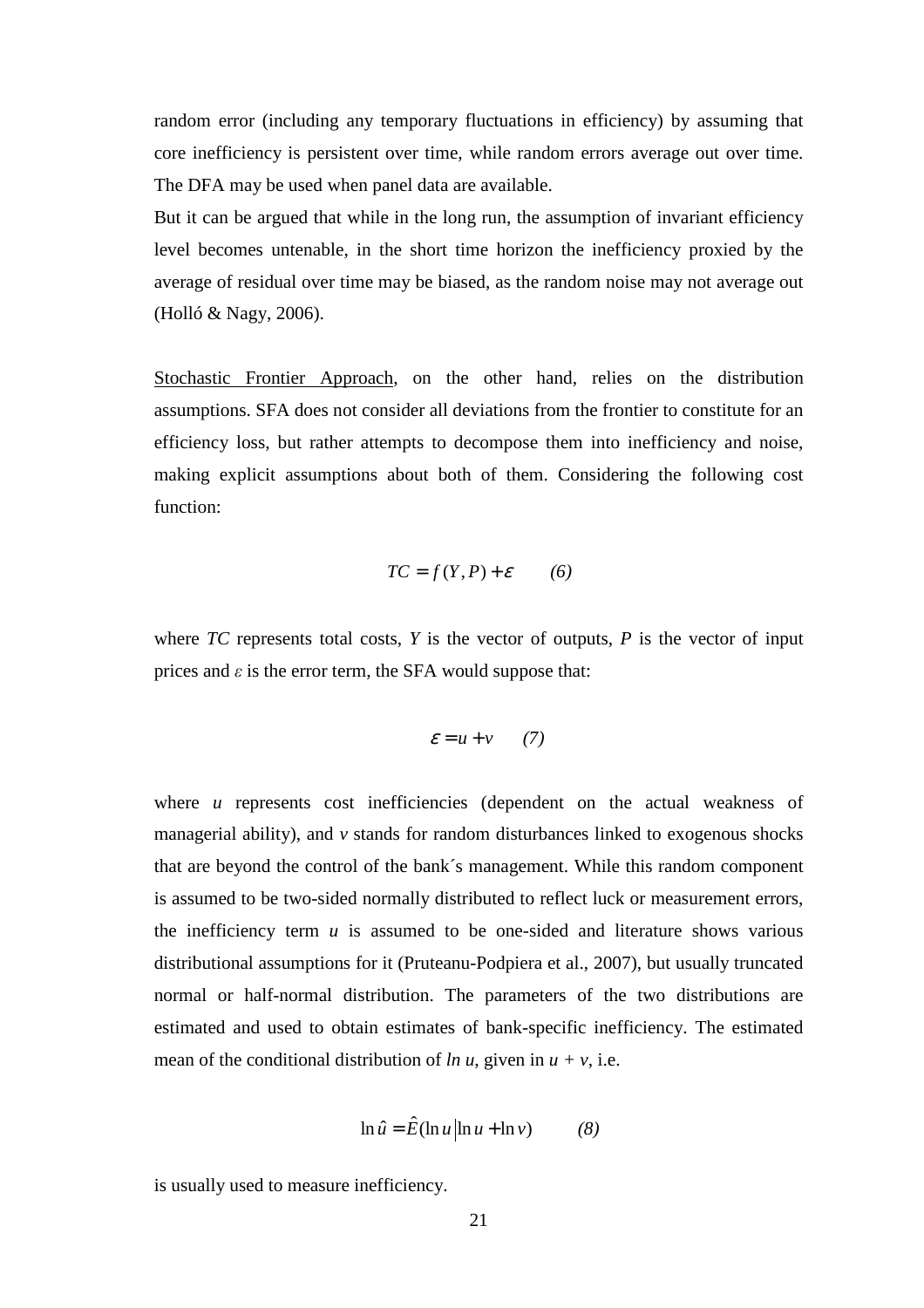Throughout the literature, neither of the two methods has emerged as the preferred approach. Parametric methods assume particular functional form, which predetermines the shape of the frontier. And just the need to make those premises, in order to "separate the wheat from the chaff", represents the main shortcoming of the SFA. If the functional form is misspecified, the estimated efficiency may be confounded with significant bias (Delis et al., 2000). On the other hand, non-parametric methods do not allow for random error, hence any noise can cause misleading shape or position of the frontier. At the bottom, while the DEA procedure rather focuses on measuring technological efficiency (based on technological optimization), parametric methods use economic optimization and incorporate both input allocative and technical efficiencies (Holló & Nagy, 2006).

#### 3.1.2. **The efficiency concepts**

Choice of the measurement concept is considered another fundamental decision while measuring efficiency. There are three main economic efficiency concepts for analyzing the efficiency of financial institutions – cost, standard profit, and alternative profit efficiency. All of them are based on economic optimization in reaction to market prices and competition, rather than solely on the technology matter, which is suitable for the parametric methods.

With respect to the different concepts, a bank can pursue more goals: while profit efficiency is naturally its ultimate goal, cost efficiency can be thought of as a key method to reach long-run profit efficiency. They actually need not to be positively correlated for a certain period of time as each of the two estimated functions may incorporate different information (Berger & Mester, 1997). According to these authors, many studies have found large inefficiencies, "on the order of 20 % or more of total banking industry costs and about half of the industry´s potential profits". Nevertheless, there is no consensus on the sources of such significant differences in measured efficiency.

**Cost efficiency** measures how close a bank´s cost is to what a best-practice bank´s cost would be for producing the same output level under the same conditions. It is derived from a cost function in which variable costs depend on the prices of variable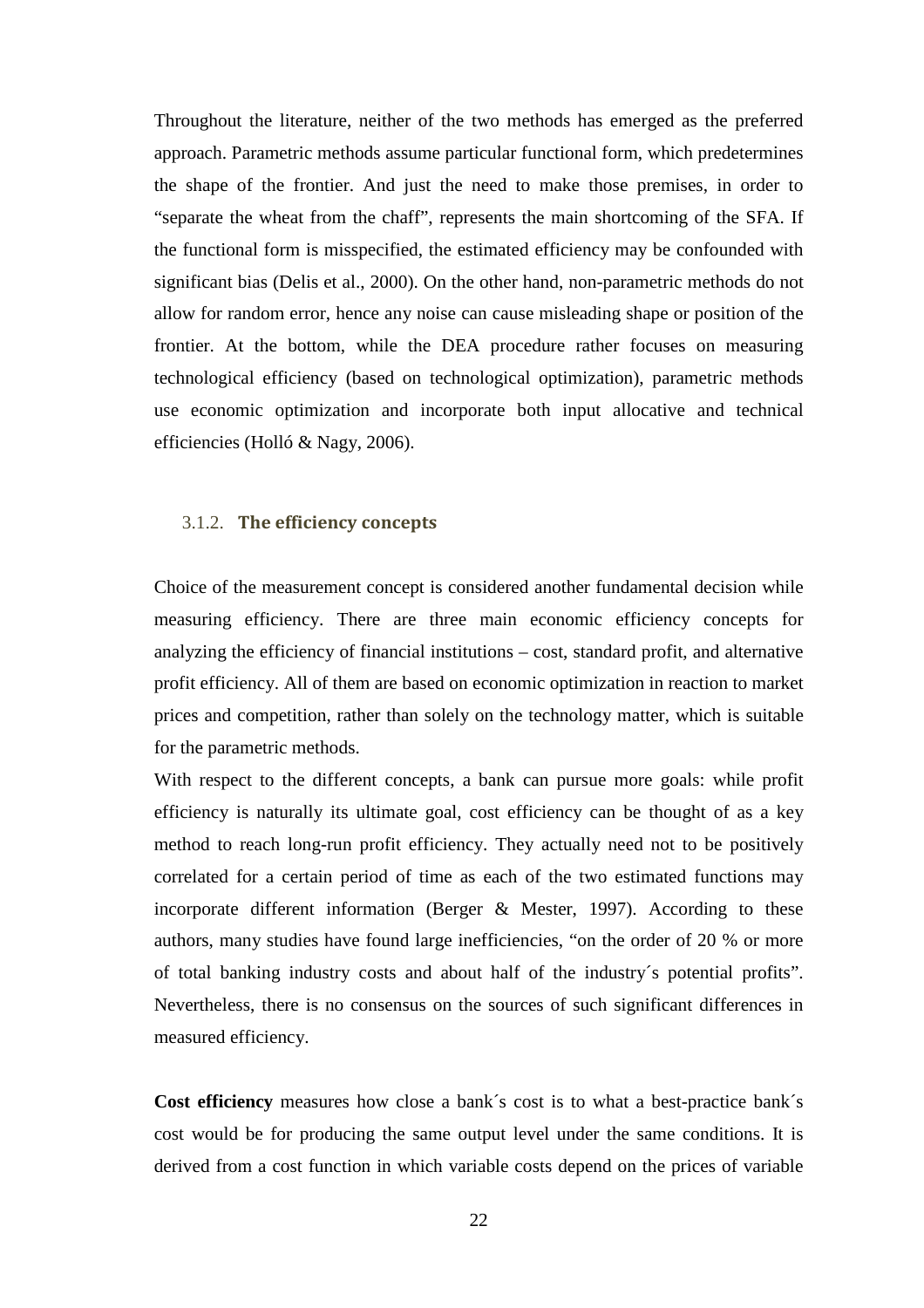inputs, the quantities of variable outputs, any fixed inputs or outputs, random error and efficiency component. Such a cost function is written as follows:

$$
C = C(w, y, z, u_c, v_c) \quad (9)
$$

where *C* states for variable costs, *w* is the vector of variable inputs prices, *y* is the vector of variable outputs quantities, *z* denotes the quantities of any fixed inputs or outputs<sup>13</sup>,  $u_c$  indicates an inefficiency factor (that may rise costs above the bestpractice level), and  $v_c$  denotes the random error that may involve measurement error and temporary luck. When the function is rewritten in natural logs, it can be simplified as follows:

$$
\ln C = f(w, y, z) + \ln u_c + \ln v_c \tag{10}
$$

where *f* denotes some functional form. The particular efficiency measurement methods differ from each other in how they treat the composite error term  $(ln u_c + ln v_c)$ , i.e. whether they distinguish the inefficiency term from the random error term.

Berger and Mester (1997) define the cost efficiency of a *bank b* as the estimated cost needed to produce *bank b*´s output vector by the best-practice bank in the sample facing the same exogenous variables (w, y, z), divided by the actual costs of *bank b.*  The cost efficiency ratio may be therefore thought of as the proportion of costs or resources that are used efficiently.

**Standard profit efficiency** measures how close a bank is to producing the maximum possible profit given a particular level of input and output prices. In contrast to the cost function, the standard profit function specifies variable profits in place of variable costs and takes variable output prices as exogenous. That is, the profit dependent variable allows for consideration of revenues that can be earned by varying outputs as well as inputs. Accordingly, profit efficiency accounts for inefficiencies on the output side as well as those on the input side.

 $\overline{a}$ 

<sup>&</sup>lt;sup>13</sup> Which are included to account for the effects of these "netputs" on variable costs owing to substitutability or complementarity with variable "netputs" (Berger  $\&$  Mester, 1997).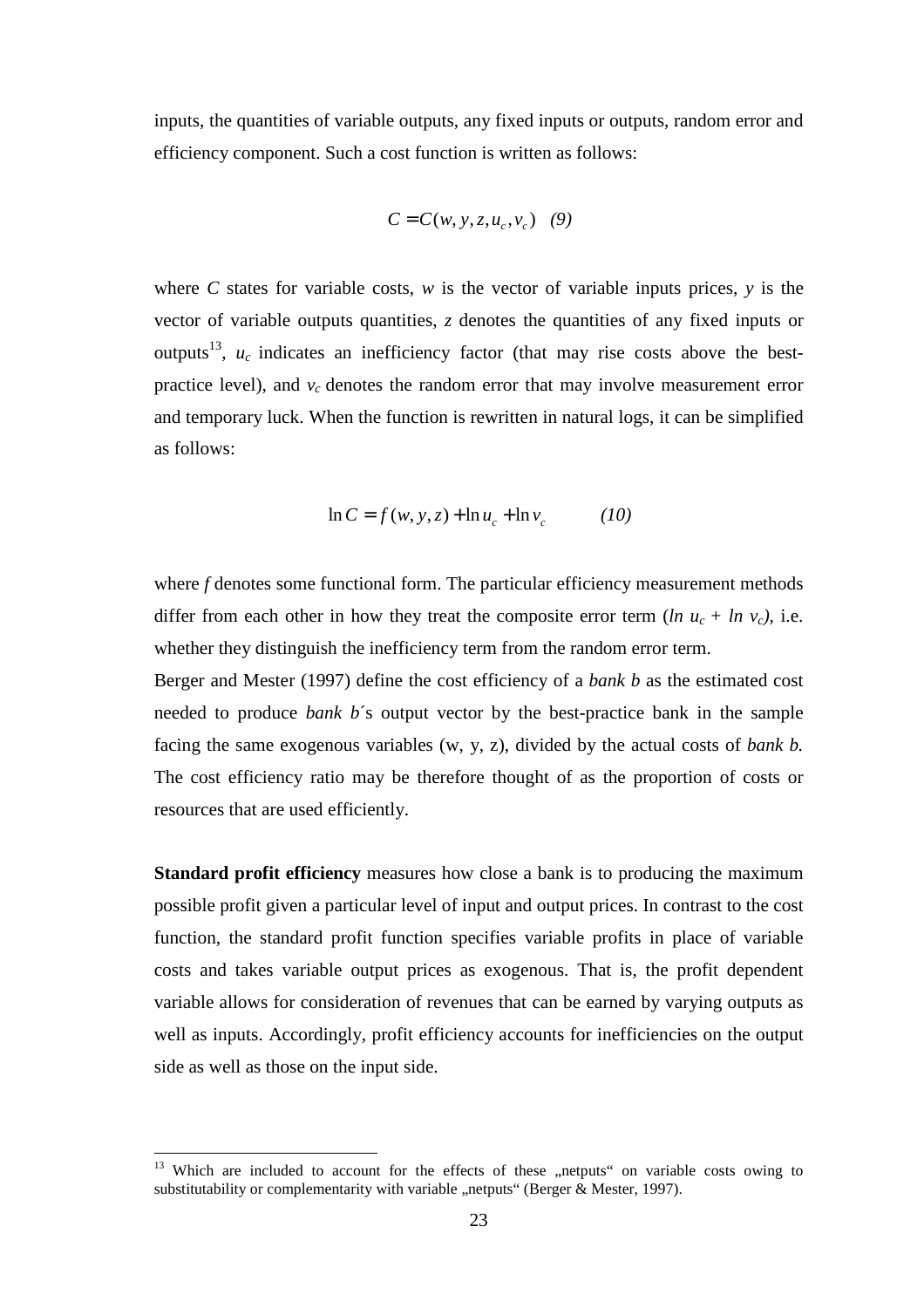**Alternative profit efficiency** is a more recent concept which measures how close a bank comes to earning maximum profits given its output level rather than its output prices. The alternative profit function employs the same dependent variable as the standard profit function and the same exogenous variables as the cost function: variable output is held constant while output prices are free to vary and affect profits. Alternative profit efficiency may therefore be suitable for the cases when some of the assumptions underlying cost and standard profit efficiency are not met, e.g. when firms exercise some market power in setting output prices (Delis et al., 2009).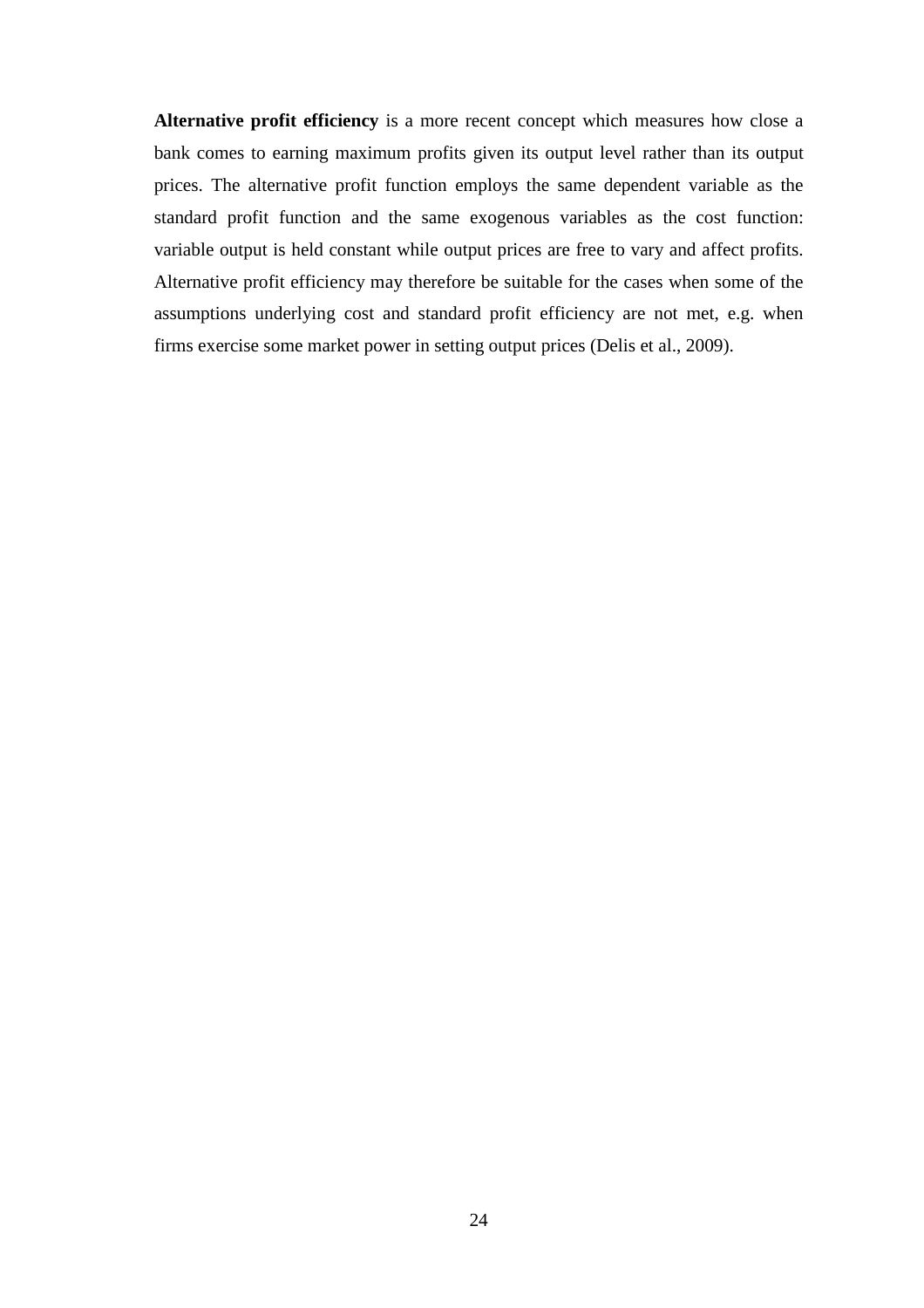### 4.**Bank competition and performance**

Not much of theoretical literature has been devoted to the link between competition and efficiency so far. The roots of efficiency research originate from the institutional approach of corporate microeconomics. Recently, the focus has shifted to the financial sector, more particularly on researching the efficiency of banks.

#### 4.1. **Theoretical background**

 $\overline{a}$ 

The existence of a relation between market structure and firms´ performance was first proposed by John Hicks (1935). His *quiet life hypothesis* defines the idea that monopoly power allows managers to grab a share of the monopoly rents through discretionary expenses or reduction of their effort. In other words, monopoly power allows managers a quiet life free from competition and therefore increased concentration should bring about a decrease in efficiency. In its consequences, even if managers do not pay enough attention to cost rationalisation, a company may end up highly profitable thanks to insufficient level of competition or other market distortions.<sup>14</sup> Hicks<sup>2</sup> hypothesis indirectly refers to the potential conflict between owners and managers stemming from information asymmetry – the agency problem, which is known in the microeconomic theory.

In one of the complementary theories to the quiet life theorem, Leibenstein (1966) assumes that owners have no means to check the level of effort exerted by managers, since the production function is not known entirely. Leibenstein agrees that the key determinant of a reduction in inefficiencies is an increase in competitive pressures and offers two main reasons for it. First, under the increased competition, managers have to improve their performance if they do not want the firm to leave the market. Thus, they are motivated by their will to avoid the personal costs of bankruptcy. Second, the more firms on the market the better possibilities for owners to assess firm performance relative to other firms and to make changes in the management if necessary (Pruteanu-

<sup>&</sup>lt;sup>14</sup> The concept of inefficiency as costs deriving from slack management corresponds well to the one of *x-efficiency*.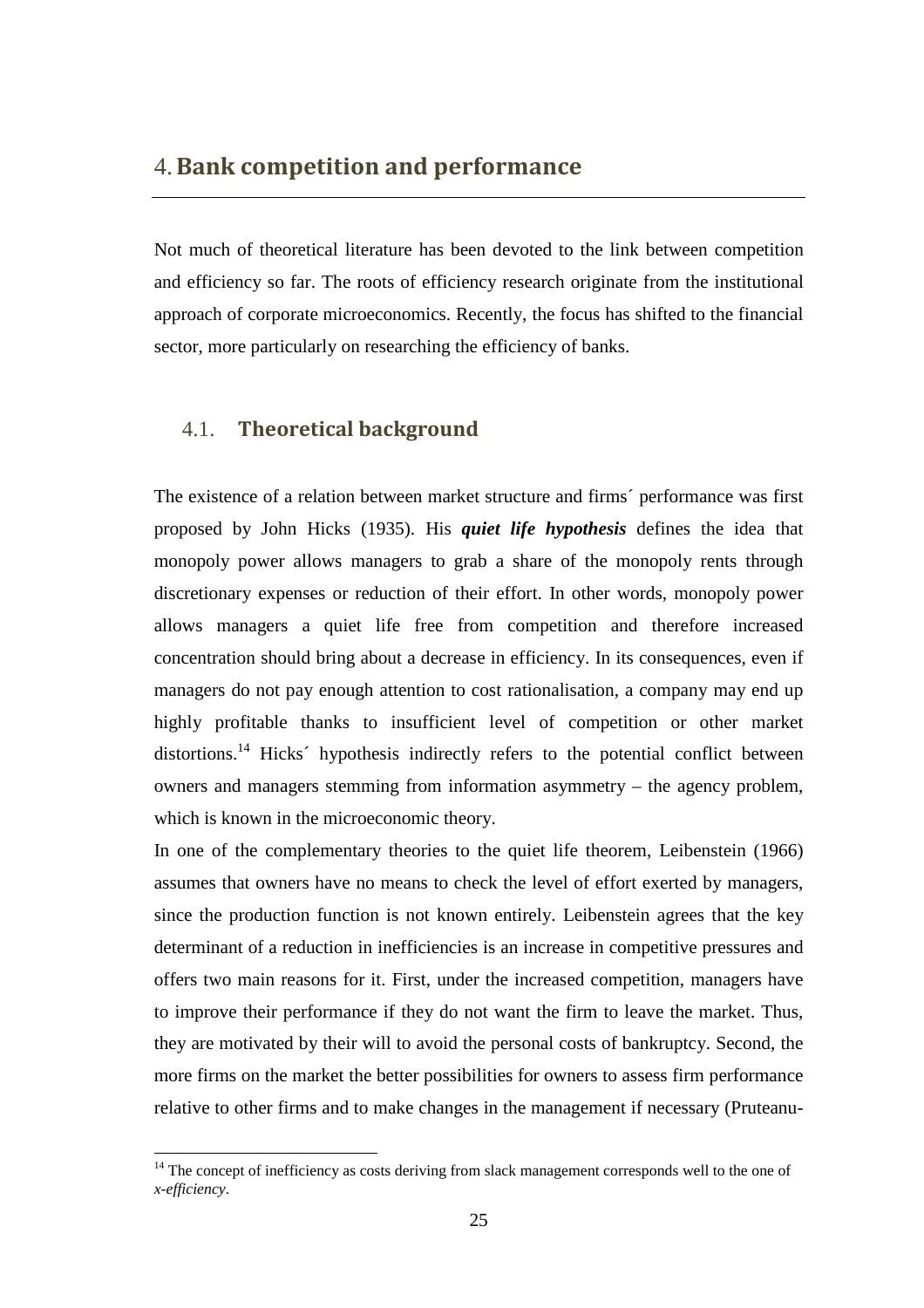Podpiera et al., 2007). Thus the positive causality runs from competition to efficiency, which corresponds to the "Structure-Conduct-Performance" paradigm.

Theoretical argumentation by Hicks, Leibenstein and many others<sup>15</sup> support the idea of competition being beneficial to a company performance. "Economists´ vague suspicion that competition is the enemy of sloth can be specifically documented in the effect of competition (and environmental uncertainty) on the decision-making structures and control devices used by firms" (Caves, 1980, p. 88).

Demsetz (1984), however, predicts a reverse causality between competition and efficiency. In the *efficient structure hypothesis* he considers that more efficient firms have lower costs and consequently higher profits. The best-managed firms are then able to increase their market share, which leads to a higher level of concentration in industry. If we consider the concentration be an inverse measure of competition, Demsetz finds a negative relationship between cost efficiency and competition with causality running reversely in comparison to the SCP paradigm.

Before introducing another important hypothesis referring to the competitionefficiency relationship, let us remind that banking industry may have some specific characteristics which would modify the shape of the links between competition and efficiency as compared to other markets. As observed in most corresponding studies, banking markets have a structure of imperfect competition as the industry suffers from considerable information asymmetries between the bank and the borrower. To minimize the risks connected with the credit activity, banks try to build a long-term relationship with their customers and by thus gain some information on them. Those costs of monitoring may notably modify the relationship between competition and efficiency in banking. An increase in banking competition may reduce the length of the customer relationship, further decreasing the cost efficiency of banks. And from a different perspective, reduced competition allows banks to benefit from economies of scale in monitoring and from longer customer relationship (Pruteanu-Podpiera et al., 2007). Considering the specificities of banking competition, one can assume that competition negatively influences efficiency; this assumption is usually called the *banking specificities hypothesis*. According to Pruteanu-Podpiera et al. (2007),

 $\overline{a}$ 

<sup>&</sup>lt;sup>15</sup> Hart, 1983; Selten, 1986; Scharfstein, 1988, etc.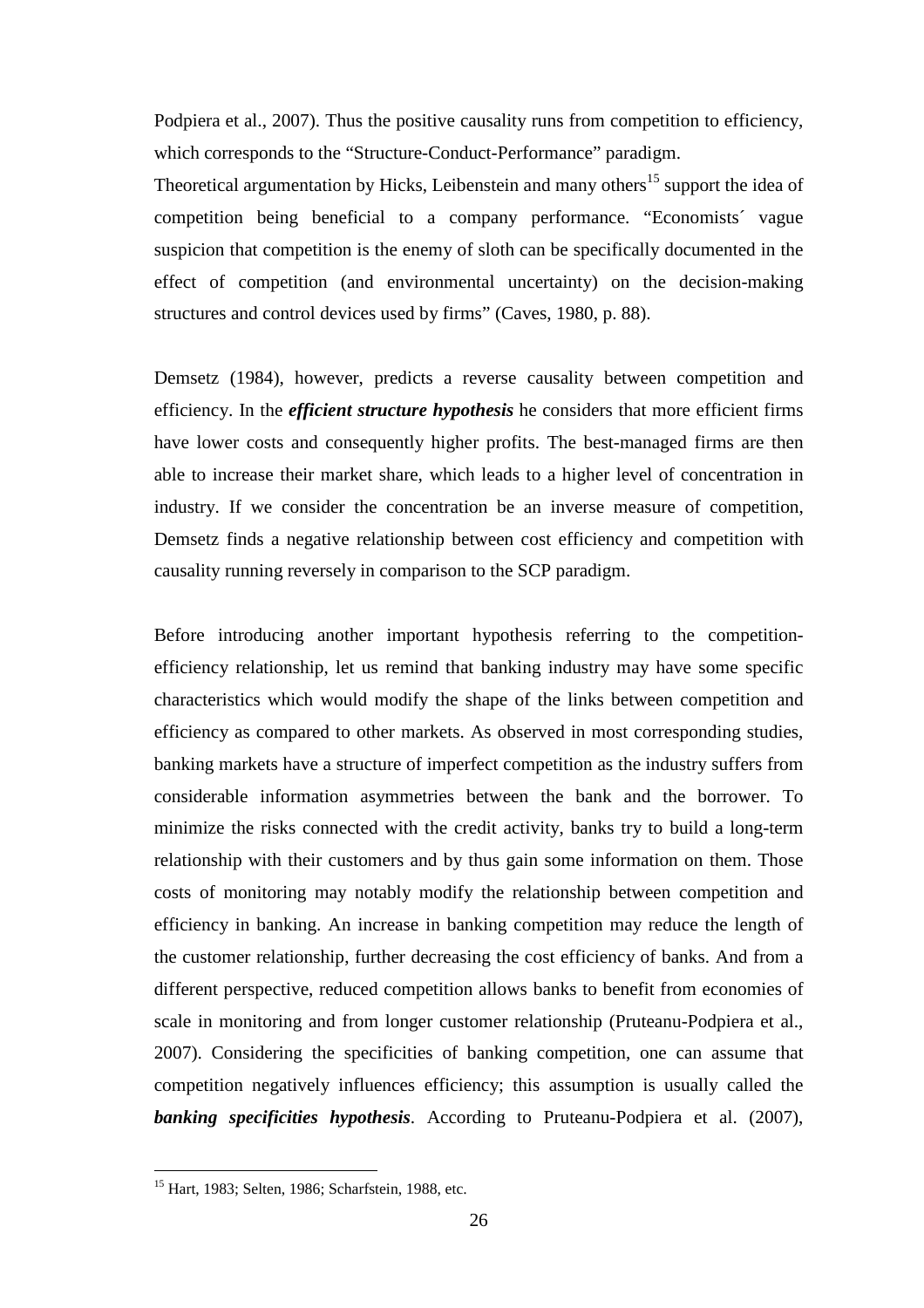banking specificities assumption is more relevant for transition countries than for developed countries. They argue that due to the short history of the market economy, banks in transition countries suffer more from accounting information uncertainties or the relative lack of credit risk analysis know-how.

To sum up, the theoretical literature offers quite contradicting arguments and conflicting hypotheses with respect to the direction and sign of a causal relationship between efficiency and competition. Nevertheless, in the empirical studies one should find some more specific conclusions.

#### 4.2. **Empirical findings**

In comparison with literature on US banking, relatively little empirical research has been done on efficiency in European banking, and even less on cross-country comparisons. Most of the studies accomplished on the relationship between competition and performance regress cost/profit efficiency on a set of variables for market structure; efficiency measured mostly using the stochastic frontier approach and market structure represented by concentration indices. Although the methodology and data sample widely differentiate across the previous research, the quiet life hypothesis does not seem to be well-established, considering the fact that most of the empirical studies reject it.

Casu and Girardone (2009) find no empirical support for Hick´s quiet life hypothesis, however, they do not either conclude in favor of the efficient structure paradigm. Instead, they demonstrate some positive causality running from market power to efficiency. Hence, their conclusions are consistent with the banking specificities paradigm stating that monopoly power may enable banks to operate at lower costs and thus to increase cost efficiency. Moreover, they observe that efficiency is significantly affected by previous years´ efficiency. Pruteanu-Podpiera et al. (2007) who investigate on the relationship between market power and efficiency in the Czech banking sector supplement some other results which are consistent with the banking specificities hypothesis. They indicate a negative causality running from competition to efficiency and thus reject the intuitive quiet life hypothesis.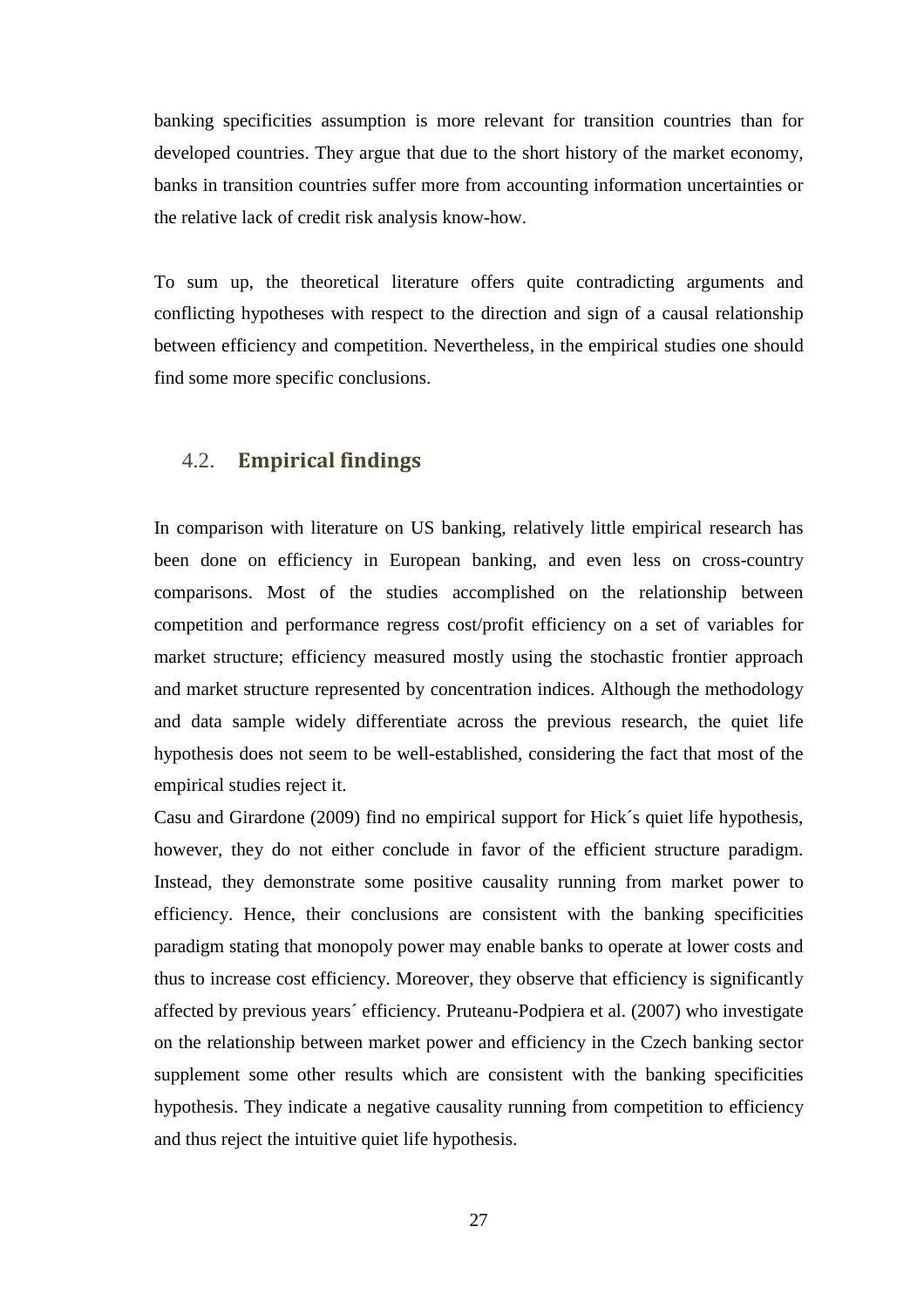Those findings cast uncertainty on the view of favoring banking competition from the perspective of reducing prices of financial services. Greater banking competition may hamper the cost efficiency of banks, which can result in higher loan rates (Pruteanu-Podpiera et al., 2007). In this case, increased competition could have negative effects on banking efficiency and therefore financial stability, and consequently negative welfare-related implications.

In keeping with rejecting the quiet life hypothesis and questioning the benefit of competition, Maudos and Fernández de Guevara (2007), who refer to EU15 over the period 1993-2002 and proxy competition with Lerner indices, identify a positive relationship between market power and cost efficiency. Although a reduction in market power decreases the size of social loss, it also decreases the cost efficiency of the banking system, posing the question of its net impact for society. None the less, Maudos and Fernández de Guevara (2007) come up with the conclusion that the welfare gains associated with the fall of market power are much greater than the loss of bank cost efficiency (moreover, they uncover that the welfare loss from the misallocation of resources attributable to market power represented 0.54 % of the GDP of the European Union in 2002).

Weill (2004), on the other hand, using the Panzar-Rosse model to determine the level of competition, supports the efficient structure hypothesis, which posits that only the most efficient banks survive and gain market share.

Koetter et al. (2008) deal with the relationship for a sample of 4,000 US bank holding companies between 1986 and 2005, estimating cost and profit frontiers and comparing efficiency-adjusted Lerner indices to conventional Lerner indices<sup>16</sup>. Testing the quiet life hypothesis against the efficient structure hypothesis, the authors consistently find a positive relation between both adjusted and unadjusted Lerner indices and cost efficiency. However, with respect to profit efficiency, they point out that when testing for the relationship between competition and efficiency, it is crucial to control for possible endogeneity (i.e. a loop of causality between the independent and dependent variables). Finally, Koetter et al. (2008) conclude that the efficient structure rather than the quiet life hypothesis holds for the US banking.

 $\overline{a}$ 

<sup>&</sup>lt;sup>16</sup> The conventional Lerner index assumes that a bank operates fully efficiently. According to Koetter's findings, efficiency-adjusted Lerner indices yield on average about 20 percent less competition among bank holding companies compared to conventional Lerner indices.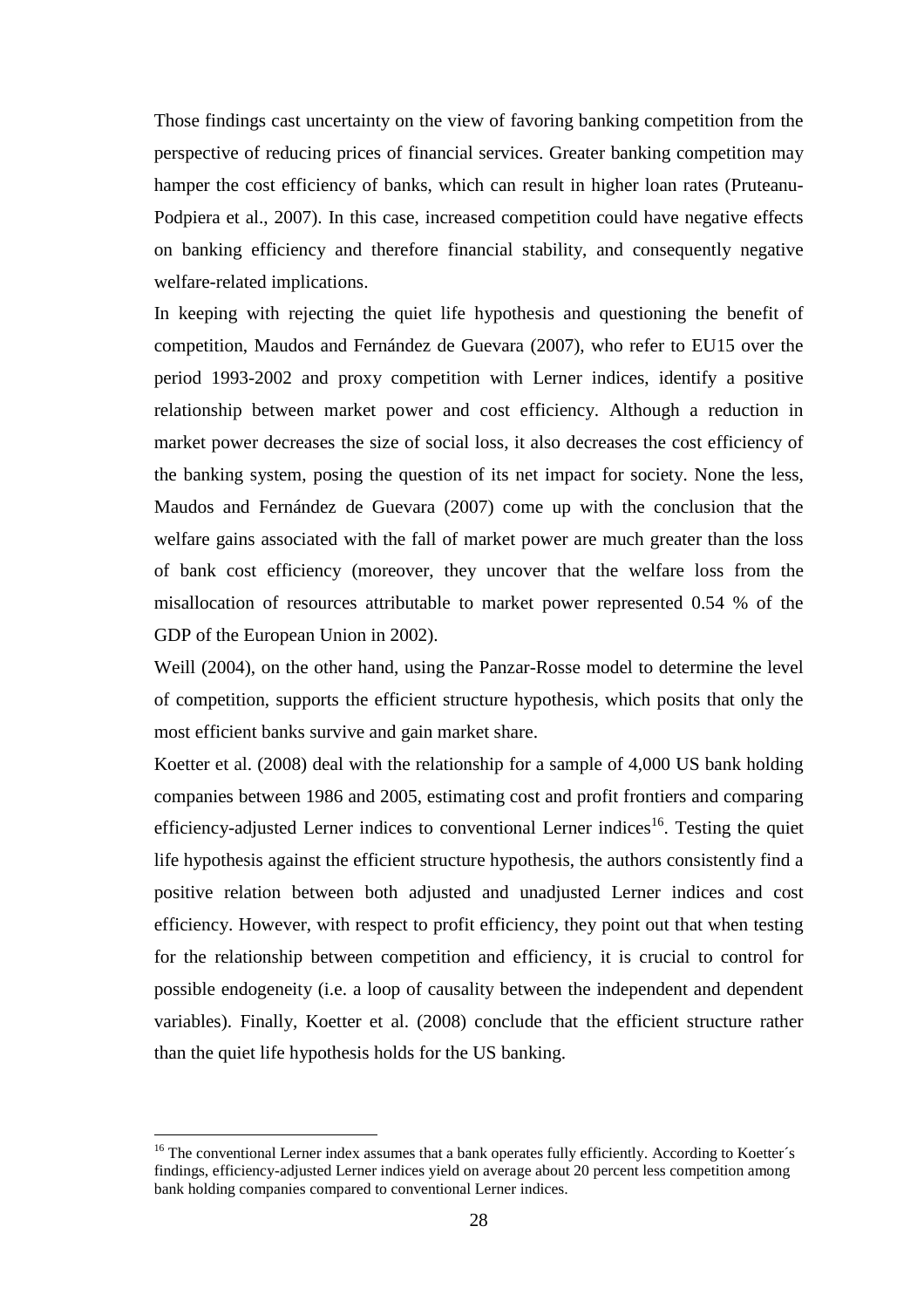## 4.3. **Banking competition and efficiency in transition countries**

The banking industry in transition countries of Central-East European region (CEE) underwent massive structural changes during economic transition period initiated in the 1990s. Under the command economy, the state directed credit allocation with scarce respect for repayment capacity. Inputs used by state banks were not necessarily of the scale and mix that minimized costs, because there was no incentive for profit maximization. After the collapse of the communist regime, banks had to restructure fundamentally both their outputs and use of inputs. The prevailing two-tier banking system has been formed, with the banks been transformed into joint-stock companies and (partially) privatized. Moreover, the licensing requirements for newly engendered banks were minimal at the beginning of the transition reflecting the intent of the governments to create competition in their banking sectors. Hence, many relatively undercapitalized de novo domestic private banks were born under these lax entry requirements (Bonin et al., 2004).

Prior to privatization, banking sectors in the transition economies consisted of some private banks (both domestic and foreign) and state-owned banks. For those banks foreign investors were supposed to stabilize them financially, improve their efficiency and know-how in modern banking. Entry of the transition countries into the European Union has required huge progress in a transition process and liberalization of their financial sector. The number of banks fell in almost all new member states (NMS). Some banks failed, but by far the biggest part of the decline reflects mergers and acquisitions, where especially foreign banks were very active (De Haan et al., 2009). As highlighted earlier, due to foreign entry, concentration of banking markets is relatively high in most NMS compared to the EU-15. In general, the aggregated market share of the five largest banks (CR5 ratio) varies between 50 and 99 per cent. However, according to the ECB report (2005), concentration and profit margins in 2003 were negatively related. The SCP hypothesis has not been therefore supported either for the NMS, suggesting that concentration ratios do not necessarily reflect competitive conditions within the region (De Haan et al., 2009).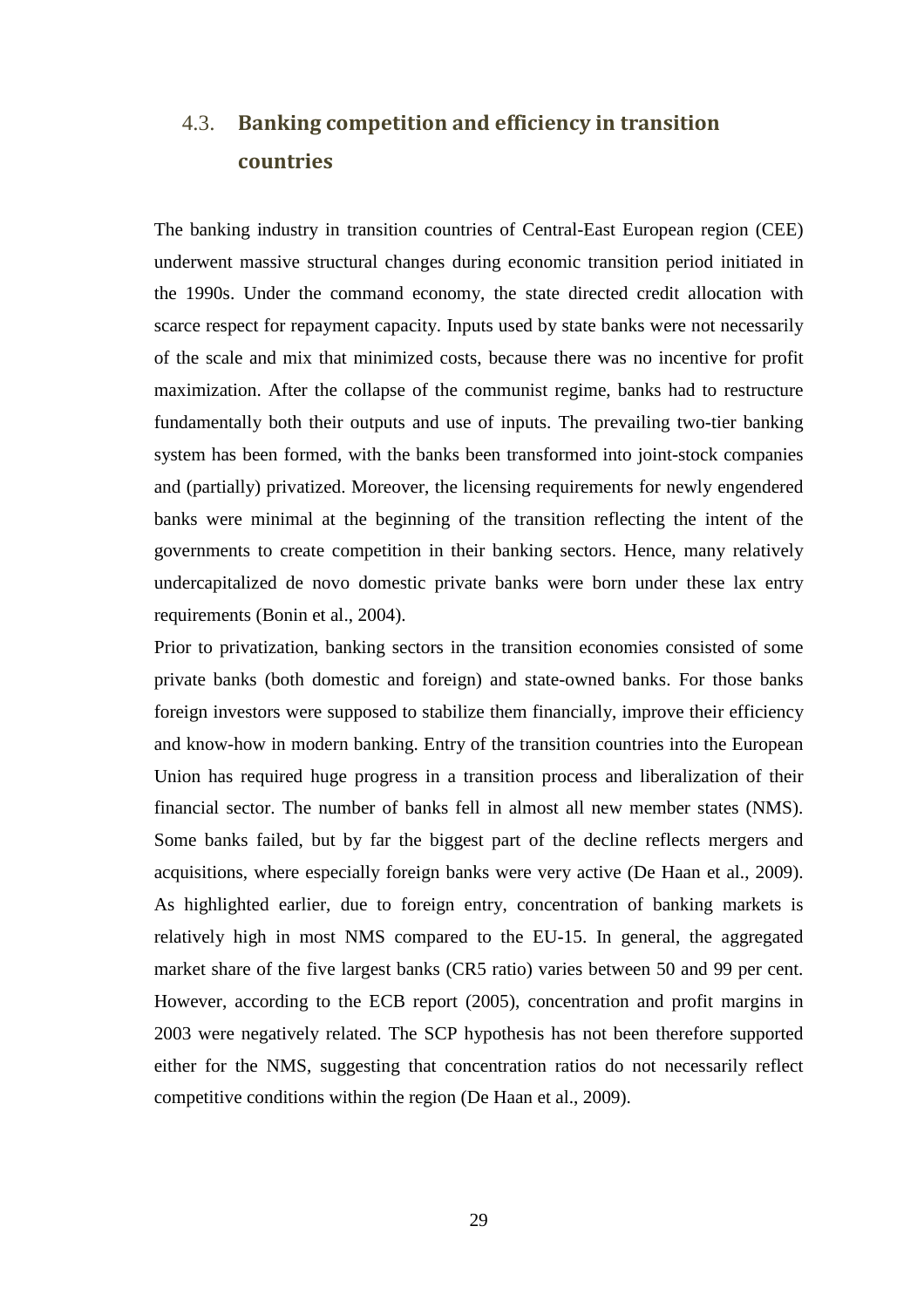Foreign bank<sup>17</sup> presence is very large in most NMS, mainly in the form of subsidiaries of foreign banks; and most of the banks involved in the NMS are viewed as strategic  $investors<sup>18</sup>$  with a strong commitment to the local economy, rather than financial investors (ECB, 2005). As was stated in the second chapter, foreign entities in the NMS have been represented predominantly by the EU-15 banks. In general, the presence of non-EU banks in the transition region is rather limited. CEE markets are dominated by banks from Austria, Belgium, Italy, and the Netherlands, while Nordic banks especially entered the Baltic tates (De Haan, 2009).

|                 | 1995     | 1996           | 1997 | 1998 | 1999 | 2000 | 2001 | 2002 | 2003 | 2004 |
|-----------------|----------|----------------|------|------|------|------|------|------|------|------|
| <b>Bulgaria</b> | 3        | 3              | 7    | 17   | 22   | 25   | 26   | 26   | 25   | 24   |
| Czech Rep.      | 23       | 23             | 24   | 25   | 27   | 26   | 26   | 26   | 26   | 26   |
| Estonia         | 5        | 4              | 4    | 3    | 3    | 4    | 4    | 4    | 4    | 6    |
| Hungary         | 21       | 24             | 30   | 28   | 29   | 33   | 31   | 27   | 29   | 27   |
| Latvia          | 1        | 14             | 15   | 15   | 12   | 12   | 10   | 9    | 10   | 9    |
| Lithuania       | $\Omega$ | 3              | 4    | 5    | 4    | 6    | 6    | 7    | 7    | 6    |
| Poland          | 18       | 25             | 29   | 31   | 39   | 46   | 46   | 45   | 43   | 44   |
| Romania         | 8        | 10             | 13   | 16   | 19   | 21   | 24   | 24   | 21   | 23   |
| Slovakia        | 18       | 14             | 13   | 11   | 10   | 13   | 12   | 15   | 16   | 16   |
| Slovenia        | 6        | $\overline{4}$ | 4    | 3    | 5    | 6    | 5    | 6    | 6    | 7    |
| <b>Total</b>    | 103      | 124            | 143  | 154  | 170  | 192  | 190  | 189  | 187  | 188  |

Table 6: Number of foreign banks in 10 former communist countries (1995-2004)

*Source: Naaborg (2007)* 

 $\overline{a}$ 

Table 6 shows the development of the number of foreign banks between 1995 and 2004 in ten former communist countries which are counted as NMS. The number of foreign banks grew strongly up to 2000, when it reached a peak and since then it has stayed stable or decreased slightly. Table 7 shows the share of foreign banks with respect to total bank assets for the same group of countries. The indicator differs within the group with regard to the timing of foreign bank entry. While in 1997, more than 60 per cent of total bank assets were already owned by foreign banks, the rise came later and more gradually in other countries. The exception is Slovenia, where the foreign share in banking assets grew to just 20 per cent up to 2004.

 $17$  A foreign bank is usually defined as a bank of which more than 50 % of the shares are owned by nondomestic residents.

<sup>&</sup>lt;sup>18</sup> Strategic ownership has the advantage of providing both stability and expertise in retail banking and risk management (De Haan, 2009).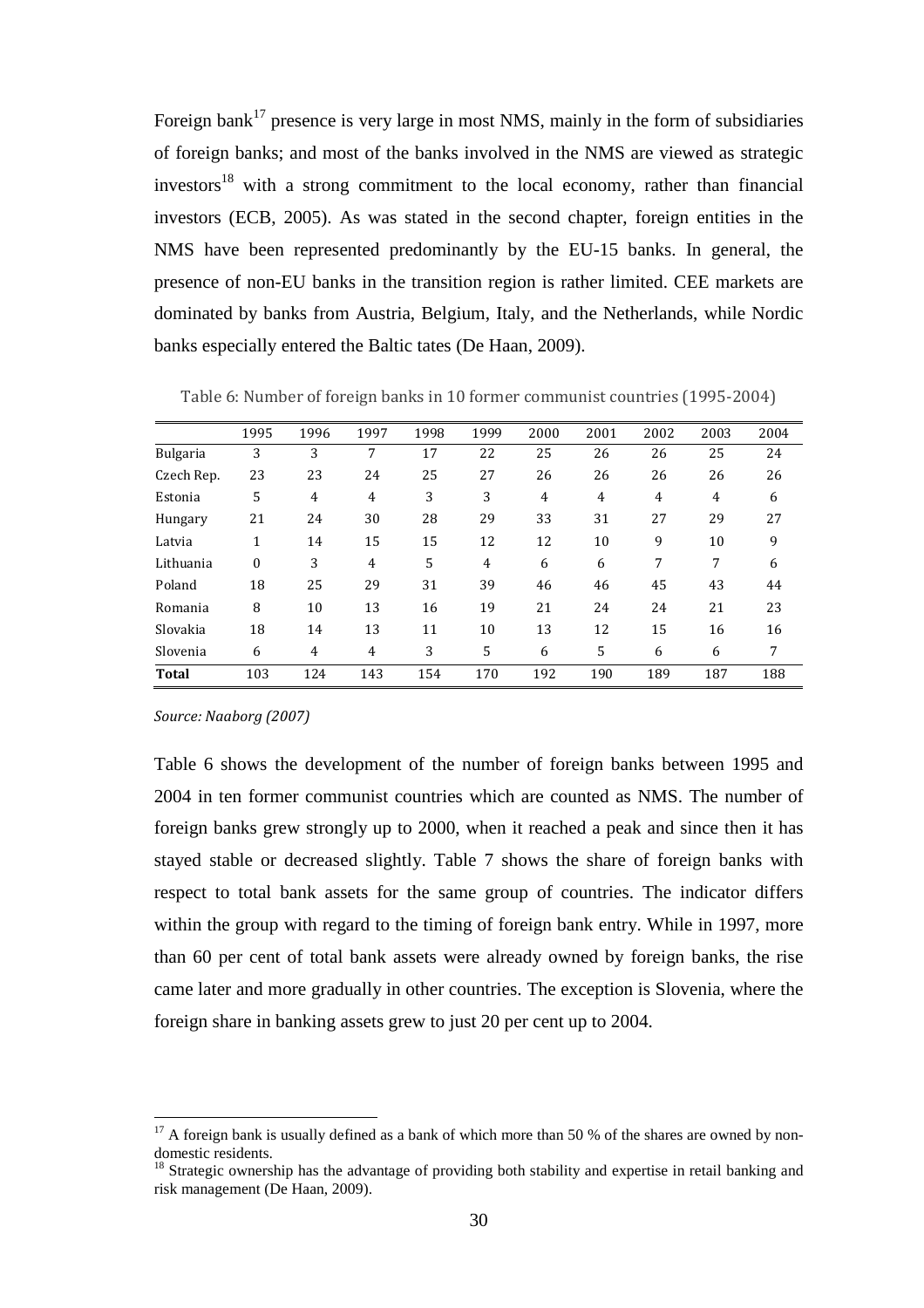|                 | 1995           | 1996 | 1997 | 1998 | 1999 | 2000 | 2001 | 2002 | 2003 | 2004 |
|-----------------|----------------|------|------|------|------|------|------|------|------|------|
| <b>Bulgaria</b> | 1              | 2    | 18   | 25   | 42   | 72   | 71   | 72   | 82   | 82   |
| Czech Rep.      | 17             | 20   | 24   | 27   | 40   | 66   | 89   | 86   | 86   | 85   |
| Estonia         | n.a.           | 2    | 2    | 90   | 90   | 97   | 98   | 98   | 98   | 98   |
| Hungary         | 19             | 46   | 62   | 63   | 62   | 67   | 67   | 85   | 84   | 63   |
| Latvia          | n.a.           | 53   | 72   | 81   | 74   | 74   | 65   | 43   | 53   | 49   |
| Lithuania       | 0              | 28   | 41   | 52   | 37   | 55   | 78   | 96   | 96   | 91   |
| Poland          | $\overline{4}$ | 14   | 15   | 17   | 49   | 73   | 72   | 71   | 72   | 71   |
| Romania         | n.a.           | n.a. | n.a. | 36   | 44   | 47   | 51   | 53   | 55   | 59   |
| Slovakia        | 19             | 23   | 30   | 33   | 24   | 43   | 78   | 84   | 96   | 97   |
| Slovenia        | 5              | 5    | 5    | 5    | 5    | 15   | 15   | 17   | 19   | 20   |
| <b>Median</b>   | 5              | 20   | 24   | 36   | 44   | 67   | 72   | 84   | 84   | 82   |

Table 7: Share of foreign banks in total bank assets in 10 former communist countries (%) 1995-2004

*Source: Naaborg (2007)* 

 $\overline{a}$ 

Most evidence suggests that not only foreign banks in transition markets show higher efficiency than their domestically owned counterparts, but they may also contribute to the quality of banking operations of domestic banks, and therefore more efficient banking practices. They may help improve the quality, pricing, and availability of financial services, both directly as providers of these services and indirectly through increased competition. The spill-over effects may eventually enhance economic growth in transition countries (De Haan, 2009).

However, not all of the empirical results confirm the prevailing expectation that the massive entry of foreign investors would enhance the degree of banking competition and/or efficiency. Pruteanu-Podpiera et al. (2008) who focus on the transition period of the Czech Republic, show the absence of increased competition between 1994 and 2005. Furthermore, they provide evidence in favor of a negative Granger-causality running only from competition to efficiency. Their result is consistent with the *banking specificities* hypothesis, according to which greater competition reduces cost efficiency of banks. This finding is in accordance with a large part of previous empirical research in banking: lack of competition does not necessarily reflect a bad performance development.

Bonin et al. (2004), on the other hand, who investigate the impact of bank privatization on efficiency score for six selected economies<sup>19</sup>, indicate that foreignowned banks are more efficient than government-owned banks. In addition, they

<sup>&</sup>lt;sup>19</sup> Namely, Bulgaria, the Czech Republic, Croatia, Hungary, Poland and Romania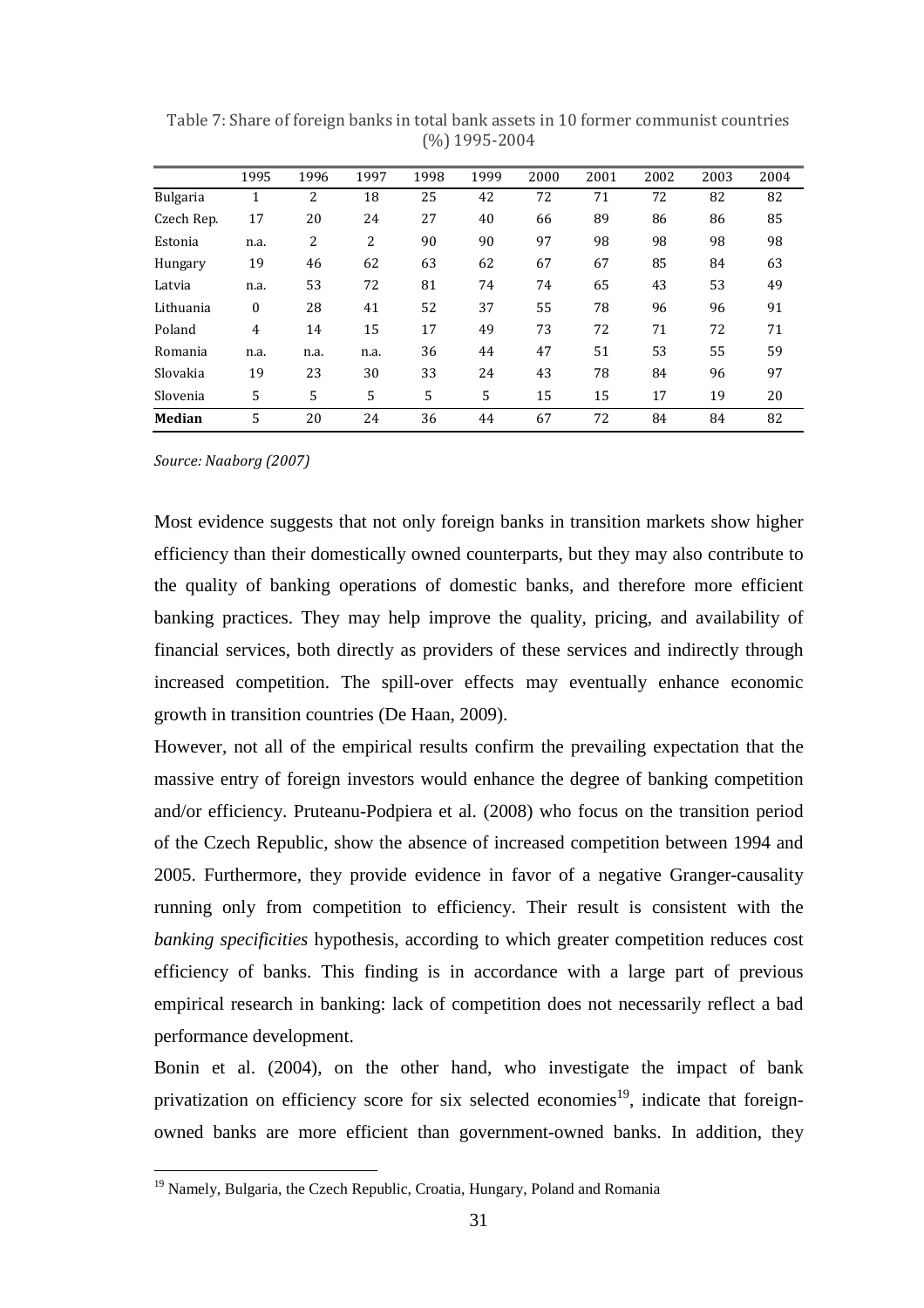confirm the previous findings that the entry of a strategic foreign investor in the privatization process has a clearly positive influence on cost and profit efficiency. The authors show that both the method and the timing of privatization matter to performance; first, voucher privatized banks are less profit efficient than both domestic private banks and banks privatized by other methods and, second, early privatized banks are more efficient than later-privatized banks. Bonin et al. (2005) further elaborate on that, finding that foreign-owned banks provide better service, particularly if they have a strategic foreign investor. The conclusion corresponds to the hypothesis that better bank were privatized first in transition countries.

According to Fries & Taci (2005), the overall consolidation of banks in the transition region has contributed to greater cost efficiency in banking. In the initial stages of banking reform, cost efficiency increases significantly, but it then declines as reforms advance further. They acknowledge the forementioned notion that privatized banks with majority foreign ownership are the most cost efficient, followed by newly established private banks, while privatized banks with majority domestic ownership are the least efficient private banks, though they are still more efficient than stateowned banks (Fries & Taci, 2005, p. 79). Furthermore, they conclude that, among other country-level factors (macroeconomic stability, institutional development), competition in banking from foreign entry promotes cost efficiency.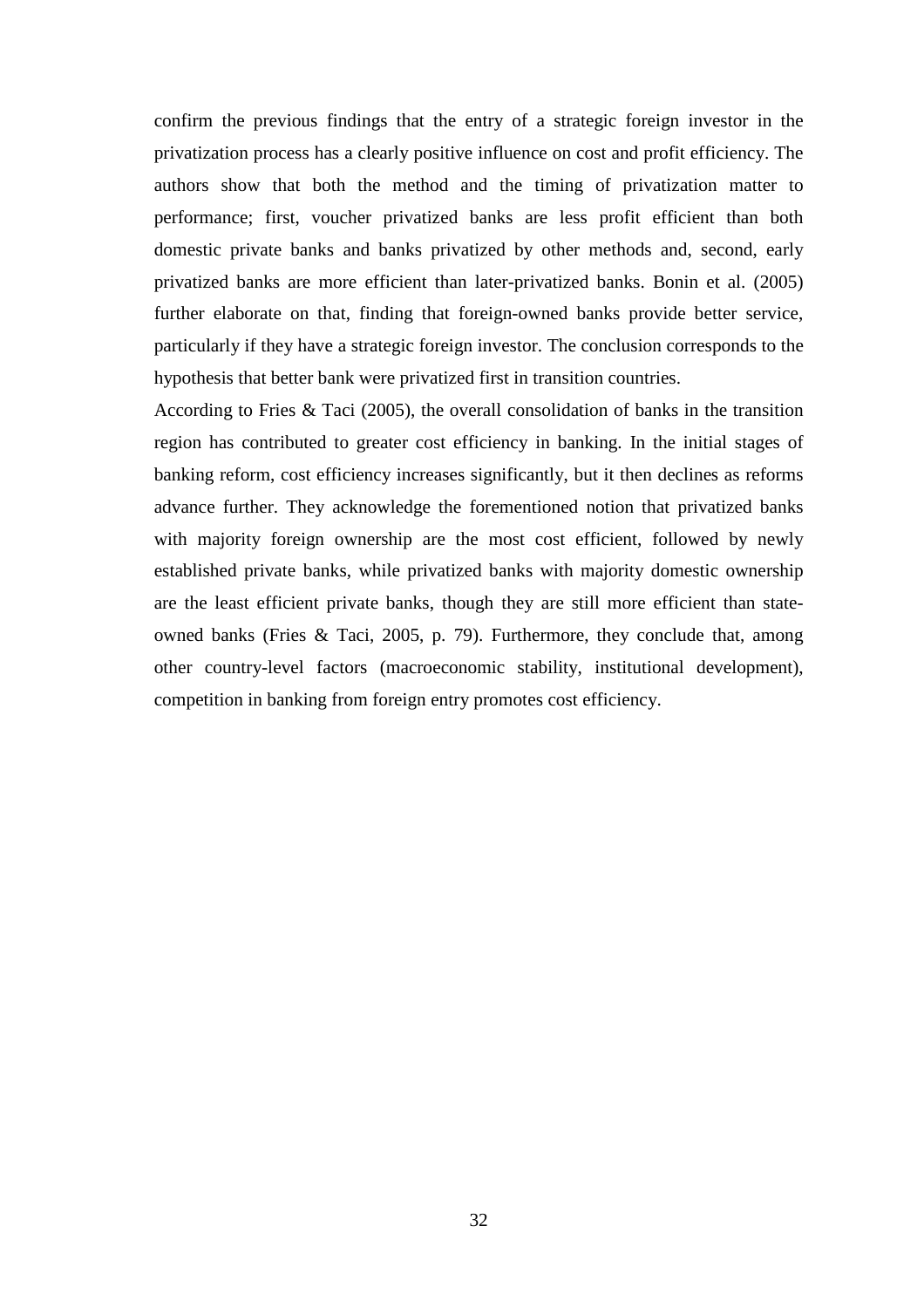Since the stochastic frontier approach was independently proposed by Aigner, Lovell and Schmidt (1977) and Meeusen and van den Broeck (1977), there has been done considerable research to apply and extend the model. The SFA production function presumes the existence of technical inefficiencies of production of firms, i.e. for a given combination of input levels, it is assumed that the realized production of firm is delimited from above by the stochastic frontier production, where the best performer in the industry operates. Notional distance of the realized production from the SF production, representing "best practice", measures the level of technical inefficiency. The inefficiency scores are determined due to the explicit assumptions about the inefficiency component distribution; the SFA tries to decompose the residual of the frontier into inefficiency and noise.

### 5.1. **Model specification**

The widest concept of firms' performance measurement is the concept of productive efficiency. The original SFA specification by Aigner, Lovell and Schmidt (1977) and Meeusen and van den Broeck (1977) for cross-sectional data assumes the parametric frontier production function

$$
y_i = f(x_i, \beta) + \varepsilon_i \qquad (11)
$$

where

 $\overline{a}$ 

$$
\varepsilon_i = v_i - u_i \qquad (12).
$$

Battese and Coelli (1992) modified the function for (unbalanced<sup>20</sup>) panel data with firm effects which are assumed to be distributed as truncated normal random variables, which are also permitted to vary systematically over time. The model can be expressed in the following form:

$$
y_{it} = x_{it} \beta + (v_{it} - u_{it}) \quad (13)
$$

 $20$  i.e. the panel of data need not be complete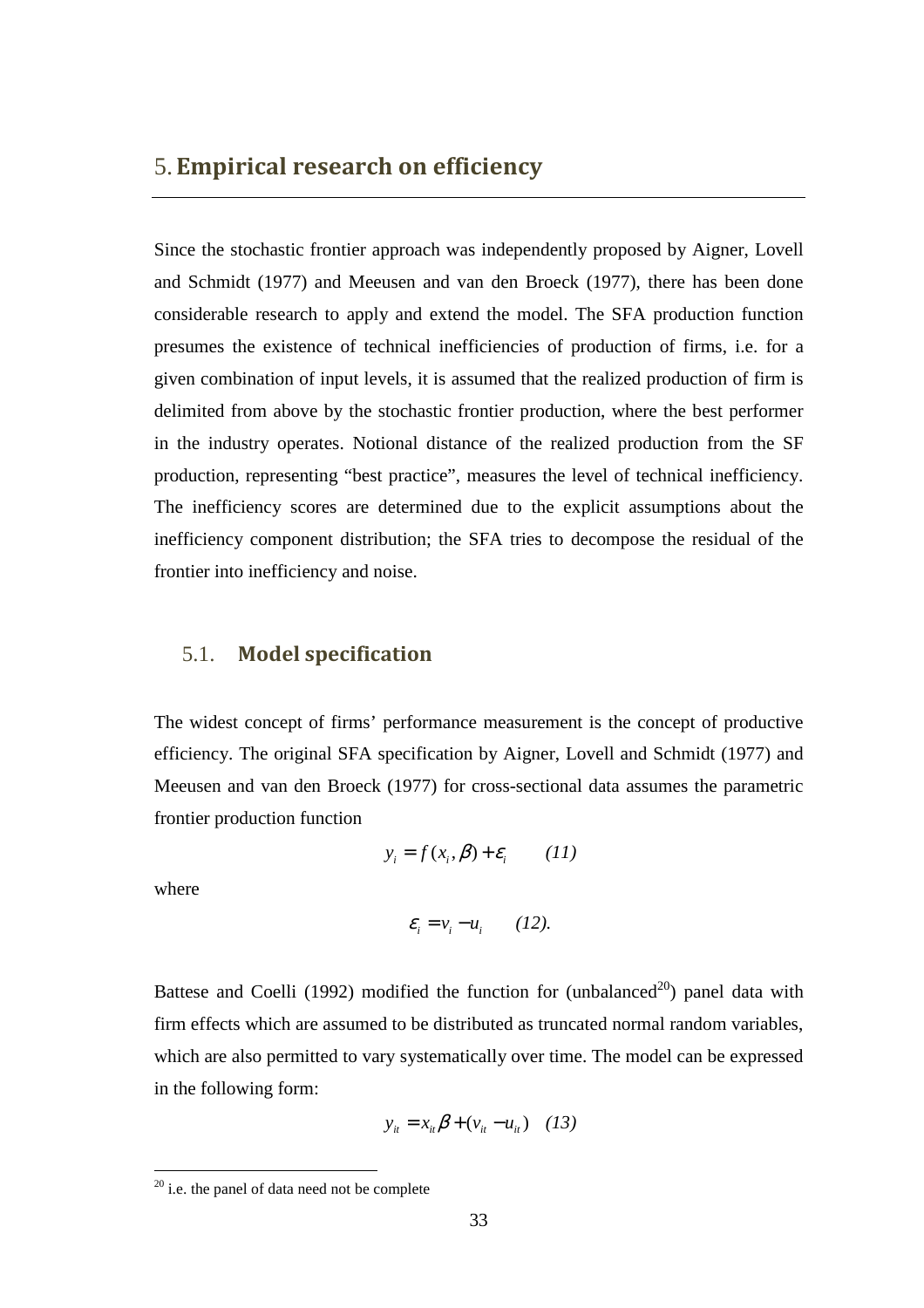where  $y_{it}$  is the production (or the logarithm of the production) of the i-th firm  $(i=1,...,N)$  in the t-th time period  $(t=1,...,T)$ ;

 $x_{it}$  is a k×1 vector of (transformations of the) input quantities of the i-th firm in the t-th time period;

*β* is a vector of unknown parameters;

 $v_{it}$  are random variables assumed to be iid.  $N(0,\sigma_v^2)$  and independent of the

 $u_{it} = (u_i \exp(-\eta(t-T)))$ , where

 $u_i$  are non-negative random variables which are assumed to account for technical inefficiency in production, supposed to be iid. as truncations at zero of the  $N(\mu,\sigma_u^2)$  distribution;

η is a parameter to be estimated.

According to Battese and Corra (1977) parametrization,  $\sigma_v^2$  and  $\sigma_u^2$  are replaced with  $\sigma^2 = \sigma_v^2 + \sigma_u^2$  (standing for the variance of composite error ε<sub>it</sub>) and new variable γ=  $\sigma_u^2/(\sigma_v^2 + \sigma_u^2)$  is defined, so that  $\gamma$  must lie between 0 and 1. This is done with the use of maximum likelihood estimation.<sup>21</sup>

Through imposing various restrictions upon this model number of model specifications has appeared in the literature. For instance, setting η to zero provides the time-invariant model<sup>22</sup> (Battese, Coelli & Colby, 1989), additional restriction of  $\mu$ =0 reduces it to Pitt and Lee (1981) model<sup>23</sup>, and by another restriction of T=1 the model returns to the original cross-sectional formulation of Aigner, Lovell and Schmidt (1977). However, the original specification of production function has been adjusted to the cost functional analogy which will be the key concept of the efficiency research in this paper.

To adjust the production function to the stochastic frontier cost function, the error term is simply adjusted to:

$$
\varepsilon_i = v_i + u_i \qquad (14).
$$

Now, recalling (9) and (10), the cost function can be defined as:

$$
\ln C_i = \ln f(w_i, y_i, z_i, \beta) + \ln u_i + \ln v_i \tag{15}
$$

<sup>&</sup>lt;sup>21</sup> The corresponding log-likelihood function is to be found in Battese and Coelli (1992).

 $22$  Meaning, that the efficiency does not change over time

 $23$  In that case, the SFA approach loses its purpose and the OLS method becomes sufficient.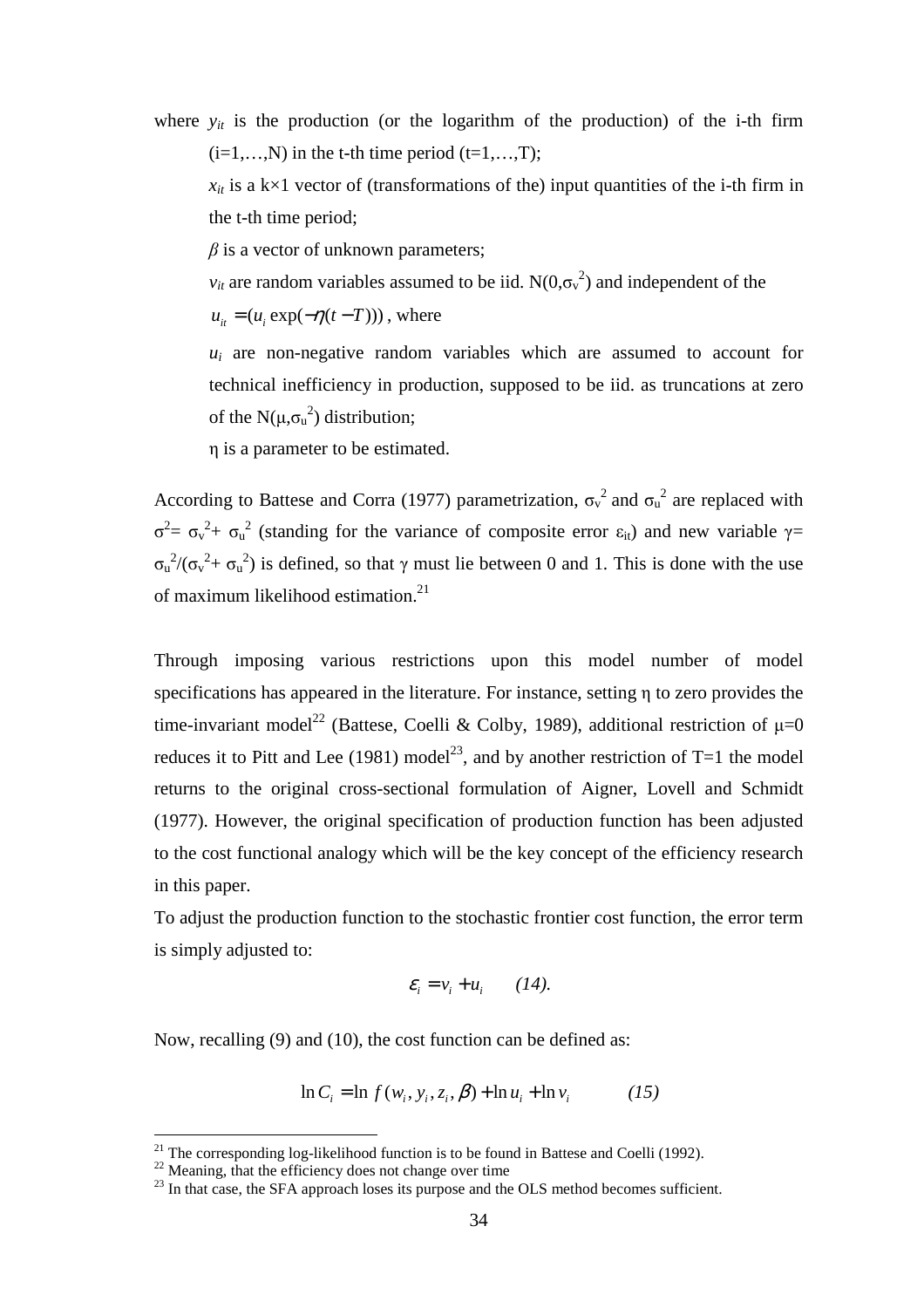where  $C_i$  represents the total cost of the *i*-th firm;

 $v_i$  stands for a two-sided random-noise component;

 $u_i$  for a one-sided inefficiency term representing economic inefficiency<sup>24</sup>;

 $f(w_i, y_i, z_i)$  represents the input variables matrix *X* so that

$$
f(w_i, y_i, z_i, \beta) = X_i \beta \tag{16}
$$

with  $w_i$  denoting input prices,  $y_i$  output quantities,  $z_i$  any fixed netputs such as equity capital, and  $\beta$  stands for a vector of unknown parameters or sensitivity indices.

Employing *(16)* and adding the time dimension the cost function *(15)* can be rewritten as:

$$
\ln C_{it} = \beta_0 + \sum_{j=0} \beta_j^y \ln y_{jit} + \sum_{k=0} \beta_k^w \ln w_{kit} + \ln u_{it} + \ln v_{it}
$$
 (17)

where *j* stands for the number of outputs and *k* for the number of inputs.

In the cost function  $(15)$ ,  $u_i$  defines the difference of the real costs of the operating bank from the minimal possible total costs represented by the stochastic frontier  $f(w_i)$ *y*<sub>*i*</sub>,  $z_i$ ,  $\beta$ )+*v*<sub>*i*</sub>, i.e. the costs of the most efficient firm in the sample.

The distributional assumptions of the two disturbance components is the key concept used to disentangle the real inefficiency part from the random error. The SFA assumes that inefficiencies follow an asymmetric distribution: usually a truncated or half normal distribution, but some studies also work with exponential distribution or Gamma distribution.<sup>25</sup> Random errors, on the other hand, follow a symmetric distribution, usually the standard normal distribution. The rationale for this is that bank's inefficiencies cannot be negative, i.e. cannot lower cost, and therefore must have an asymmetric distribution, whereas random error capturing all phenomena beyond the control of management can add or subtract cost and thus it can follow a symmetric distribution. In our work we follow probably the most common

<sup>&</sup>lt;sup>24</sup> If allocative efficiency is assumed, the  $u_i$  is closely related to the cost of technical inefficiency (Coelli, 1996).

<sup>&</sup>lt;sup>25</sup> However, Greene (2008) finds that regardless the certain distributional assumption the estimates of  $u_i$ are almost identical, with just the differing estimates of the cost frontier parameters.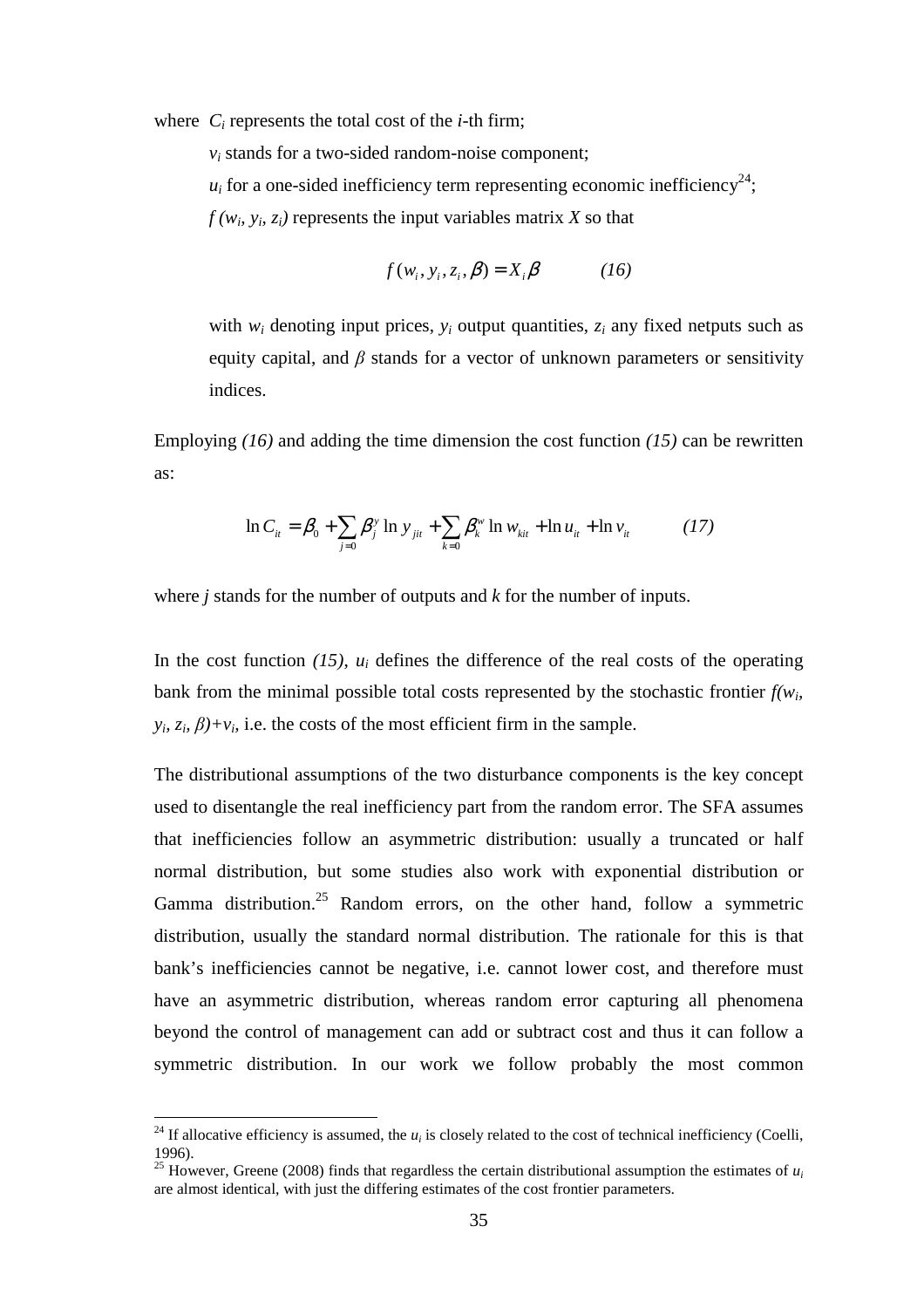assumptions set applied in the efficiency research: normal-half normal; *v* is normally distributed around the frontier and  $u$  follows a half normal distribution<sup>26</sup>:

$$
v_i \sim iid.N(0, \sigma_v^2)
$$
 (18)  

$$
u_i \sim iid. |N(0, \sigma_u^2)|
$$
 (19)

with  $v_i$  independent of the  $u_i$  and both independent of the regressors. Using the density functions applied by Kumbhakar and Lovell (2000):

$$
f(v) = \frac{2}{\sigma_v \sqrt{2\pi}} \exp\left\{-\frac{v^2}{2\sigma_v^2}\right\}
$$
 (20)  

$$
f(u) = \frac{2}{\sigma_u \sqrt{2\pi}} \exp\left\{-\frac{u^2}{2\sigma_u^2}\right\}
$$
 (21)

and applying Battese and Corra (1977) parametrization, the density function of the composed error term *ε* is derived as follows:

$$
f(\mathcal{E}) = \frac{2}{\sigma} \phi \left( \frac{\mathcal{E}}{\sigma} \right) \Phi \left( \frac{\mathcal{E}}{\sigma} \sqrt{\frac{\gamma}{1 - \gamma}} \right) \tag{22}
$$

where  $\phi(\cdot)$  and  $\Phi(\cdot)$  are the cumulative distribution and density functions of the standard normal distribution.<sup>27</sup> This density is asymmetric around zero, with its mean and variance given by:

$$
E(\varepsilon) = E(u) = \sigma_u \sqrt{\frac{2}{\pi}} \tag{23}
$$

$$
V(\varepsilon) = V(u) + V(v) = \frac{\pi - 2}{\pi} \sigma_u^2 + \sigma_v^2 \tag{24}
$$

$$
^{27} \text{ As denoted before, } \sigma = (\sigma_u^2 + \sigma_v^2)^{1/2} \text{ , and } \gamma = \frac{\sigma_u^2}{\sigma_u^2 + \sigma_v^2} \text{, based upon Battese and Corra (1977).}
$$

 $26$  The half-normal distribution is the probability distribution of the absolute value of a random variable that is normally distributed with expected value 0 and variance  $\sigma^2$ . The truncated normal distribution, on the other hand, is the probability distribution of a normally distributed random variable whose value is bounded below or above.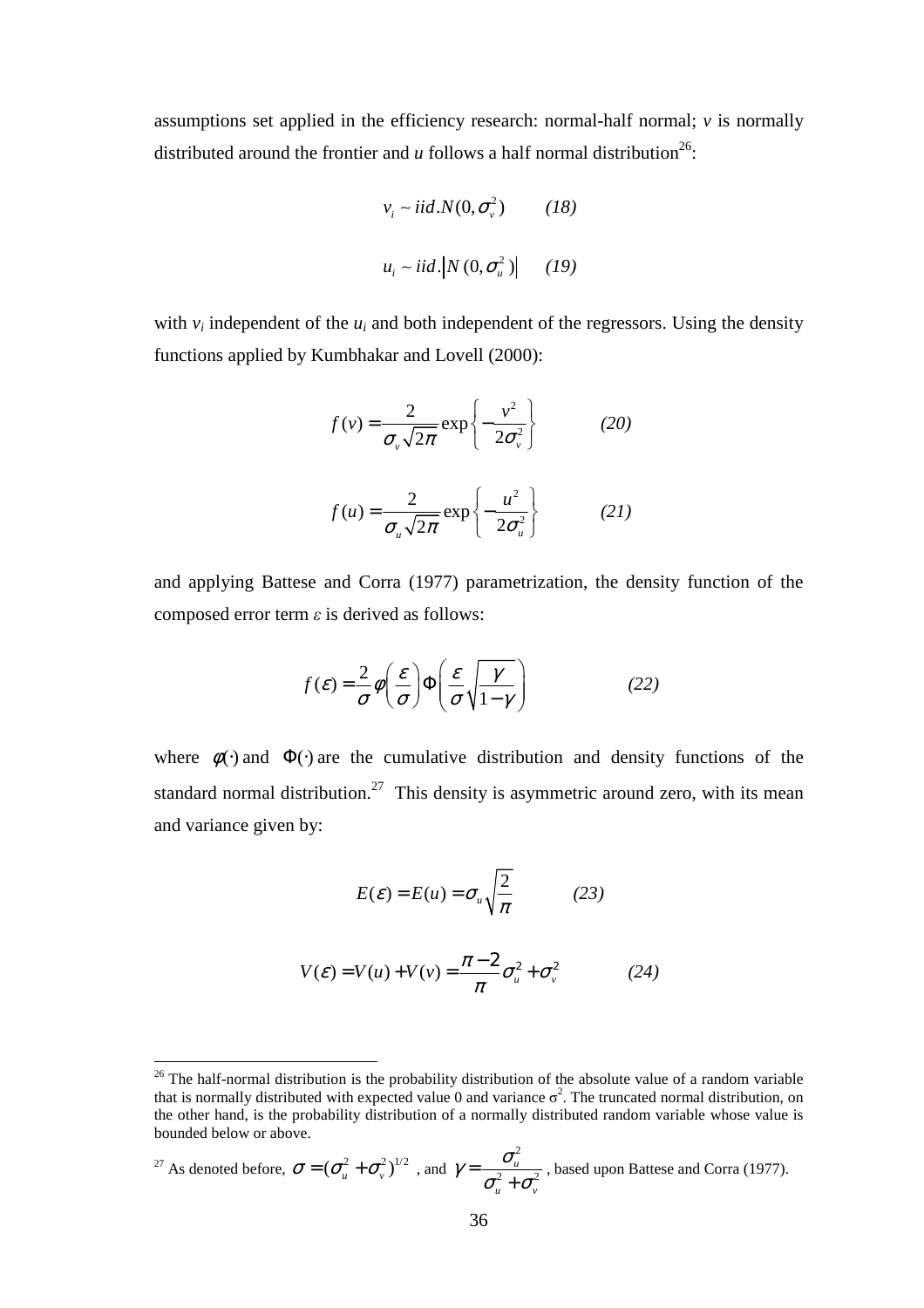Before proceeding maximum likelihood estimation, significancy of γ parameter should be tested since in the case that  $\gamma=0$ , random noise would then account for all the deviations from the stochastic frontier, with zero observed inefficiency.<sup>28</sup>

The particular maximum likelihood estimates of the parameters of the stochastic frontier cost function will be estimated with the use of freely accessible computer program FRONTIER 4.1., designed by Tim Coelli for the purpose of stochastic frontier and cost function estimation (Coelli, 1996). The program follows a three-step procedure. At first, Ordinary Least Squares (OLS) estimates of the function are obtained. Those β parameters are then used in the second step as a base in a two-phase grid search of  $\gamma$ . The values selected in the grid search are consequently used as starting values in an iterative procedure (using the Davidon-Fletcher-Powell Quasi-Newton method) to derive the final ML estimates.

As the program produces estimates of  $\sigma^2$  and  $\gamma$ , the estimates of  $\sigma_u^2$  and  $\sigma_v^2$  are indirectly produced as well, so as to get evidence on the relative sizes of  $v_i$  and  $u_i$ . According to Coelli (1996), we can imply that the measure of cost efficiency relative to the cost frontier is defined as:

$$
EFF_i = \frac{E(C_i^* | u_i, x_i)}{E(C_i^* | u_i = 0, x_i)} \sim \exp\{u_i\} \quad (25)
$$

where  $C_i^*$  is the cost of the i-th firm, which will be equal to  $exp(C_i)$  if the dependent variable is in logs. The  $EFF_i$  score will take a value between one and infinity in this case. The above expression relies upon the value of the unobservable  $u_i$  being predicted. This is achieved by deriving expressions for the conditional expectation of the function of the  $u_i$ , conditional upon the observed value of  $(v_i + u_i)$ .<sup>29</sup> The stochastic frontier estimation technique uses outputs and input prices as the inputs into the model, deriving scalar measure of efficiency scores. By modest modification of this measure, detailed in the expression *(25)*, we obtain the efficiency scores that take values from 0 to 1. Higher value means higher efficiency; thus a firm A with an efficiency score of 0.6 is wasting 40 % of resources since it could produce the exactly

<sup>&</sup>lt;sup>28</sup> We test the null hypothesis  $H_0$ *:*  $\gamma = 0$  (i.e. inefficiency effects are absent) against  $H_A$ *:*  $\gamma > 0$  with the use of the generalized likelihood-ratio test. The test statistic is calculated as:  $LR = 2[ln(L(H_0))-ln(L(H_A))]$ and has a chi-square distribution, the degrees of freedom equal to the number of parameters assumed to be equal to zero in the null hypothesis (in our case it is one).

<sup>&</sup>lt;sup>29</sup> For the detailed expressions, see results in Jondrow et al. (1982) and Battese & Coelli (1988; 1992; 1993; 1995).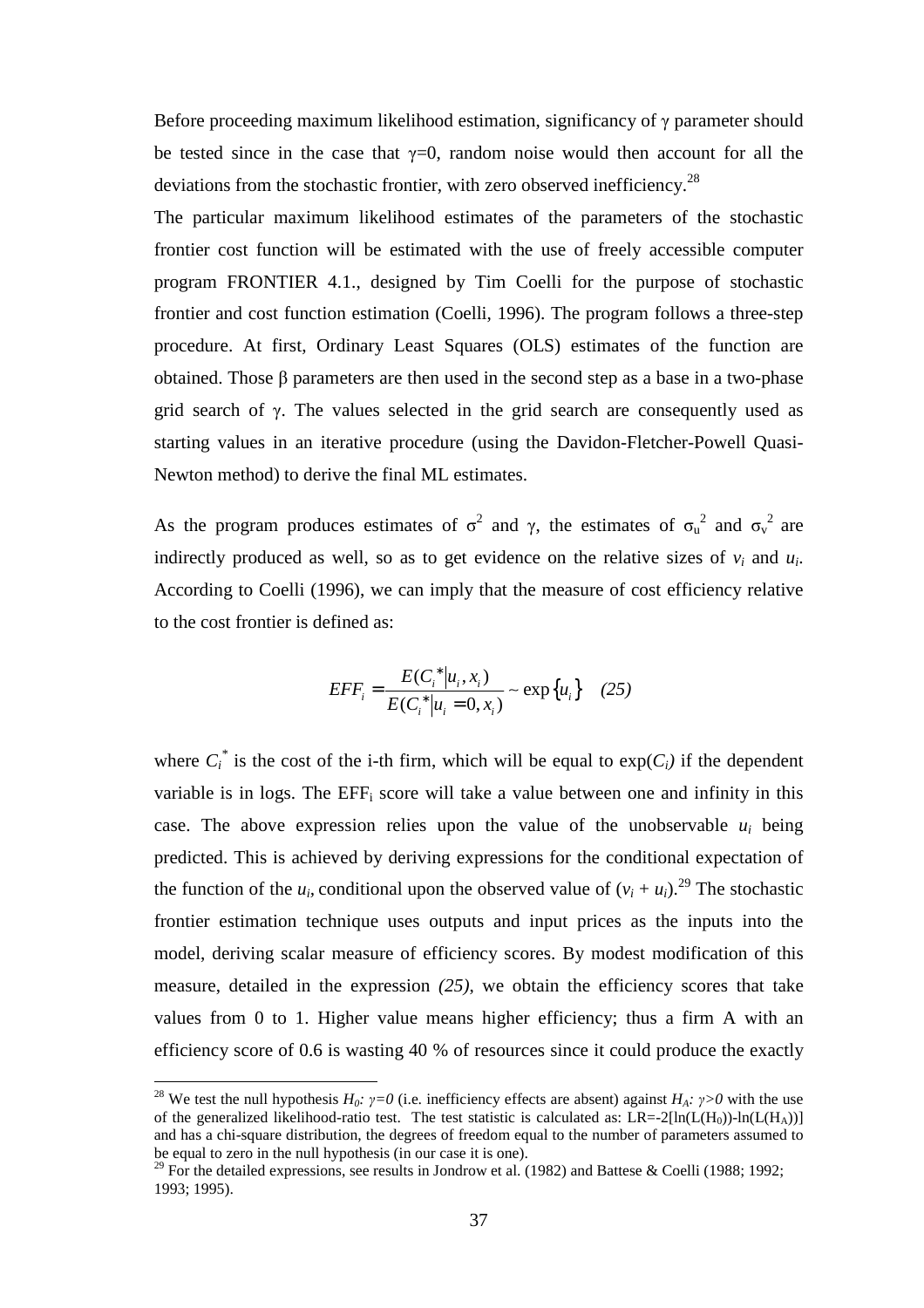same output while employing just 60 % of its actual inputs set. Explained in the context of the stochastic frontier, a perfectly cost-efficient firm (approaching the value of 1) would produce the same output as firm A with the use of 60 % of costs compared to firm A's costs.

#### 5.2. **Functional form specification**

To estimate the stochastic cost efficiency frontier, we use the ML procedure of Battese and Coelli (1992). The specific form used for the cost function is a standard translog specification, which can be written as:

$$
\ln TC_i = \alpha_0 + \sum_{l} \alpha_l \ln w_{li} + \frac{1}{2} \sum_{l} \sum_{h} \alpha_{lh} \ln w_{li} \ln w_{hi} + \sum_{k} \beta_k \ln y_{ki} + \frac{1}{2} \sum_{k} \sum_{j} \beta_{kj} \ln y_{ki} \ln y_{ji} + \sum_{k} \sum_{l} \delta_{kl} \ln w_{li} y_{ki} + \ln v_i + \ln u_i
$$
\n(26)

where  $TC_i$  assigns for the total costs of the i-th bank,  $w_l$  denotes the input prices  $(l=1,...,3)$  and  $y_k$  the outputs  $(k=1,2)$ . To ensure that the estimated cost frontier is well behaved, standard symmetry and homogeneity restrictions are imposed (Kumbhakar and Lovell, 2000):

$$
\beta_{kj} = \beta_{jk}; \ \alpha_{lh} = \alpha_{hl}; \ \sum_l \alpha_l = 1; \ \sum_h \alpha_{lh} = 0; \ \sum_l \delta_{lk} = 0. \qquad (27)
$$

In order to achieve the linear homogeneity, the total costs and the input prices are being normalized by the price of physical capital (which is the third input price:  $w_3$ ). In addition, the total costs and the outputs are being normalized by the bank equity (*z*), which serves as protection against heteroskedasticity, disparities stemming from differences in banks' size and other estimation imperfections (Stavárek, 2005)<sup>30</sup>. We therefore end up with the specification:

 $30$  The capital has been incorporated for several reasons. First, the model then captures different risk preferences of management when solving optimization problems; risk averse managers may conserve higher level of capital in the firm than needed in order to absorb financial shocks. Omitting the risk preferences issue could lead to evaluating an optimally managed bank as ineffective. Secondly, higher capital commonly signals lower risk of bankruptcy, which consequently displays in bank's expenses and profits through risk premium. This was particularly characteristic for the transition countries with high rates of classified loans implying increased insolvency risk (Stavárek, 2005). Berger and Mester (1997) also point out that bigger banks usually much more depend on not-own capital than their smaller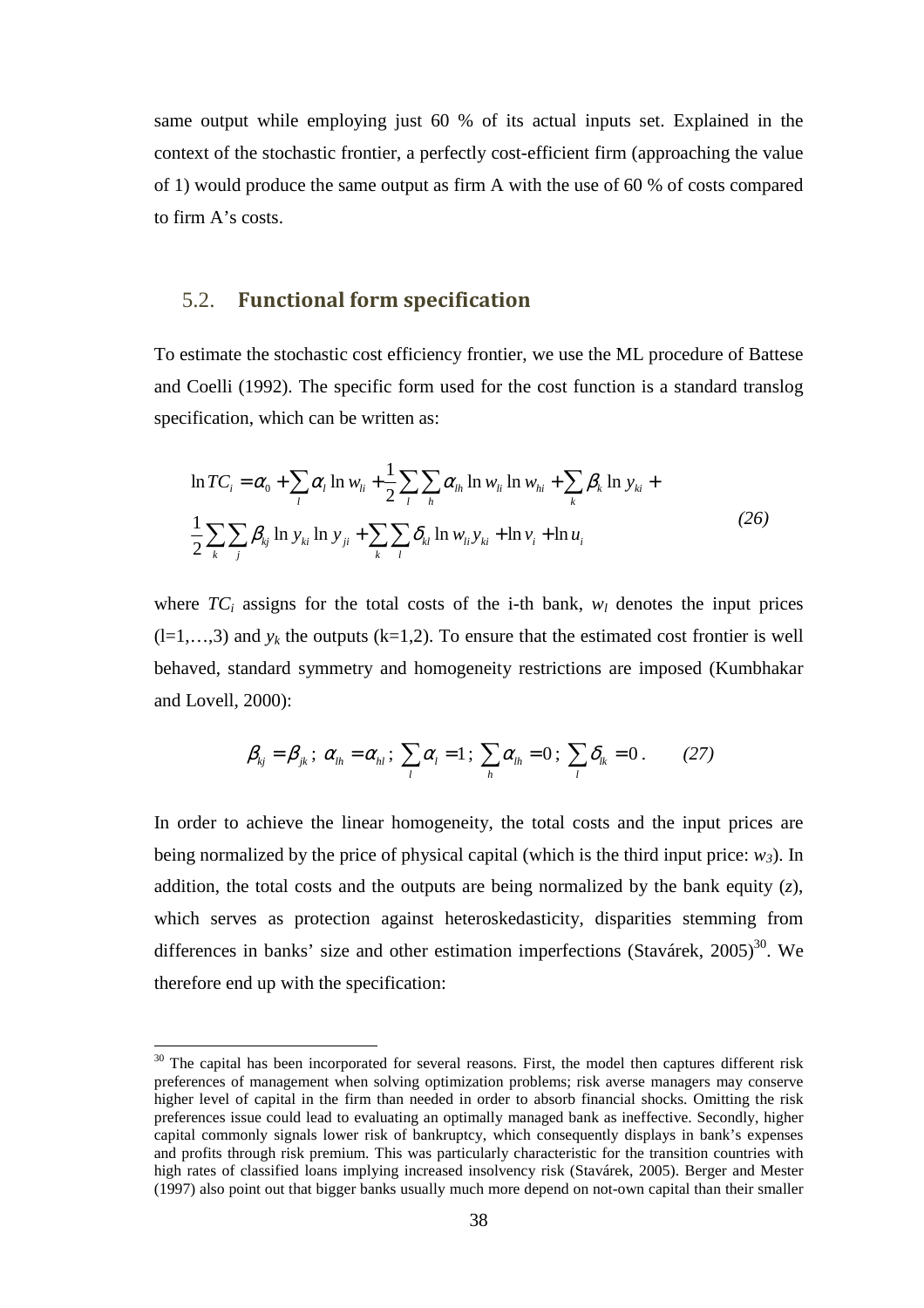$$
\ln\left(\frac{TC}{w_3z}\right)_i = \alpha_0 + \sum_l \alpha_l \ln\left(\frac{w_l}{w_3}\right)_i + \frac{1}{2} \sum_l \sum_h \alpha_{lh} \ln\left(\frac{w_l}{w_3}\right)_i \ln\left(\frac{w_h}{w_3}\right)_i + \sum_k \beta_k \ln\left(\frac{y_k}{z}\right)_i + \frac{1}{2} \sum_k \sum_l \beta_{kj} \ln\left(\frac{y_j}{z}\right)_i + \sum_k \sum_l \delta_{kl} \ln\left(\frac{w_l}{w_3}\right)_i \ln\left(\frac{y_k}{z}\right)_i + \ln v_i + \ln u_i
$$
\n(28)

To estimate cost inefficiency from the above equation, we estimate equation coefficients and the error term  $\varepsilon_{it}$ , and then calculate efficiency score for each observation in the sample.

#### 5.3. **Data and Variables**

 $\overline{a}$ 

The data used in this study are based on balance sheets and income statements for a chosen sample of European commercial banks for the period 2004 – 2008. We selected a sample of commercial banks operating in four transition countries: the Czech Republic, Slovakia, Poland and Hungary, as the Visegrad group can be considered to be representative sample of the European post-communist markets. Another sample of selected banks represents European "developed" markets, namely United Kingdom, Germany, France and Italy. The data were obtained exclusively from the Bureau van Dijk Bankscope Database. We focus on commercial banks as they represent considerable segment of depository institutions in European banking and their services are reasonable homogeneous and comparable across countries. We work with an unbalanced data panel<sup>31</sup> consisting of 108 European banks. Moreover, as we deal with the data of accounting character, we choose to use broad variable definitions (presented by IBCA Bankscope) to minimize possible bias arising from different accounting practices in various countries. In addition, where banks report according to both local and international accounting standards, we use data in international accounting standards (IFRS). The detailed list of surveyed bank institutions can be found in the Appendix. Concrete variables will be further specified.

By including just certain part of the banking sector in each chosen country, we are aware that the estimated efficiency scores do not necessarily determine the mean

peers. Since capital is assumed to be the most expensive source of assets financing, its omitting might benefit the more capital-dependent banks, awarding them higher efficiency scores.

<sup>&</sup>lt;sup>31</sup> The unbalanced panel is justified mostly to account for mergers and acquisitions during the period.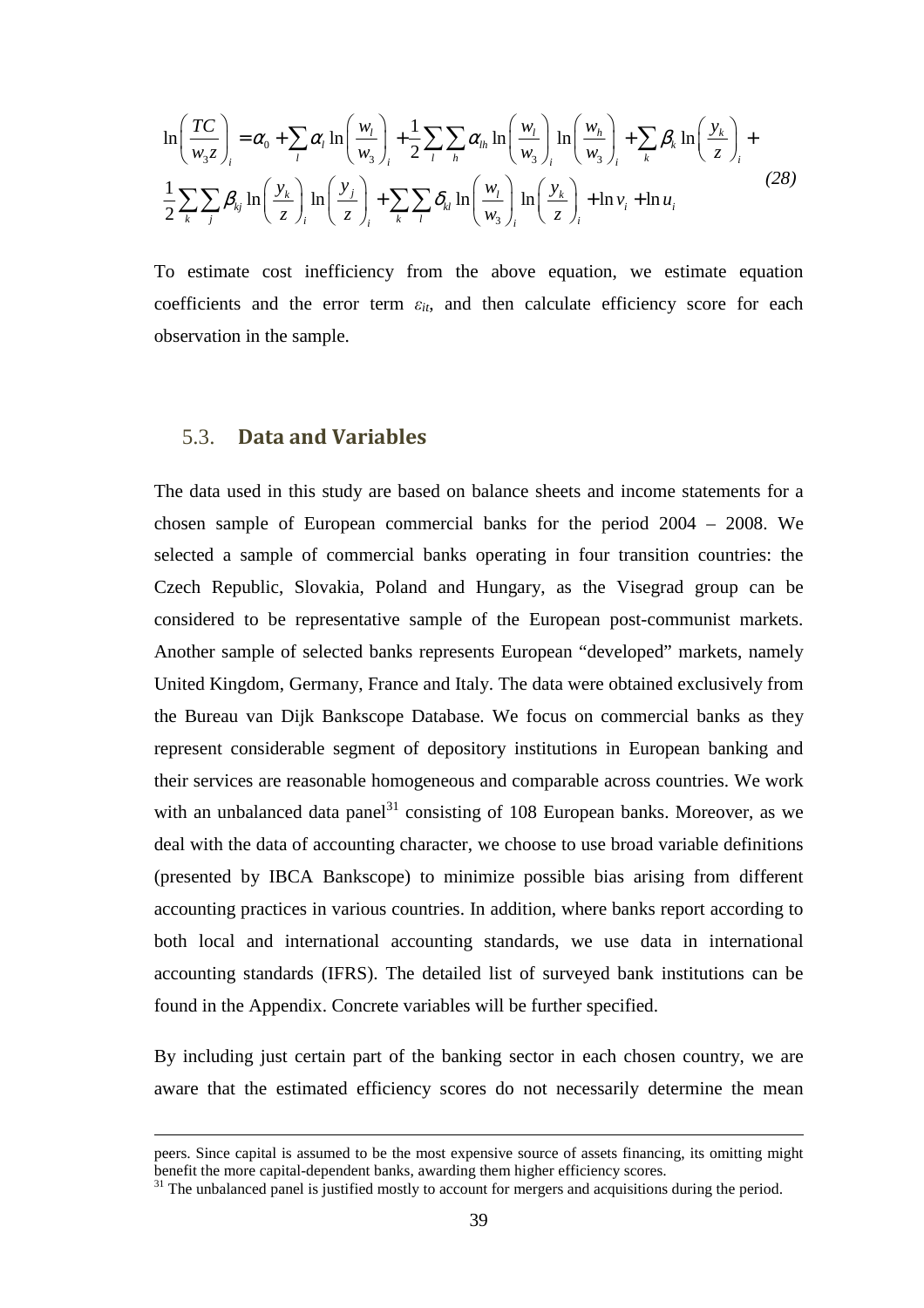efficiency of the industry. With respect to the dataset selection, the estimation results are representative not of the entire population of banks, but rather of the relatively larger and well-established top tier of commercial banks in chosen countries. The scores are defined on the relative basis within the sample, the measures thus rather indicate the institutions ranking than the exact absolute figures. Nevertheless, as Podpiera & Podpiera (2005) and many others denote, it is deedful to realize that the crucial dependence of the mean efficiency on the choice of the sample of banks complicates the comparison of efficiency development across studies and any exact comparison is not advisable.

#### 5.3.1. **Inputs and outputs employed**

 $\overline{a}$ 

There are generally two approaches proposed in the banking literature for the definition of inputs and outputs, most significantly differing in the placement of *deposits* within the input-output framework. The *intermediation approach*, first proposed by Sealey & Lindley (1977), views the financial institutions as mediators between the supply and the demand of funds. It assumes that the bank collects deposits to transform them, using labor and capital, into loans (i.e. deposits are considered as inputs and provided loans as outputs). *Production approach*, on the other hand, assumes deposits and loans to be the two main bank products, and labor and capital are used to produce them. The absence of consensus among researchers on the most convenient approach has led to various variables sets defined across the existing papers, mainly as a result of different perceptions of nature and functions of financial intermediaries. But so far, traditional view of deposits as a source of funding has slightly prevailed; the intermediation approach is used for instance by Pruteanu-Podpiera et al. (2007) and Delis et al. (2009). Podpiera & Podpiera (2005), who research on relation of cost efficiency and stability of banks, consider demand deposits as outputs and hence represent the production approach.<sup>32</sup>

We decided for the use of traditional intermediation approach since we consider banks as institutions receiving various types of client deposit to transfer them, with the use of labor and capital, into loans provided to different economic subjects. In our cost function we adopt two outputs and three inputs. The two outputs are total loans and

 $32$  As Berger & Mester (1997) have shown, the choice of approach to define the input and output variables has an impact on efficiency scores but does not imply strong modifications in their rankings.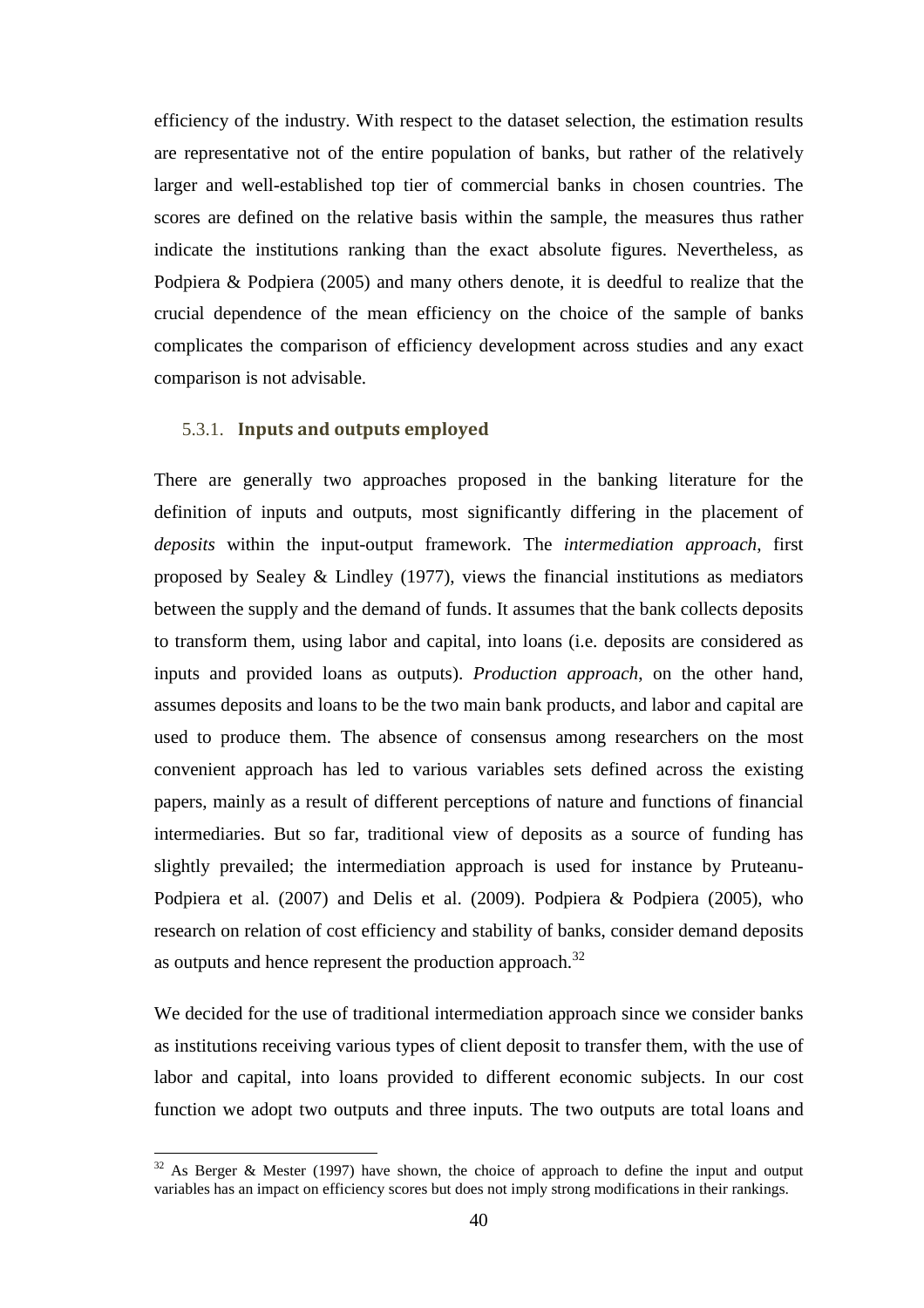other earning assets, both measured in absolute money value. As inputs we include labor, physical capital and borrowed funds, which is common approach in vast majority of bank efficiency studies.<sup>33</sup> The price of labor is measured by the ratio of personnel expenses to total assets; the price of physical capital is defined as the ratio of expenses for physical capital to fixed assets; the price of borrowed funds is defined as the ratio of interest expenses to borrowed funds/deposits. Total costs are then the sum of operating expenses and expenses for borrowed funds. For linear homogeneity and homoskedasticity reasons explained earlier, we normalize total costs *(TC)*, price of labor  $(w_1)$  and price of borrowed funds  $(w_2)$  by the price of physical capital  $(w_3)$ . Equity capital *(z)* stands for a fixed netput in our cost function and normalizes *TC* and the outputs  $y_1$ ,  $y_2$ . The used variables are defined in the Table 8 and the descriptive statistics of input prices and output quantities used in the SFA model for the full sample of 8 countries are summarized in the Table 9.

| <b>Variables</b>                          |                | <b>Description</b>                                          |
|-------------------------------------------|----------------|-------------------------------------------------------------|
| Dependent variable                        |                |                                                             |
| <b>Total</b> costs<br>$\blacksquare$      | <b>TC</b>      | Operating expenses + Interest expenses                      |
| <b>Explanatory variables</b>              |                |                                                             |
| Input prices                              |                |                                                             |
| Price of labor<br>п                       | $W_1$          | Personnel expenses/Total assets                             |
| Price of borrowed funds<br>$\blacksquare$ | W <sub>2</sub> | Interest expenses/(Total deposits + Total other<br>funding) |
| Price of physical capital<br>п            | $W_3$          | (Operating expenses-Personnel<br>expenses)/Fixed assets     |
| Outputs                                   |                |                                                             |
| Loans                                     | $y_1$          | <b>Total customer loans</b>                                 |
| Other earning assets                      | $y_2$          | Total other earning assets                                  |
| Fixed netput                              |                |                                                             |
| Equity                                    | Z              |                                                             |

Table 8: Definition of variables used in the formula (28)

<sup>&</sup>lt;sup>33</sup> Weil (2004), Podpiera & Podpiera (2005), Holló & Nagy (2006), Pruteanu-Podpiera et al. (2007), Koetter et al. (2008)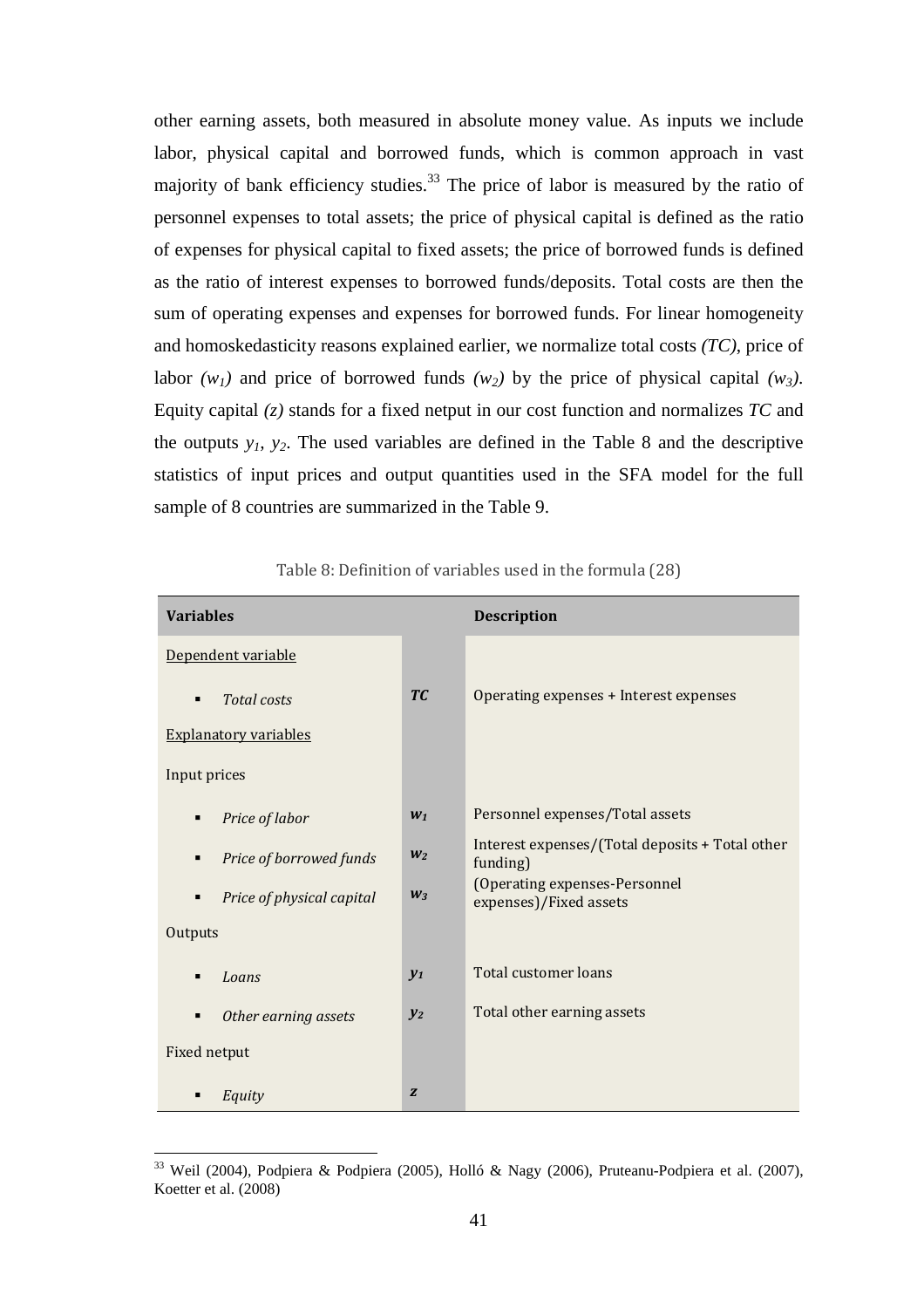|                |      | Price of                      |       | Price of physical |          | Other earning |
|----------------|------|-------------------------------|-------|-------------------|----------|---------------|
|                | Year | borrowed funds Price of labor |       | capital           | Loans    | assets        |
|                |      | %                             | $\%$  | $\%$              | mil. USD | mil. USD      |
| <b>MEDIAN</b>  | 2008 | 3.37%                         | 0.62% | 258.99%           | 19882    | 9720          |
|                | 2007 | 4.19%                         | 0.69% | 145.65%           | 12029    | 9041          |
|                | 2006 | 2.75%                         | 0.69% | 138.61%           | 12494    | 8755          |
|                | 2005 | 2.65%                         | 0.89% | 172.57%           | 6736     | 6817          |
|                | 2004 | 2.58%                         | 0.87% | 259.80%           | 5740     | 5882          |
| <b>AVERAGE</b> | 2008 | 4.03%                         | 0.49% | 171.78%           | 96751    | 143585        |
|                | 2007 | 4.15%                         | 0.63% | 129.86%           | 99163    | 130625        |
|                | 2006 | 3.52%                         | 0.69% | 126.15%           | 76675    | 105823        |
|                | 2005 | 2.95%                         | 0.61% | 122.07%           | 60898    | 86182         |
|                | 2004 | 2.80%                         | 0.69% | 130.15%           | 52857    | 72023         |
| S.D.           | 2008 | 3.61%                         | 0.49% | 118.44%           | 179115   | 345235        |
|                | 2007 | 3.94%                         | 0.65% | 95.42%            | 193062   | 290577        |
|                | 2006 | 3.51%                         | 0.74% | 93.40%            | 141779   | 227794        |
|                | 2005 | 2.78%                         | 0.60% | 93.35%            | 114207   | 186653        |
|                | 2004 | 2.74%                         | 0.70% | 104.23%           | 99674    | 169825        |

Table 9: Descriptive statistics of Input prices and Output quantities – Full sample

#### 5.4. **Estimation of efficiency scores**

 $\overline{a}$ 

The cost efficiency frontier was estimated first for the overall panel data set of 108 banks for the 5-year period 2004-2008. The common cost efficiency frontier is usually derived in order to imply some international comparison<sup>34</sup>. When executing the model, we considered time-varying efficiency  $(\eta \neq 0)$  to allow for the relative efficiency to shift between the surveyed years as a result of possible technical changes etc. The mean cost efficiency, which denotes the percentage of the resources of the average bank to produce the same output if it were on the estimated frontier, projects quite low level of efficiency scores, corresponding with poor performance in terms of cost management. According to the means stemming from the whole sample regression, the efficiency measure moves around 32 % in 2004 and shows no dramatically upward or downward trend, retaining the 33% level in 2008. The obtained results therefore indicate high backlog of inquired banks with respect to cost management. For instance, the score of 0.33 in 2008 indicates that the average bank was in that year wasting 67 % of its

<sup>&</sup>lt;sup>34</sup> This approach follows Weill (2004a), Bonin et al. (2005), Fries & Taci (2005), Stavárek (2005) etc.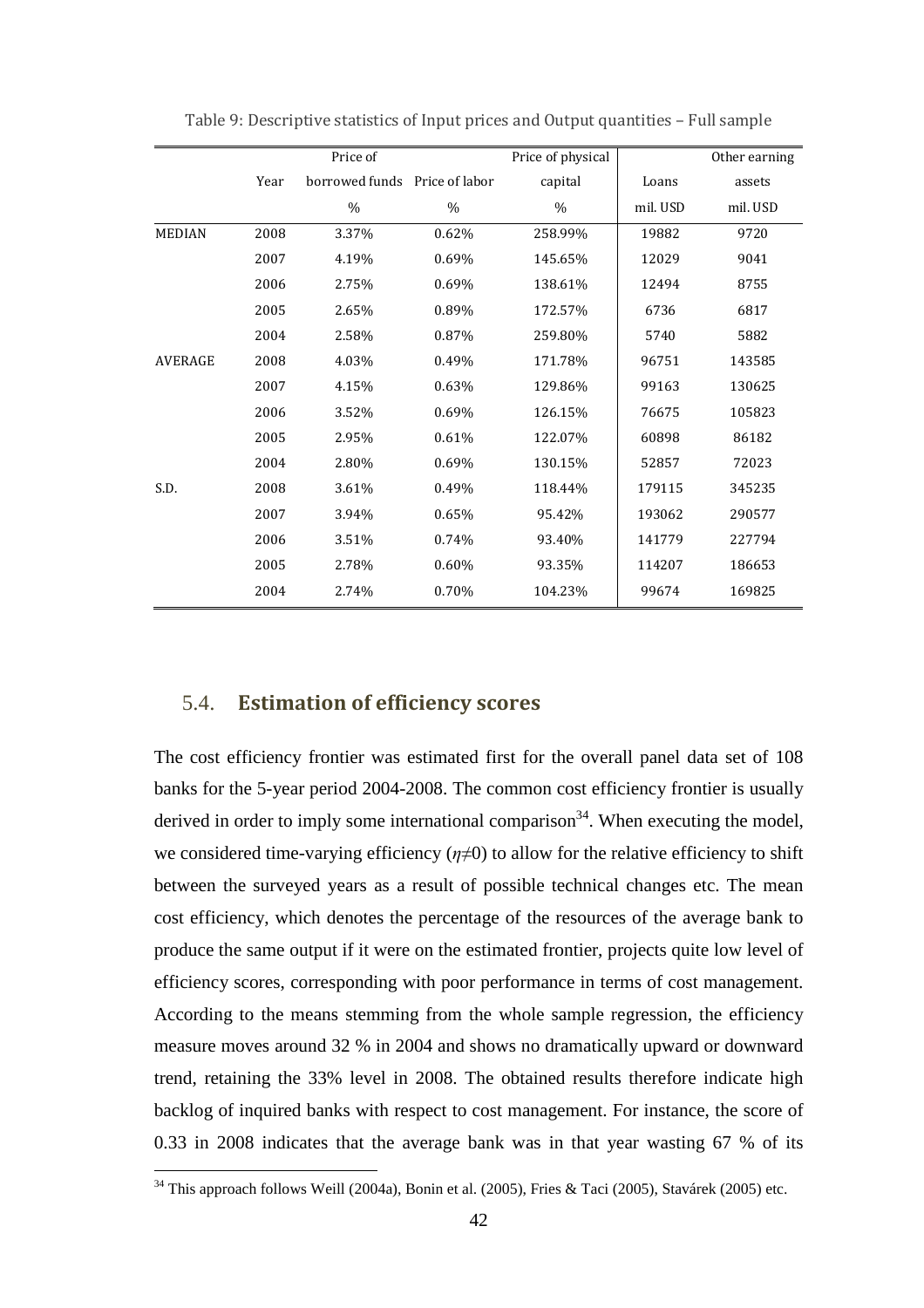resources, relative to the best-practice bank. The descriptive statistics of estimated efficiency scores obtained by the SFA methodology for the full sample are presented in the Table 10. Apart from the generally low levels of efficiency, from the upward development of the standard deviation we cannot support the notion of convergence forces across the markets.

| year | sample of banks | mean   | median      | S.D.        | min         |
|------|-----------------|--------|-------------|-------------|-------------|
| 2004 | 92              | 0.3238 | 0.267526757 | 0.184927207 | 0.105155295 |
| 2005 | 100             | 0.3181 | 0.255111711 | 0.190631683 | 0.10518894  |
| 2006 | 104             | 0.3364 | 0.245657461 | 0.217436196 | 0.109481317 |
| 2007 | 104             | 0.3149 | 0.232601126 | 0.203448626 | 0.100471362 |
| 2008 | 102             | 0.3319 | 0.226230376 | 0.228618447 | 0.102509546 |

Table 10: Descriptive statistics of estimated efficiency scores: Full Sample

Our evidence of poor cost management efficiency in the first model quite differs from the core results of the existing literature which mostly conclude on significantly higher efficiency scores. Holló & Nagy (2006) estimate the X-efficiency scores on sample of 2459 banks from the 25 EU member states and arrive at the average level of efficiency of 0.67 for EU-10 and 0.85 for EU-25, respectively. Weill (2004), who investigates on differences between frontier techniques with the use of sample consisting of five European countries, arrives at the SFA levels of efficiency ranging between 0.65 and 0.84.

However, as Podpiera & Podpiera (2005) notify, the size of mean efficiency scores is crucially dependent on the individual choice of the sample, hence, any comparison of efficiency development across studies is highly complicated. In their research on Czech banking sector between years 1994 and 2002, they demonstrate on different samples of banks that the mean efficiency appears to be about 20 per cent lower for the full sample than in the case of an alternative sample excluding entries and exits; moreover, the conclude that mean efficiencies for the different samples differ not only in the level but more crucially, even in their trend.

As our full sample consists of four post-communist countries and four traditionally democratic countries, we can assume the data to be inequable. Most likely, heterogeneity of the data sample accounts for the large part of inefficiencies in the case of the single European-wide frontier. Further on, we support the empirical evidence that a sample with higher level of data homogeneity, i.e. the research on a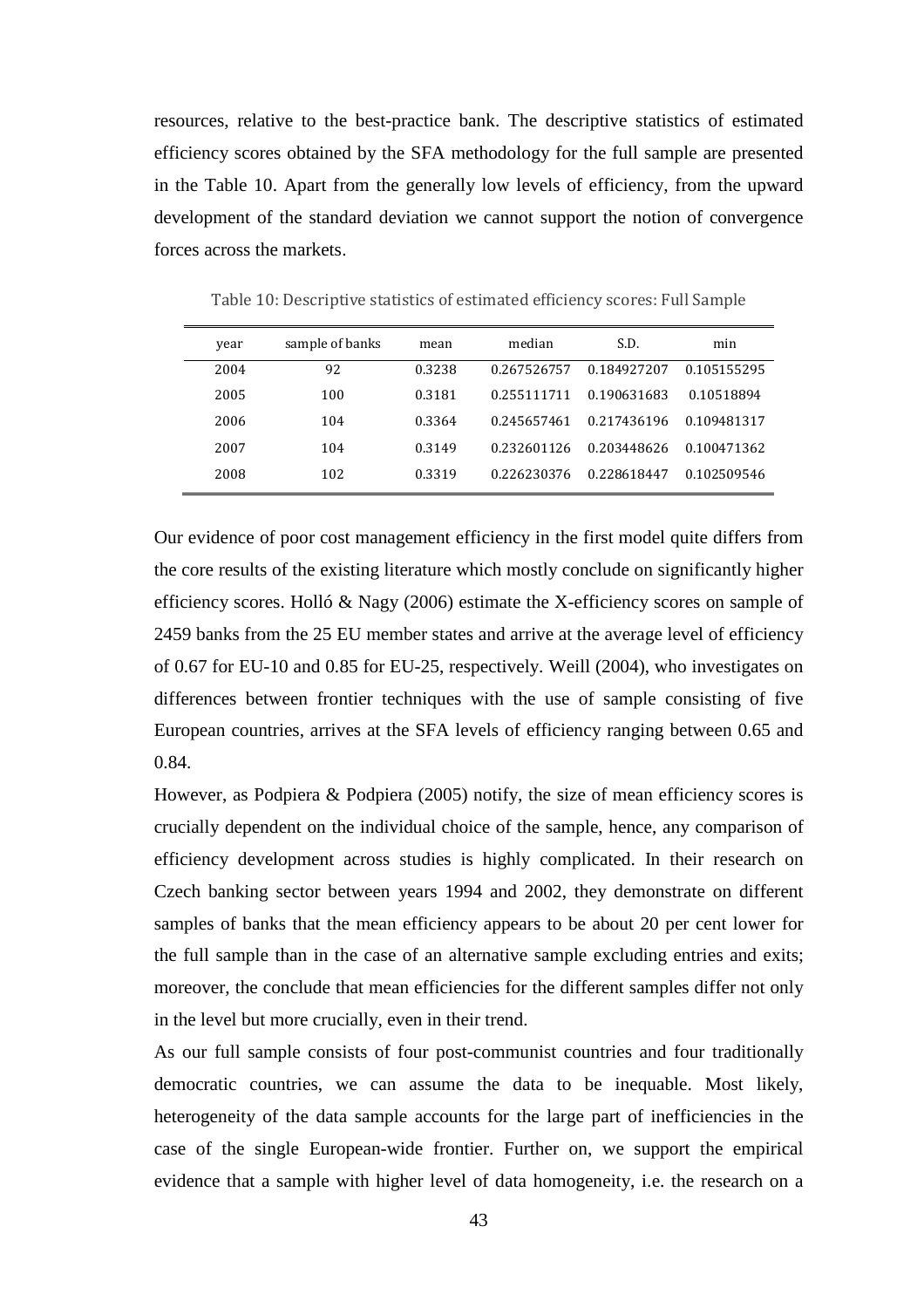sample including countries with similar banking systems, implies higher levels of measured efficiency scores. The reasoning is that the more heterogeneous sample the more banks will be far-off the efficiency frontier, which represents the best-practice units.

In the second step, we separated the data into two subsamples:  $\text{CEE}^{35}$  - standing for the group of the so called Visegrád four (Czech Republic, Slovakia, Hungary and Poland); and WE<sup>36</sup> - identifying group of four European countries with long tradition of democracy and free market. Employing SFA to estimate a stochastic cost frontier for each of the samples, we correct for data heterogeneity since the countries within the two subgroups and for the examined period of time are expected to have similar market settings and institutional framework. The descriptive statistics of estimated cost efficiency for the CEE sample and WE sample are summarized in Table 11 and Table 12, respectively.

| year | sample of banks | mean   | median      | S.D.     | min      |
|------|-----------------|--------|-------------|----------|----------|
| 2004 | 48              | 0.3946 | 0.340332787 | 0.165556 | 0.137205 |
| 2005 | 48              | 0.3917 | 0.340996474 | 0.167389 | 0.131112 |
| 2006 | 49              | 0.3900 | 0.328998255 | 0.175167 | 0.12516  |
| 2007 | 50              | 0.3807 | 0.315486494 | 0.174771 | 0.11935  |
| 2008 | 49              | 0.3797 | 0.312467396 | 0.18580  | 0.113686 |

Table 11: Descriptive statistics of estimated efficiency scores: CEE Sample

In the case of the Visegrád countries, the mean efficiency scores are slightly better than those derived from the first regression, nevertheless, still poor. The observed banks in the CEE markets demonstrate nearly 40% cost efficiency in the year 2004, referring to 60 % of resources to be wasted. And again, we observe practically no obvious increasing or decreasing trend thereafter; the mean efficiency score terminates at 0.38 in 2008. When we examine for the banks' efficiency development in individual countries (see Chart 2), the highest scores appear for Polish credit institutions (with the mean of 0.42) and the lowest for Slovak banks (with the mean of 0.32), although the scale of variation among all four countries is minimal. Marginally decreasing trend in time can be seen for all markets except Hungary during 2008. In general terms, our

<sup>&</sup>lt;sup>35</sup> CEE denoting for the Central-East Europe

<sup>&</sup>lt;sup>36</sup> WE serves us as an abbreviation for Western Europe, although it is not geographically correct for Italy.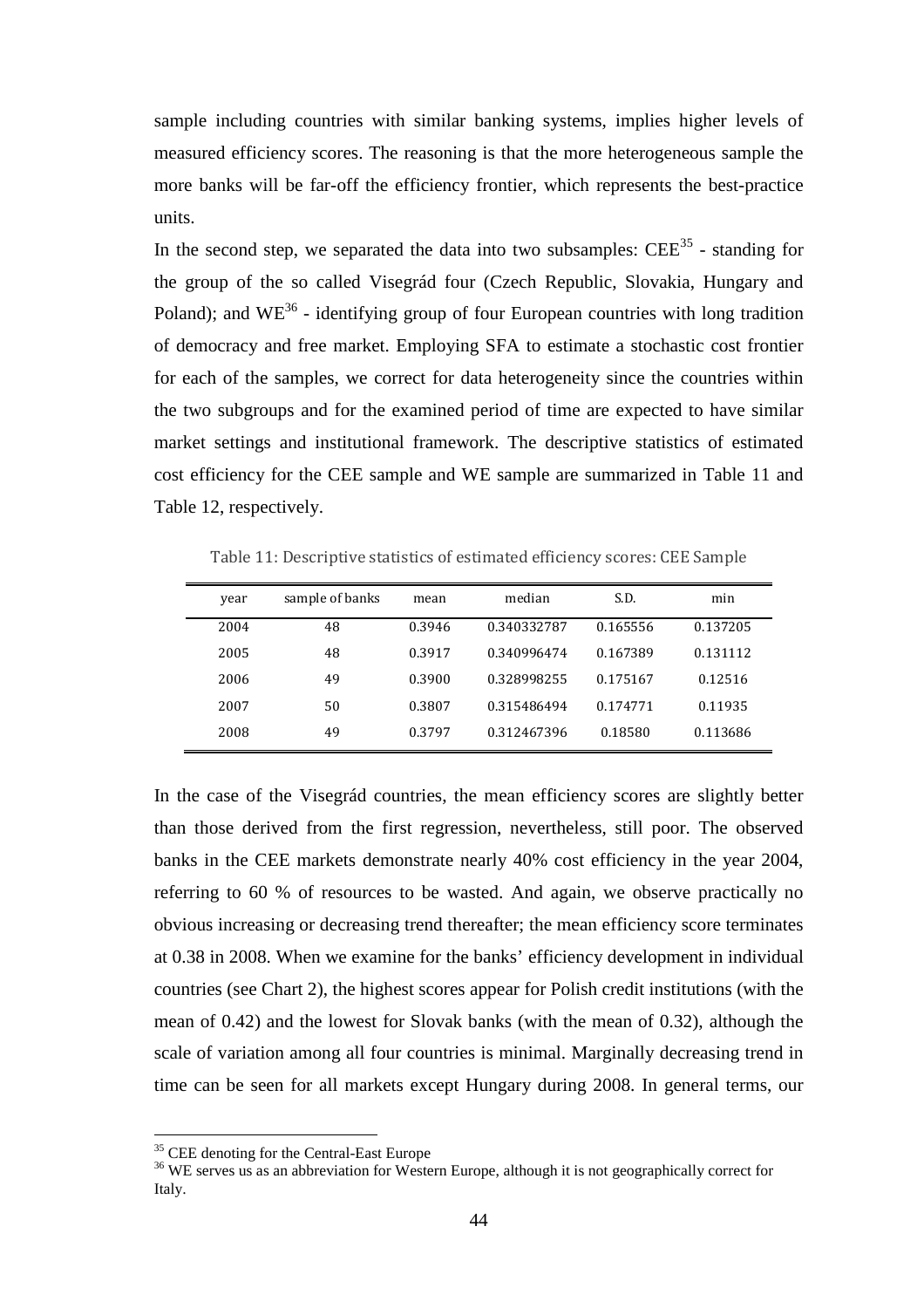empirical results indicate low cost efficiency of banks' management and no evidence of improvement during the last years.



Chart 2: Development of banks' efficiency in the Visegrád Group

Nonetheless, our findings in the case of the CEE-sample are reasonably closer to the outcomes of former empirical researches. Fries & Taci (2005) measure cost efficiency of 289 banks from 15 post-communist countries for the years 1994-2001 and find mean efficiency to range between 0.4 and 0.8. They also conclude that cost efficiency increased significantly in the initial stages of banking reform, but it then declined as reforms advanced further. Stavárek (2005), who measures efficiency of the Visegrád countries for the years 1999-2003, finds on the other hand increasing trend of the average efficiency values. According to his results, the level of efficiency rises from 0.59 in 1999 as far as to 0.71 in 2004. However, it is convenient to remark that Stavárek based his research upon a different sample during different time period. The data for 1999-2003 may possibly have somewhat a different background or interpretation compared to more recent period due to the reverberation of transformation process. Moreover, due to the inadequate information politics of banks in transition countries and the ongoing process of mergers and acquisitions, the individual data are not available for every year and thus the sample size differs in time (Stavárek, 2005). The number of available observations used in our model is listed in the Table 11.

In the case of the WE sample, consisting of 56 commercial banks from UK, Germany, France and Italy, the mean efficiency scores are surprisingly comparable, and even slightly lower, to the efficiency levels in the observed CEE countries for the same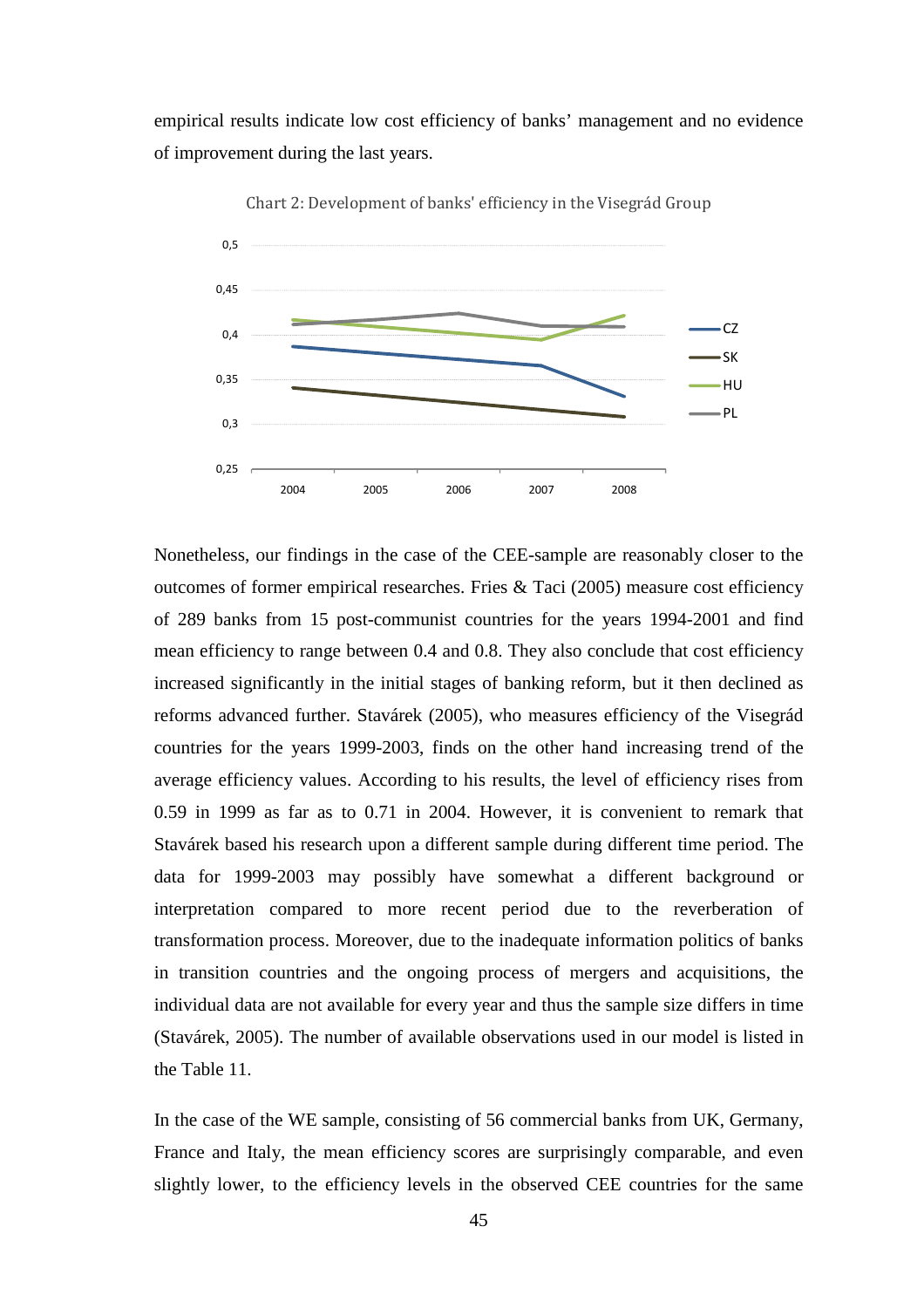period of time. As denoted in the Table 12, the efficiency measure reaches for just 0.35, where its remains practically without any considerable change up to 2008. And again, the increasing tendency of standard deviations does not give us any signal of efficiency convergence among particular countries.

| year | sample of banks | mean   | median   | S.D.     | min      |
|------|-----------------|--------|----------|----------|----------|
| 2004 | 44              | 0.3486 | 0.301293 | 0.180957 | 0.12934  |
| 2005 | 52              | 0.3336 | 0.284655 | 0.176848 | 0.113876 |
| 2006 | 55              | 0.3432 | 0.284232 | 0.209596 | 0.10725  |
| 2007 | 54              | 0.3233 | 0.264096 | 0.198694 | 0.107004 |
| 2008 | 53              | 0.3529 | 0.275314 | 0.236074 | 0.111761 |

Table 12: Descriptive statistics of estimated efficiency scores: WE Sample

Evaluating efficiency development in individual countries (see Chart 3), the scores appear to be very similar, with the highest represented by Italy and the lowest by United Kingdom<sup>37</sup>.

Chart 3: Development of banks' efficiency in the selected group of developed countries



 $37$  The British sample shows strong increase between 2007 and 2008 which can be explained by closer look at the data: three institutions experienced a leap raise in efficiency during that year by approximately 0.8 points. Those were Abbey National Treasury Services Plc, Bank of Scotland Plc and Northern Rock Plc.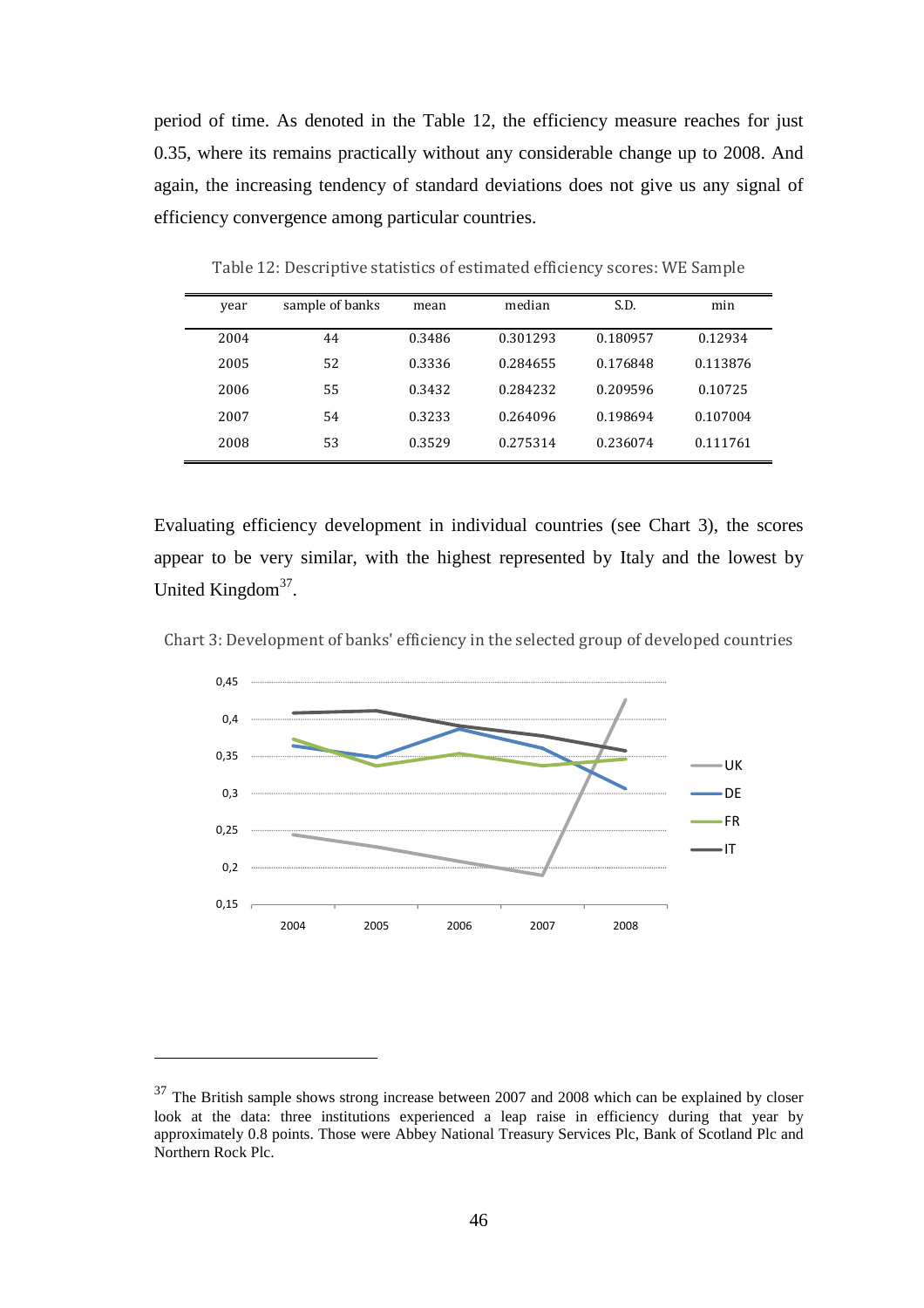According to our evidence, bank cost efficiency appears rather worse compared to most of the studies evaluating cost efficiency with the use of stochastic frontier approach. The primary objective argument lies in the choice of banks' sample with respect to size and selection criteria, and also in use of different sets of assumptions. The literature on banks efficiency, despite significant research effort over the last few years, still gives us no consensus or comprehensive information on the sources of the substantial variation in measured efficiency.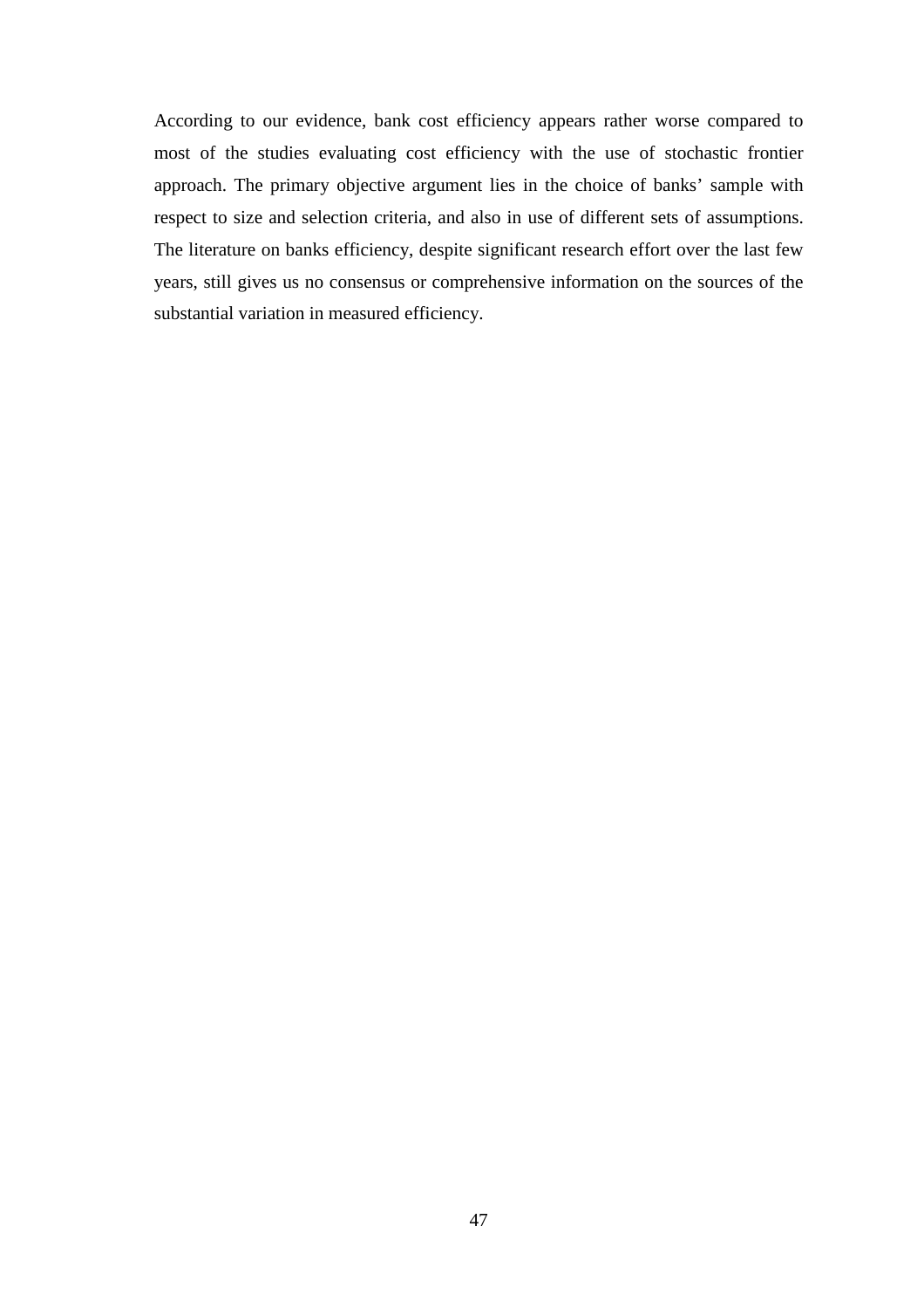Panzar and Rosse (1987) developed methodology to distinguish competitive, monopolistically competitive and oligopolistic markets (introduced in chapter 2.2.2.). When applying the non-structural Panzar-Rosse measure of the competition level of the banking sector we need to characterize bank's production process first, i.e. to define its input and output items.

#### 6.1. **Model and variables specification**

We follow the intermediation approach again, which is used for instance by Casu & Girardone (2006). In this approach we define loans and other earning assets as outputs, whereas deposits along with labor and capital are inputs. Thereby, we also ensure consistency of the competition research with the methodology used earlier to derive efficiency scores, with the use of parallel data.

To derive the sum of elasticities of total revenue of the firm with respect to the firm's input prices, denoted by *(3)*:

$$
H = \sum_{k=1}^{m} \left( \frac{\partial R_i^*}{\partial w_{ki}} * \frac{w_{ki}}{R_i^*} \right)
$$

we estimate the following reduced-form revenue equation:

$$
\ln TR_{ii} = \alpha + \beta_1 \ln P_{1,i} + \beta_2 \ln P_{2,i} + \beta_3 \ln P_{3,i} + \gamma_1 \ln EQAS_{ii} + \gamma_2 \ln AS_{ii} + \gamma_3 \ln LOAS_{ii} + \varepsilon_{ii}
$$
\n(29)

where *T* is the number of periods observed  $(t=1,...,T)$  and *I* is the total number of banks (*i*=1,...,*I*). *TR* denotes total revenue<sup>38</sup> over total assets<sup>39</sup>,  $P<sub>I</sub>$  is the average cost

<sup>&</sup>lt;sup>38</sup> According to Casu & Girardone (2006), the reason for using the total revenue rather than only the interest revenue is the recent evidence of dramatic increase of non-interest income. Additionally, the different accounting practices are another argument in favor of using a comprehensive measure of bank revenues.

<sup>&</sup>lt;sup>39</sup> Normalization by TA serve to account for size differences.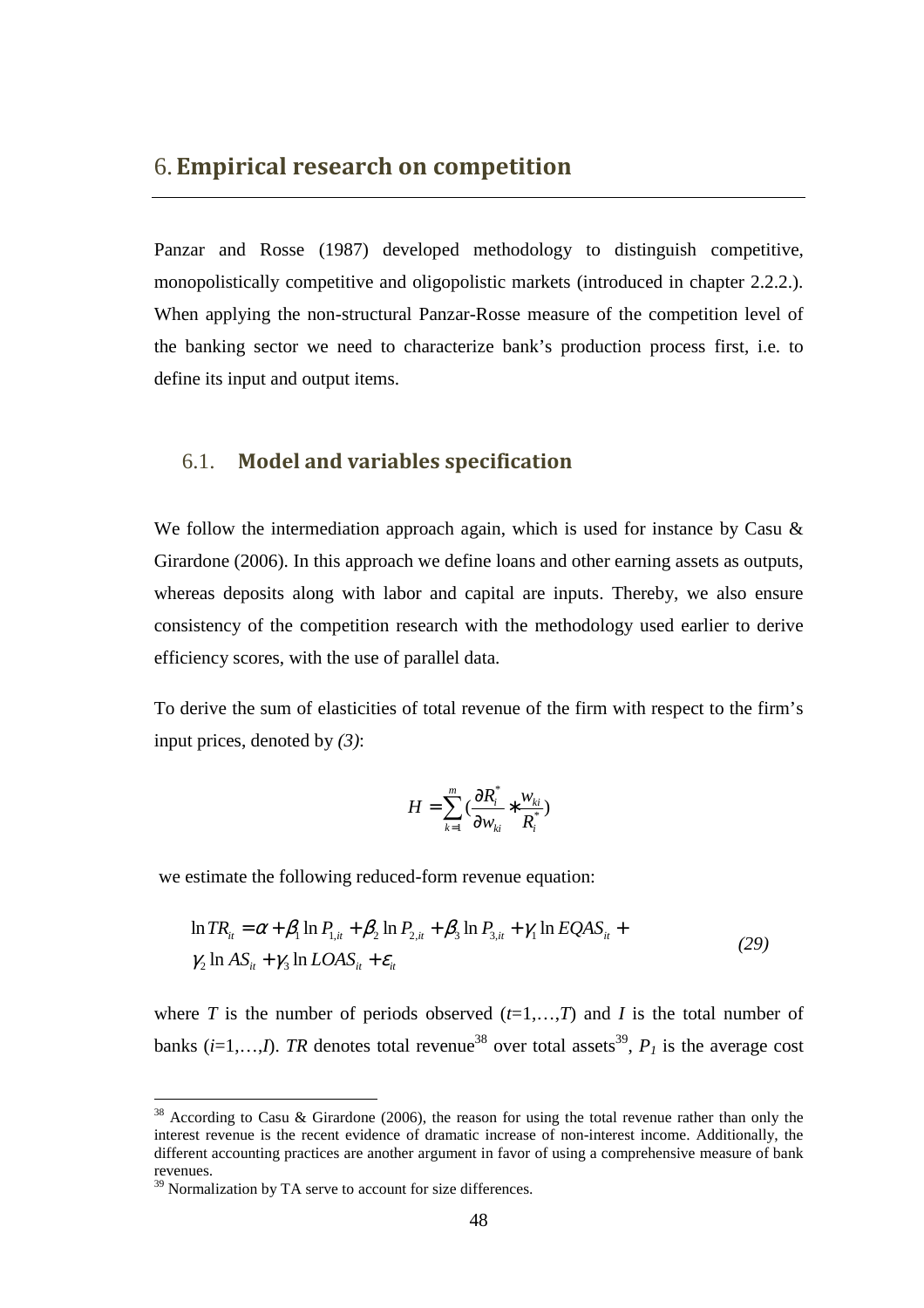of labor (personnel expenses/total assets), *P2* is the average cost of borrowed funds (interest expenses/borrowed funds), and  $P_3$  is the average cost of fixed capital (capital) expenses/fixed assets). All prices are taken in the logarithm form, which enables us to interpret the estimated coefficient in terms of elasticities. Following Casu & Girardone (2006), we then incorporate set of other bank-specific variables to increase the reliability of regression results. The additional regressors are *ln EQAS*, i.e. total equity over total assets; *ln AS*, i.e. total assets; and *ln LOAS*, i.e. the ratio of total loans to total assets. The EQAS ratio is included to control for differences in risk propensity<sup>40</sup>, AS controls for the size of the bank and can be considered a proxy for scale economies, and LOAS ratio is expected to be a positive factor in determining the total revenues. The employed variables are summarized in the following table:

| <b>Variables</b>               |                | <b>Description</b>                                          |
|--------------------------------|----------------|-------------------------------------------------------------|
| Dependent variable             |                |                                                             |
| Total revenue<br>٠             | <b>TR</b>      | Total revenue/Total assets                                  |
| <b>Explanatory variables</b>   |                |                                                             |
| Input prices                   |                |                                                             |
| Price of labor<br>٠            | $P_1$          | Personnel expenses/Total assets                             |
| Price of borrowed funds<br>٠   | P <sub>2</sub> | Interest expenses/(Total deposits + Total other<br>funding) |
| Price of physical capital<br>٠ | $P_3$          | (Operating expenses-Personnel<br>expenses)/Fixed assets     |
| Bank-specific variables        |                |                                                             |
| V <sub>1</sub><br>٠            | <b>EQAS</b>    | Total equity/Total assets                                   |
| V <sub>2</sub><br>٠            | AS             | Total assets                                                |
| $V_3$                          | <b>LOAS</b>    | Total loans/Total assets                                    |

Table 13: Definition of variables used in the formula (28)

<sup>&</sup>lt;sup>40</sup> The coefficient can be expected to be negatively related to the total revenue as lower capital ratios should lead to higher bank revenue.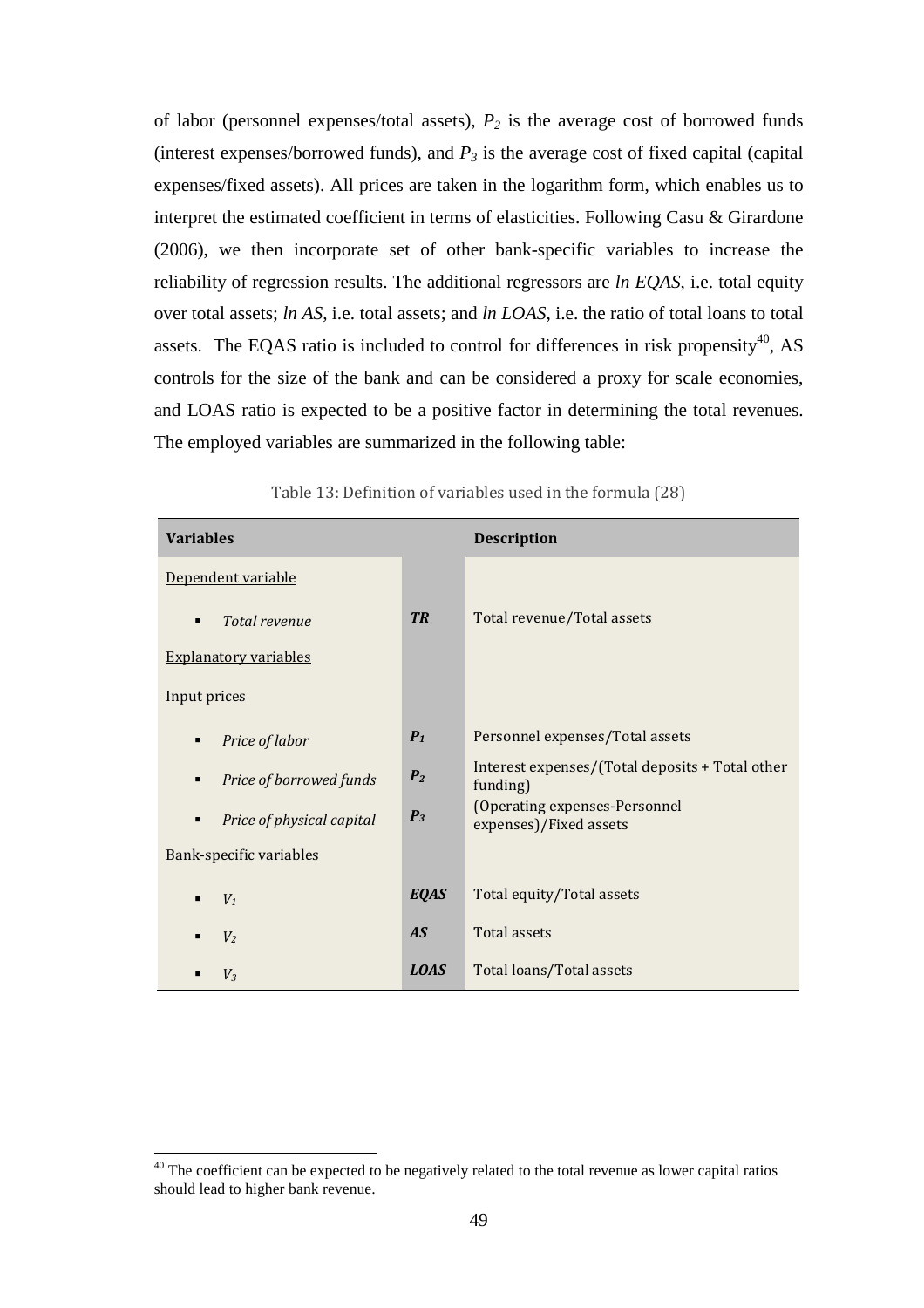#### 6.2. **Empirical results on European banks competition**

Consistently with previous studies, we run the panel data set using fixed effects, as Casu & Girardone (2006) suggest that the error term includes a systematic and bank specific component<sup>41</sup>. The fact that our panel comprises observations on a fixed and relatively small set of units of interest is in favor of using fixed effects. We estimate the regression coefficients both at the whole EU-8 level as well as at each individual country level.

After we receive the regression results, the *H* statistic is calculated as the sum of the three derived input price coefficients:

$$
H=\sum_{k=1}^3\beta_k\qquad(30).
$$

*H* statistic can be then interpreted as a continuous measure of the level of competition, in particular between 0 and 1, in the sense that higher values of *H* indicate stronger competition than lower values (Bikker & Haaf, 2002).<sup>42</sup> The two extreme cases of monopoly and perfect competition are here identified by  $H=0$  and  $H=1$ , respectively.

To validate the results, we conduct the equilibrium test on observations to find out if the banking system is in long-run equilibrium. The empirical test is suggested by the fact that competitive capital markets will equalize risk-adjusted rates of return across banks such that, in equilibrium, rates of return should not be correlated statistically with input prices (Molyneux et al, 1994). The equilibrium test can be performed by newly-made regression, with the dependent variable of *TR* being replaced by the logarithm of *ROAA* (net income over average total assets) and recalculating the Panzar-Rosse  $H$  statistic, as demonstrated in the following equation<sup>43</sup>:

<sup>&</sup>lt;sup>41</sup> Along with the random effects models, the fixed effects models decompose the unitary pooled error term,  $u_{i}$ , yielding  $y_{i} = X_{i} \beta + \alpha_{i} + \varepsilon_{i}$ , where  $\alpha_{i}$  is a unit-specific and time-invariant component and  $\varepsilon_{it}$  an observation-specific error.

<sup>42</sup> According to Bikker & Haaf (2002) and as underlined by Casu & Girardone (2006), under stronger assumptions (above all a constant price elasticity of demand across bank-size markets and countries) this 'continuous' interpretation of *H* and the comparison between countries of bank-size markets is correct.

<sup>&</sup>lt;sup>43</sup> Following Claessens & Laeven (2004) and Casu & Girardone (2006), the measure of ROAA included in *(30)* is equal to ln(1+ROAA) and thus is adjusted for small negative values due to banks' losses in any year.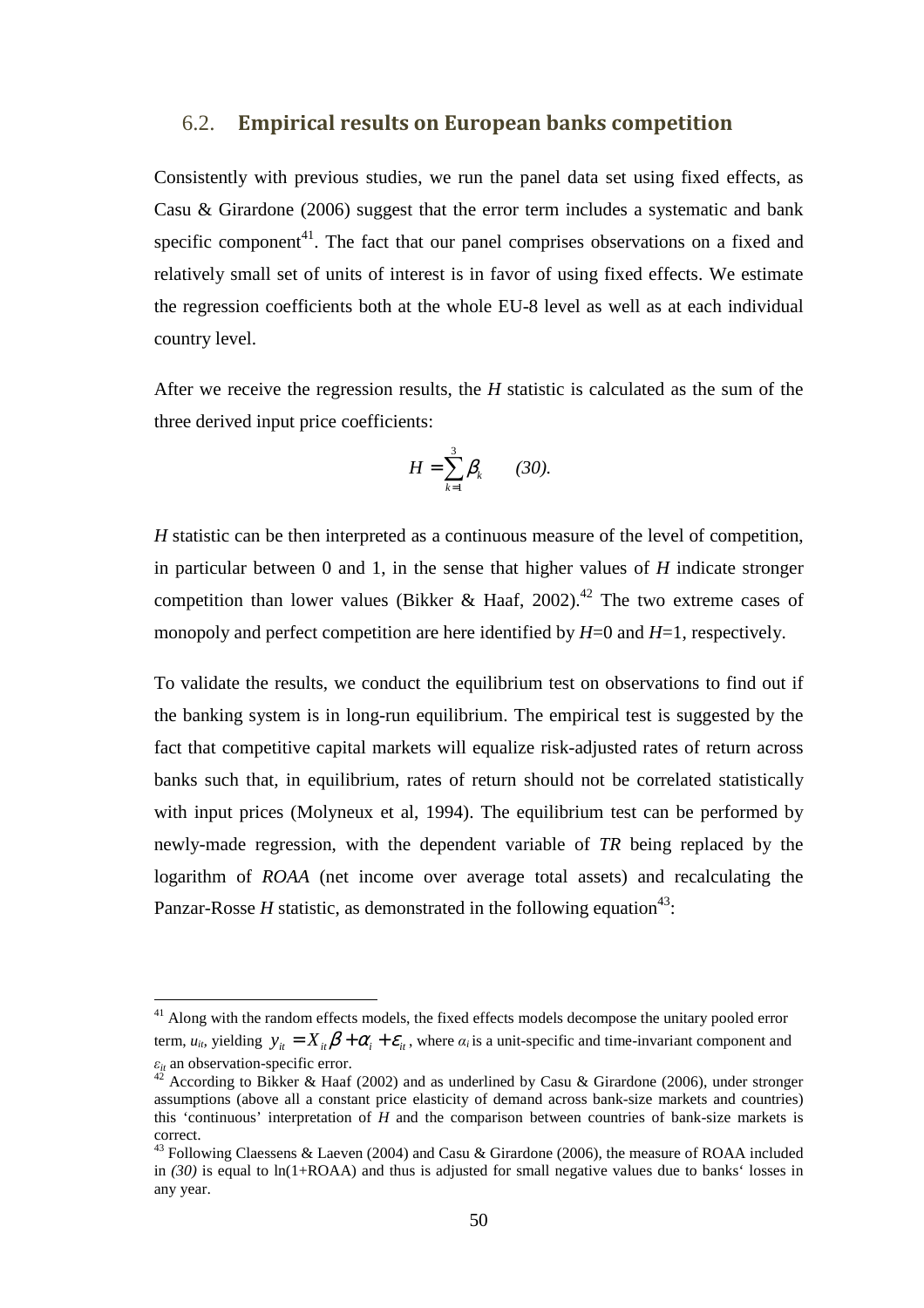$$
\ln ROAA_{ii} = \alpha + \beta_1 \ln P_{1,ii} + \beta_2 \ln P_{2,ii} + \beta_3 \ln P_{3,ii} + \gamma_1 \ln EQAS_{ii} + \gamma_2 \ln AS_{ii} + \gamma_3 \ln LOAS_{ii} + \varepsilon_{ii}
$$
\n(31)

The findings will be interpreted as follows:  $H<0$  indicates disequilibrium and  $H=0$ indicates equilibrium.

First, we execute the fixed effects panel data regression<sup>44</sup>, where estimators are carried out at the EU-8 level. We get the following results, reported in Table 14.

|                                | coefficient  | std. error | t-ratio  | p-value           |  |  |
|--------------------------------|--------------|------------|----------|-------------------|--|--|
|                                |              |            |          |                   |  |  |
| const                          | 1.41623      | 0.172443   | 8.213    | $2.61E - 015$ *** |  |  |
| lnP1                           | 0.314626     | 0.0248534  | 12.66    | 2.13E-031 ***     |  |  |
| lnP2                           | 0.486394     | 0.0177956  | 27.33    | $9.64E-096$ ***   |  |  |
| lnP3                           | 0.0210806    | 0.010438   | 2.02     | $**$<br>0.0441    |  |  |
| <b>InEOAS</b>                  | 0.0772892    | 0.0247285  | 3.126    | ***<br>0.0019     |  |  |
| <i>lnAS</i>                    | $-0.0774898$ | 0.0182438  | $-4.247$ | ***<br>2.66E-05   |  |  |
| <i>InLOAS</i>                  | 0.0823893    | 0.0225584  | 3.652    | ***<br>0.0003     |  |  |
| Adjusted R-squared = $0.95293$ |              |            |          |                   |  |  |

Table 14: Panel data estimates on the reduced-form revenue equation<sup>45</sup>

The estimated *H*-statistic for the whole sample is 0,822, thus indicating monopolistic competition. Moreover, relatively high number indicates that the degree of market competition is closer to perfect competition than monopoly/oligopoly. An analysis of the sign and significance of the regression coefficients indicates that all the price of labor, price of funds and price of capital are positive and statistically significant. However, the impact of cost of physical capital is much lower compared to the other input prices. These results are consistent with previous studies (Molyneux et al., 1994; Bikker and Haaf, 2002; Casu & Girardone, 2001; 2006), finding the impact of the capital factor input price being the least important component of *H*. According to Casu & Girardone, this might be due to the poor quality of capital expenses and fixed assets data. The bank-specific variables report less intuitive results. The variable EQAS is positive, proposing that a high capital ratio may possibly suggest a highly risky loan

<sup>44</sup> We use the Gretl software

<sup>&</sup>lt;sup>45</sup> We check the results of an F-test for the null hypothesis that the cross-sectional units all have a common intercept, i.e. all the  $\alpha_i$ <sup>s</sup> are equal. We can reject the null hypothesis (p-value = P(F(107, 426) >  $21,6517$  = 1,0629e-120), and therefore confirm that the use of pooled OLS model, with a column of 1s included in the *X* matrix, would not be adequate.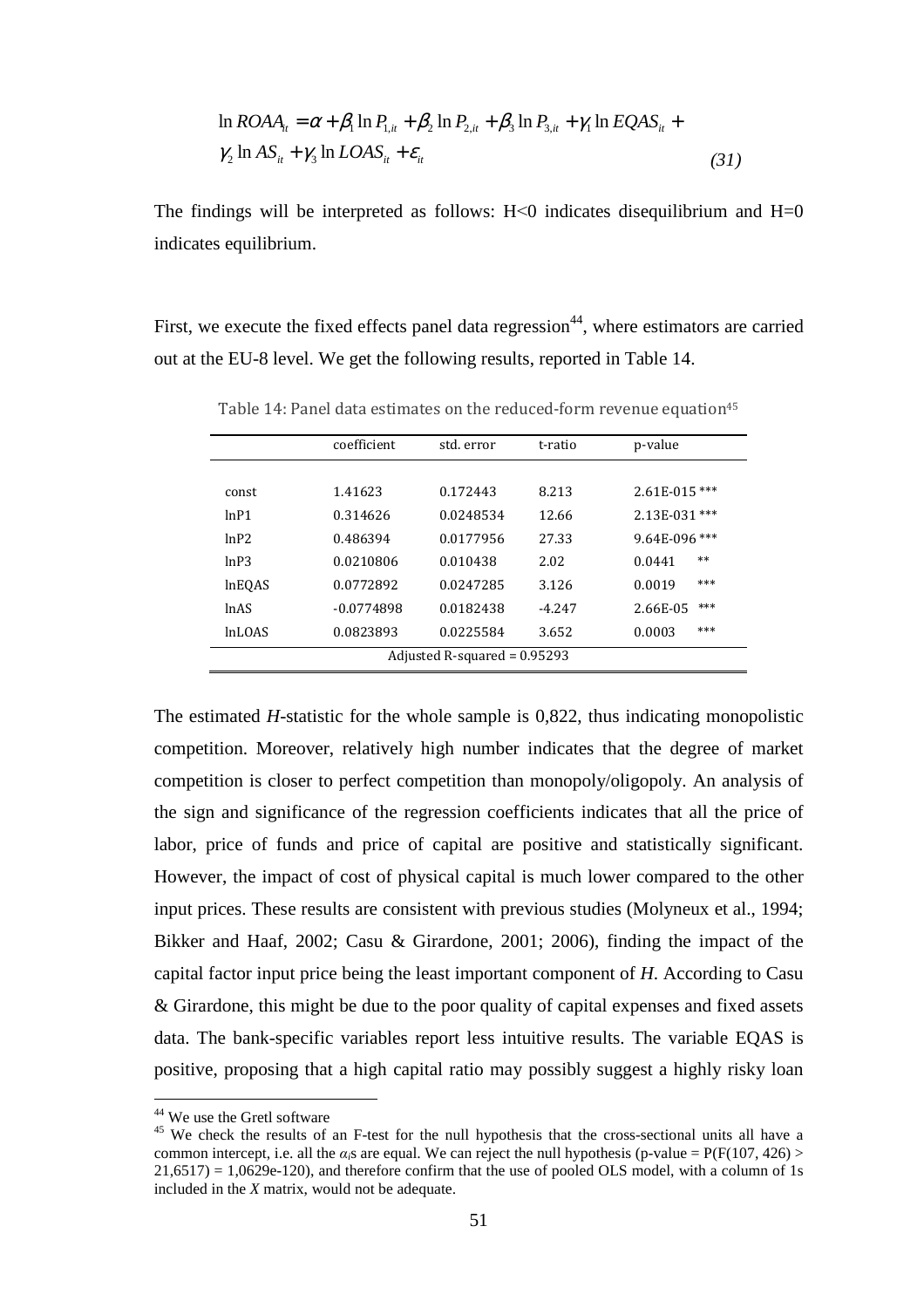portfolio, thus suggesting a positive coefficient (Bikker & Groeneveld, 2000). The negative coefficient for AS variable in our case contradicts the scale economies argumentation; and the variable LOAS is positive, confirming the expectation that higher loans provision generates greater revenue. Although all the bank-specific variables proved to be statistically significant, they report mixed results and their participation in explanation of total revenues is relatively much lower, compared to price of labor and price of funds.

Further, we perform the equilibrium test which is detailed in the equation *(31)* with the ROAA as the dependent variable; the regression outcome is summarized in Table 15. The resulting value of *H* is -0,002, which is, although of negative sign, very close to zero.<sup>46</sup> We can conclude that banking systems are in long-run equilibrium.

|                                | coefficient   | std. error  | t-ratio  | p-value         |  |
|--------------------------------|---------------|-------------|----------|-----------------|--|
|                                | 0.0376971     | 0.009163    | 4.114    |                 |  |
| const                          |               |             |          | $4.67E-05$ ***  |  |
| lnP1                           | 0.000616161   | 0.00132062  | 0.4666   | 0.641           |  |
| lnP2                           | $-0.00142083$ | 0.000945594 | $-1.503$ | 0.1337          |  |
| lnP3                           | $-0.00158114$ | 0.000554638 | $-2.851$ | ***<br>0.0046   |  |
| <b>InEOAS</b>                  | 0.00648494    | 0.00131398  | 4.935    | ***<br>1.15E-06 |  |
| <i>lnAS</i>                    | $-0.00100974$ | 0.000969408 | $-1.042$ | 0.2982          |  |
| <i>InLOAS</i>                  | 6.17E-05      | 0.00119867  | 0.0515   | 0.959           |  |
| Adjusted R-squared = $0.74266$ |               |             |          |                 |  |

Table 15: Panel data estimates: the equilibrium test

Under the assumption of constant elasticity of demand across markets, the model specification is consistent with a continuous interpretation of *H*, and hence, the comparison between countries is acceptable. We thus carry out the estimations at each individual country level to support the EU-8 results. Table 16 reports the regression results. To validate the results on the individual country levels, we conducted the equilibrium test for all the banking markets. According to the results we conclude again that the markets are in long-run equilibrium, and thus it is adequate to use the Panzar-Rosse methodology to derive the level of competition.

 $^{46}$  Using an F-test, we test whether H=0. If rejected, the market is assumed not to be in equilibrium.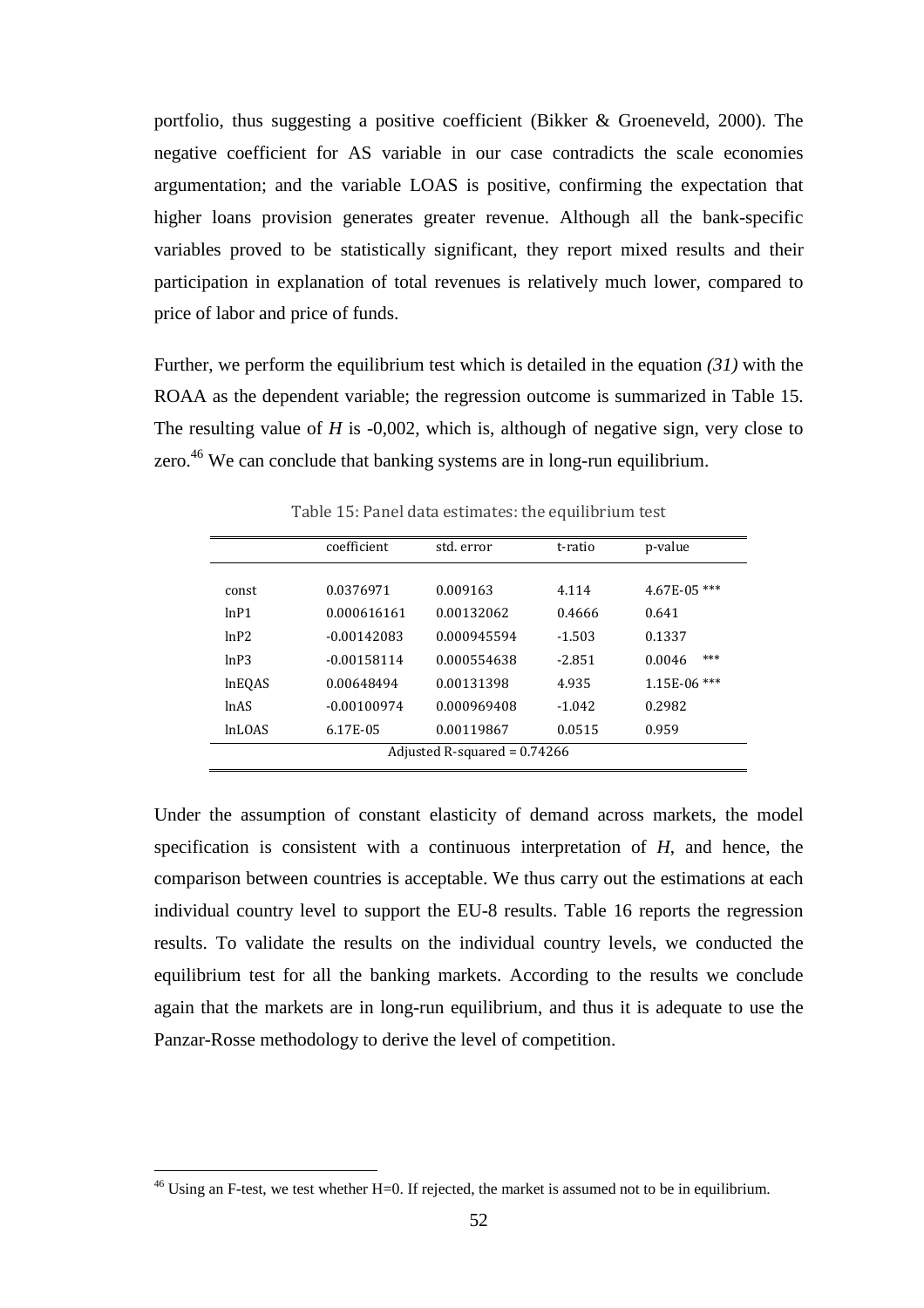| Variables      | CZ.        | <b>SK</b>  | HU          | PL.        | <b>UK</b>  | DE         | FR          | IT         |
|----------------|------------|------------|-------------|------------|------------|------------|-------------|------------|
| P <sub>1</sub> | $0.285**$  | $0.297**$  | $0.168**$   | $0.466***$ | $0.362***$ | $0.285***$ | $0.253**$   | $0.658***$ |
| P <sub>2</sub> | $0.178***$ | $0.380***$ | $0.483***$  | $0.385***$ | $0.515***$ | $0.519***$ | $0.530***$  | $0.343***$ |
| P3             | 0.045      | $0.117***$ | $0.116***$  | 0.032      | $0.096**$  | 0.004      | $-0.042$    | $-0.049$   |
| EQAS           | 0.196      | $0.142*$   | 0.024       | $0.195**$  | $0.170***$ | $0.164**$  | $-0.007$    | $-0.340**$ |
| AS             | 0.042      | $-0.020$   | $-0.121***$ | $-0.041$   | $-0.176**$ | $-0.069$   | $-0.168***$ | 0.159      |
| LOAS           | $-0.076$   | $-0.039$   | $-0.084**$  | 0.083      | $-0.228$   | $0.165*$   | $0.181***$  | $0.122**$  |
| H              | 0.509      | 0.794      | 0.767       | 0.883      | 0.972      | 0.808      | 0.741       | 0.952      |

Table 16: Results - H-statistics

The estimated individual *H*-statistics confirm the existence of monopolistic competition in the banking sectors of all examined countries. The value of the *H*statistics ranges between 0.972 in the United Kingdom (close to perfect competition) and 0.509 in the Czech Republic. All the results indicate high competition forces present in the markets and, except for the CR, all countries show the value of *H*statistics higher than 0.7. We can therefore observe some convergence across European countries, which would be in line with the pursuing integration of financial markets. Along with the UK, the competition seems to be the highest in Italy (0.952), Poland (0.883) and Germany (0.808).

Although our results indicate on average slightly higher competition compared to other studies, they are consistent with their primary conclusion of monopolistic competition to be the prevalent market structure in Europe (see, among others, Molyneux et al., 1994; Bikker and Haaf, 2002, Claessens & Laeven, 2004; Casu & Girardone, 2001; 2006). Besides, the Panzar-Rosse methodology is still quite a novel concept and the number of studies, which are employing this non-structural measure of competition, is very limited. It therefore remains for future research to be elaborated on. Moreover, we are aware that our banks' sample is bounded and that it is necessary to interpret the results with guardedness.

Analyzing the sign and significance of the regression coefficients from Table 16, we see again that the price of labor and price of funds are positive and statistically significant for all countries. However,  $P_3$ , cost of fixed capital, is mostly insignificant (with the exception for Slovakia, Hungary and UK) and its effect on the dependent variable is mixed and minimal compared to the other input prices. We believe that this finding is due to the poor quality of data on capital expenditure and fixed assets, as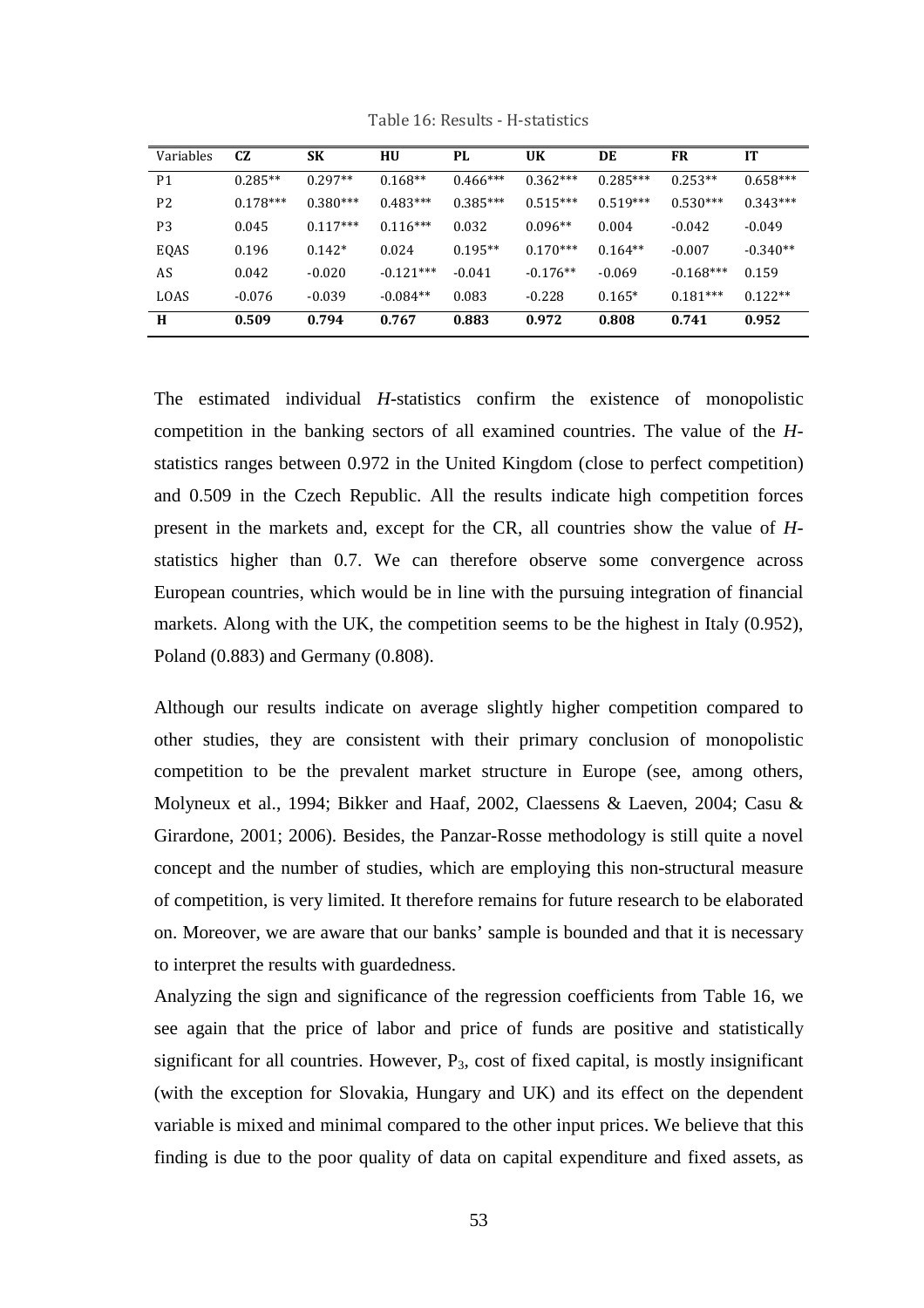Casu & Girardone (2006) propose. The impact of the three bank-specific variables is relatively smaller compared to the input prices, with the mixed sings of the impact. Unlike in the case of the whole pooled sample, the bank-specific variables are statistically insignificant in the half of results.

#### 6.2.1. **Bank efficiency involved**

In the existing empirical literature, there is a lack of evidence on the relationship between competition and efficiency so far, neither does the literature provide a clearcut conclusion in favor of a positive effect of heightened competition on efficiency in banking. In the vast majority of researches on the link between competition and efficiency, the relationship is examined using Granger-type causality estimation on dynamic panel data (see, among others, Pruteanu-Podpiera et al., 2007; Casu & Girardone 2001; 2009). In that autoregressive-distributed linear specification, competition is measured by the Lerner index of monopoly power, which is defined as the difference between price and marginal cost divided by price, and provides for the use of both cross-sectional and panel data. However, as denoted earlier, the need to gather necessary information on prices and costs constitutes the main difficulty with this measure in practice.

As we chose to employ the Panzar-Rosse measure of competition, which has recently become one of the most popular methods used to assess competition in the banking industry, the Granger-type causality estimation is not suitable for our purpose. The *H*statistics allows for a quantitative assessment of the competitive nature of banking markets and is rather an indicator of the average competitive situation in the market, where each bank' decision is dependent on the interaction with other institutions present in the banking industry.

Beyond the measures of competition, efficiency estimates are frequently related to many various aspects of the banks and their markets. In this section, we follow Casu & Girardone (2006) to explore the relation between efficiency and competition in an alternative manner. We include the estimated SFA efficiency scores in the reduced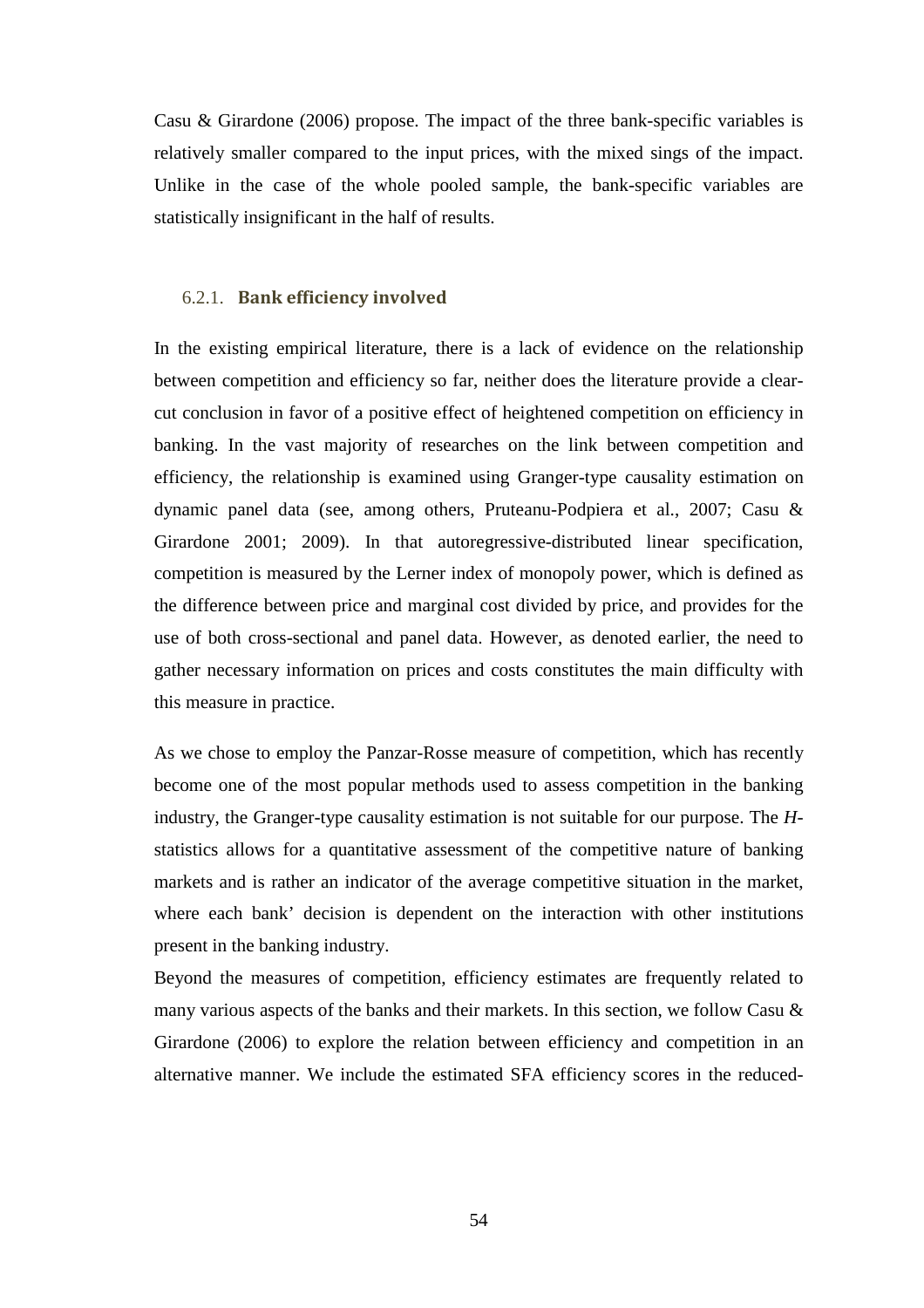form revenue equation as one of the bank-specific factors. Using this method, we consider efficiency as a bank-specific variable, capturing managerial ability<sup>47</sup>.

Hence, efficiency estimates are included in the revenue function that is used to calculate the Panzar-Rosse H statistic, adjusting the formula as follows:

$$
\ln TR_{it} = \alpha + \beta_1 \ln P_{1,it} + \beta_2 \ln P_{2,it} + \beta_3 \ln P_{3,it} + \gamma_1 \ln EQAS_{it} +
$$
  
\n
$$
\gamma_2 \ln AS_{it} + \gamma_3 \ln LOAS_{it} + \gamma_4 \ln EFF_{it} + \varepsilon_{it}
$$
\n(32)

As illustrated in Table 17, the overall results are not affected, i.e. the outcome suggests monopolistic competition in the banking sector with the *H* statistics for the whole sample being 0.817. All the regression coefficients are significant and retained the same sign from the original regression without the SFA scores. The efficiency measure is positive and statistically significant for the whole sample. The positive sign indicates that banks with the highest efficiency scores generate the highest total revenues per Dollar or Euro of assets. Our result may be explained by the fact that the most cost-efficient institutions are the best-managed banks, hence, enjoying the largest market shares. However, analogous to the other bank-specific variables, the coefficient of the EFF variable indicates quite low influence on total revenues compared to price of labor and price of borrowed funds. Accordingly, the found relationship is rather weak.

|                                | coefficient  | std. error | t-ratio  | p-value           |  |  |
|--------------------------------|--------------|------------|----------|-------------------|--|--|
|                                |              |            |          |                   |  |  |
| const                          | 1.47573      | 0.177033   | 8.336    | $1.37E - 015$ *** |  |  |
| lnP1                           | 0.305731     | 0.0255197  | 11.98    | 2.46E-028 ***     |  |  |
| lnP2                           | 0.48867      | 0.0182719  | 26.74    | 6.73E-090***      |  |  |
| lnP3                           | 0.0222874    | 0.0104206  | 2.139    | $**$<br>0.0331    |  |  |
| <b>InEQAS</b>                  | 0.093971     | 0.0247882  | 3.791    | ***<br>0.0002     |  |  |
| <b>lnAS</b>                    | $-0.0762446$ | 0.0187082  | $-4.075$ | ***<br>5.58E-05   |  |  |
| <b>InLOAS</b>                  | 0.103898     | 0.0234365  | 4.433    | ***<br>1.21E-05   |  |  |
| $ln$ EFF                       | 0.0342214    | 0.0172204  | 1.987    | $**$<br>0.0476    |  |  |
| Adjusted R-squared = $0.95499$ |              |            |          |                   |  |  |
|                                |              |            |          |                   |  |  |

Table 17: Panel data estimates - SFA efficiency scores included in the reduced-form revenue equation

 $47$  The inclusion of efficiency as one of the regressors is motivated theoretically, since it can be considered as one of the exogenous variables that shift the bank's costs (Bikker & Haaf, 2002).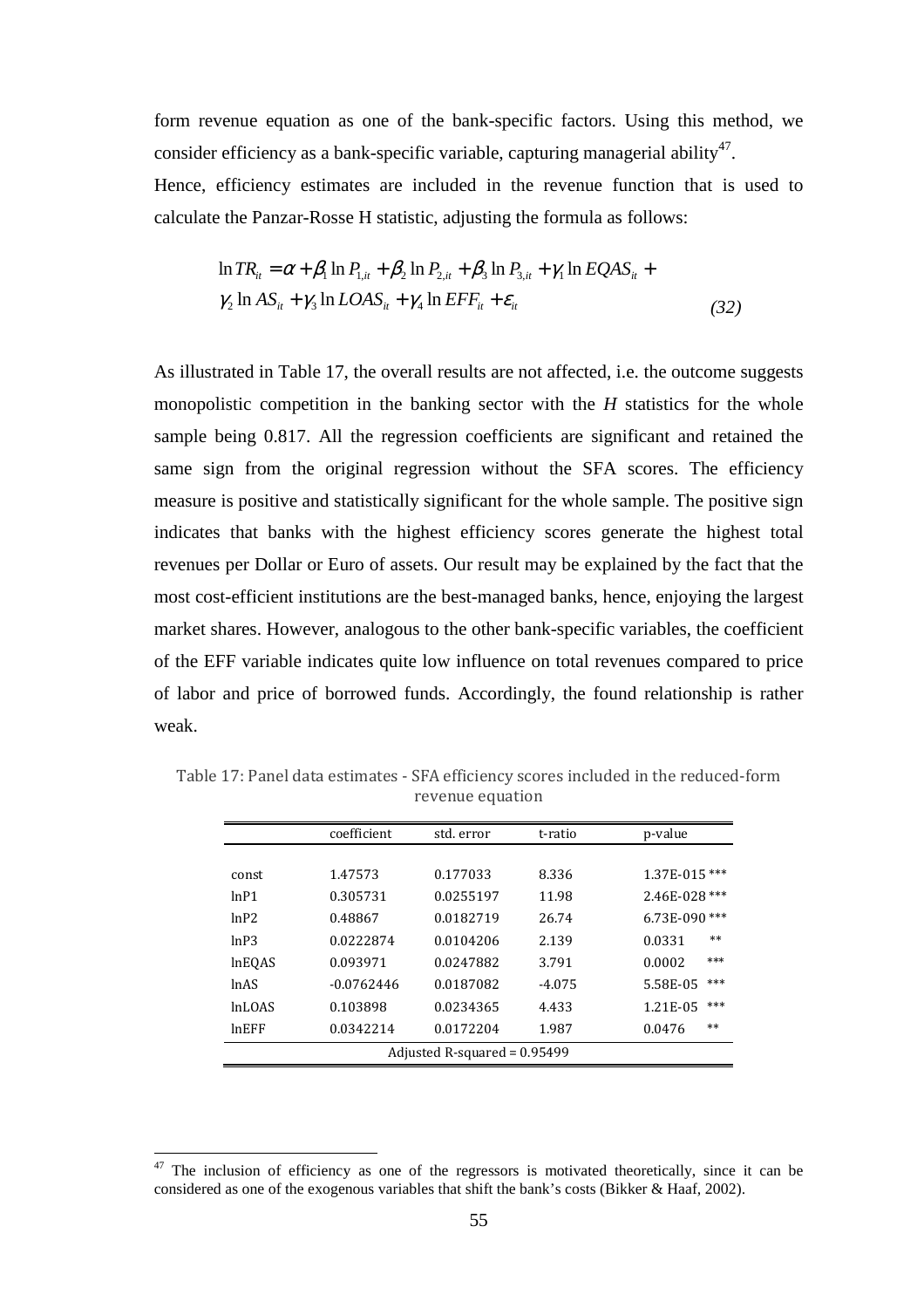Table 18 summarizes results of particular regressions for each country specifically.<sup>48</sup> An explicit impact upon the *H* statistic is not present as the values move very close to the original level. More importantly, all of them suggest presence of monopolistic competition in the inquired markets, and thus confirm the general consensus of previous research. The efficiency variable is only significant in the case of United Kingdom and varies in its sign of impact on total revenues across the countries. In this case, we do not conclude on any clear influence of the bank's management cost efficiency on the degree of competition in the market.

| Variables      | CZ         | <b>SK</b>  | <b>HU</b>  | PL         | <b>UK</b>   | DE         | FR          | <b>IT</b>  |
|----------------|------------|------------|------------|------------|-------------|------------|-------------|------------|
| P <sub>1</sub> | $0.351***$ | $0.322**$  | $0.141*$   | $0.489***$ | $0.360***$  | $0.271***$ | $0.290***$  | $0.443*$   |
| P <sub>2</sub> | $0.184***$ | $0.380***$ | $0.436***$ | $0.417***$ | $0.649***$  | $0.515***$ | $0.564***$  | $0.523***$ |
| P <sub>3</sub> | 0.070      | $0.120***$ | $0.140***$ | 0.035      | $0.089***$  | 0.004      | $-0.058$    | $-0.035$   |
| EQAS           | 0.210      | $0.140*$   | 0.029      | $0.278***$ | $0.192***$  | $0.152*$   | $-0.047$    | $-0.335**$ |
| AS             | 0.045      | 0.006      | $-0.051$   | 0.039      | $-0.254***$ | $-0.086$   | $-0.197***$ | 0.120      |
| LOAS           | $-0.080$   | $-0.032$   | $-0.023$   | 0.118      | $-0.165$    | $0.183**$  | 0.115       | $0.121*$   |
| EFF            | 0.058      | 0.125      | 0.359      | 0.290      | $0.059***$  | $-0.012$   | $-0.007$    | 0.906      |
| H              | 0.605      | 0.822      | 0.717      | 0.942      | 0.963       | 0.790      | 0.796       | 0.931      |

Table 18: Results – H-statistic with efficiency scores included

#### 6.3. **Efficiency as one of the determinants of** *H***-statistics**

As an additional part of our research on the link between competition and efficiency, we regress the derived *H* statistics on a number of country-specific characteristics. Hereby, we take advantage of the fact that Panzar-Rosse methodology, as well as other non-structural models for purpose of measuring competition, do not assume that high concentration of institutions in a market leads to unfavorable competitive behavior. Following Casu & Girardone (2006), we derive a cross-sectional model where H statistic is explained by the set of country-specific factors:

$$
H_i = \alpha_0 + \alpha_1 \ln EFF_i + \alpha_2 \ln DEPP_i + \alpha_3 \ln LODEP_i + \alpha_4 BANKP_i + \alpha_5 \ln CR5_i + \varepsilon_i
$$
 (33)

<sup>&</sup>lt;sup>48</sup> The equilibrium test is carried out again, and we conclude that banking sectors of most countries are in long-term equilibrium.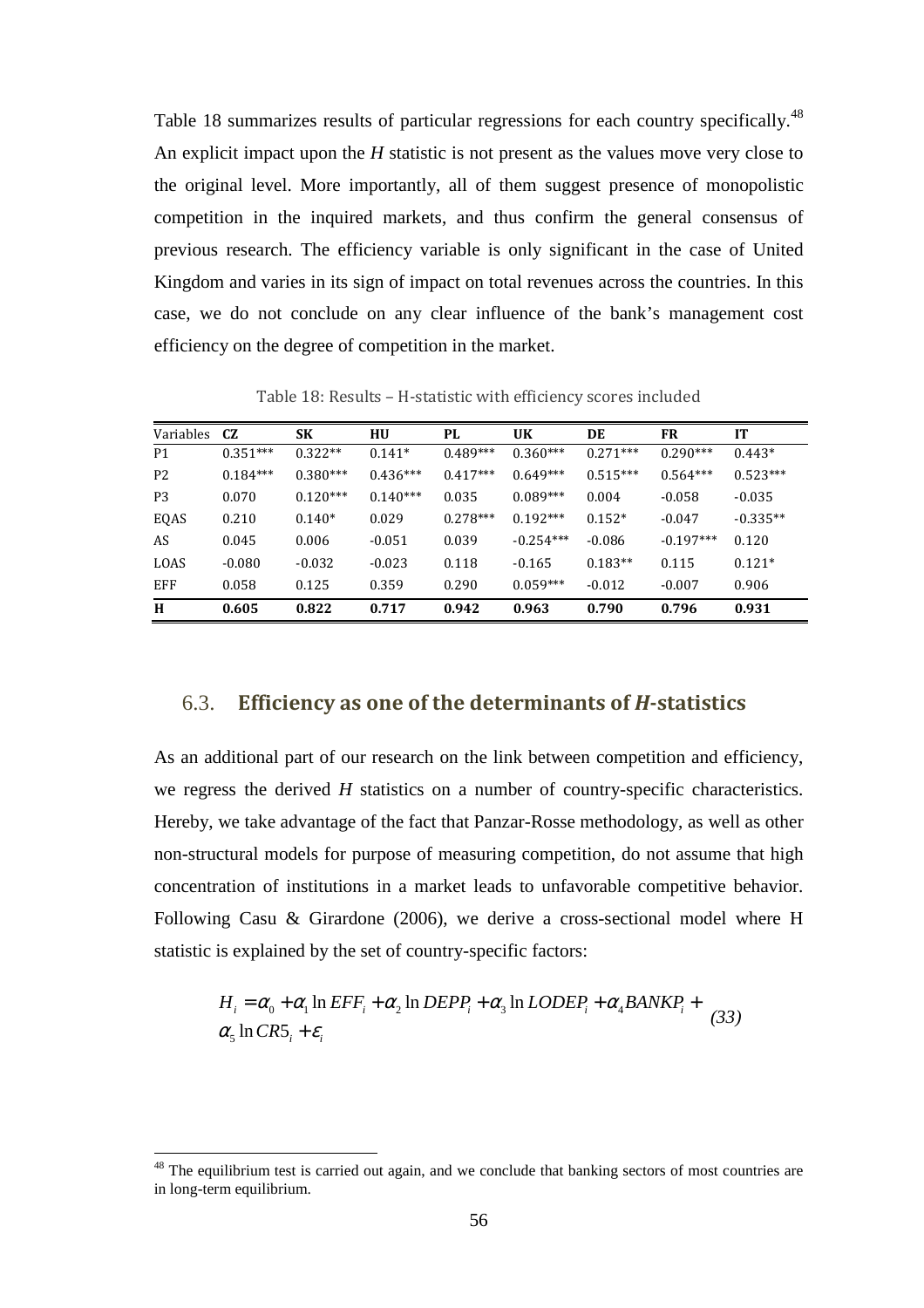where  $H_i$  is the *H* statistic for country *i*, estimated using equation  $(29)^{49}$ ; EFF is the estimated efficiency; DEPP denotes for the density of demand, measured as total deposits per million inhabitants; LODEP is the ratio of total loans to total deposits; BANKP indicates number of banks per million inhabitants; and CR5 is the measure of market concentration, measured by the total market share of the five biggest institutions<sup>50</sup>. The employed variables are summarized in the following table:

| <b>Variables</b>             |              | <b>Description</b>                       |
|------------------------------|--------------|------------------------------------------|
| Dependent variable           |              |                                          |
| Competition<br>٠             | H            | Panzar-Rosse statistics                  |
| <b>Explanatory variables</b> |              |                                          |
| Efficiency<br>٠              | <b>EFF</b>   | <b>SFA</b> scores                        |
| Density of demand<br>٠       | <b>DEPP</b>  | Total deposits/mil. inhabitants          |
| Intermediation ratio<br>٠    | <b>LODEP</b> | Total loans/total deposits               |
| Density of banks<br>٠        | <b>BANKP</b> | Number of banks/mil. inhabitants         |
| Concentration ratio          | CR5          | Share of 5 largest banks in total assets |

Table 19: Definition of variables used in the formula (33)

The EFF measure for each country is calculated as the average of the individual financial institutions' efficiency scores. Concentration ratio and the density of banks are used to proxy for the structure of the banking system. A negative coefficient for CR5 would imply that high concentration in the market indicates low competition, which would support the conventional view conformable with the structure-conductperformance paradigm. A positive value for density of banking system (BANKP) would indicate positive relationship between number of banks (relative to the population) and competition. Total deposits per million inhabitants and loans-overdeposits ratio are included as proxy for competition in the market. Negative coefficient for the LODEP variable can be expected<sup>51</sup>, whereas no obvious expectation about the influence of the DEPP variable is predetermined.

<sup>&</sup>lt;sup>49</sup> i.e. the *H* statistics derived without the inclusion of SFA efficiency scores as the explanatory variable <sup>50</sup> As measured by total assets

<sup>&</sup>lt;sup>51</sup> Low quantity of deposits needed to produce loans mean low cost of intermediation, thus low competition (Casu & Girardone, 2006).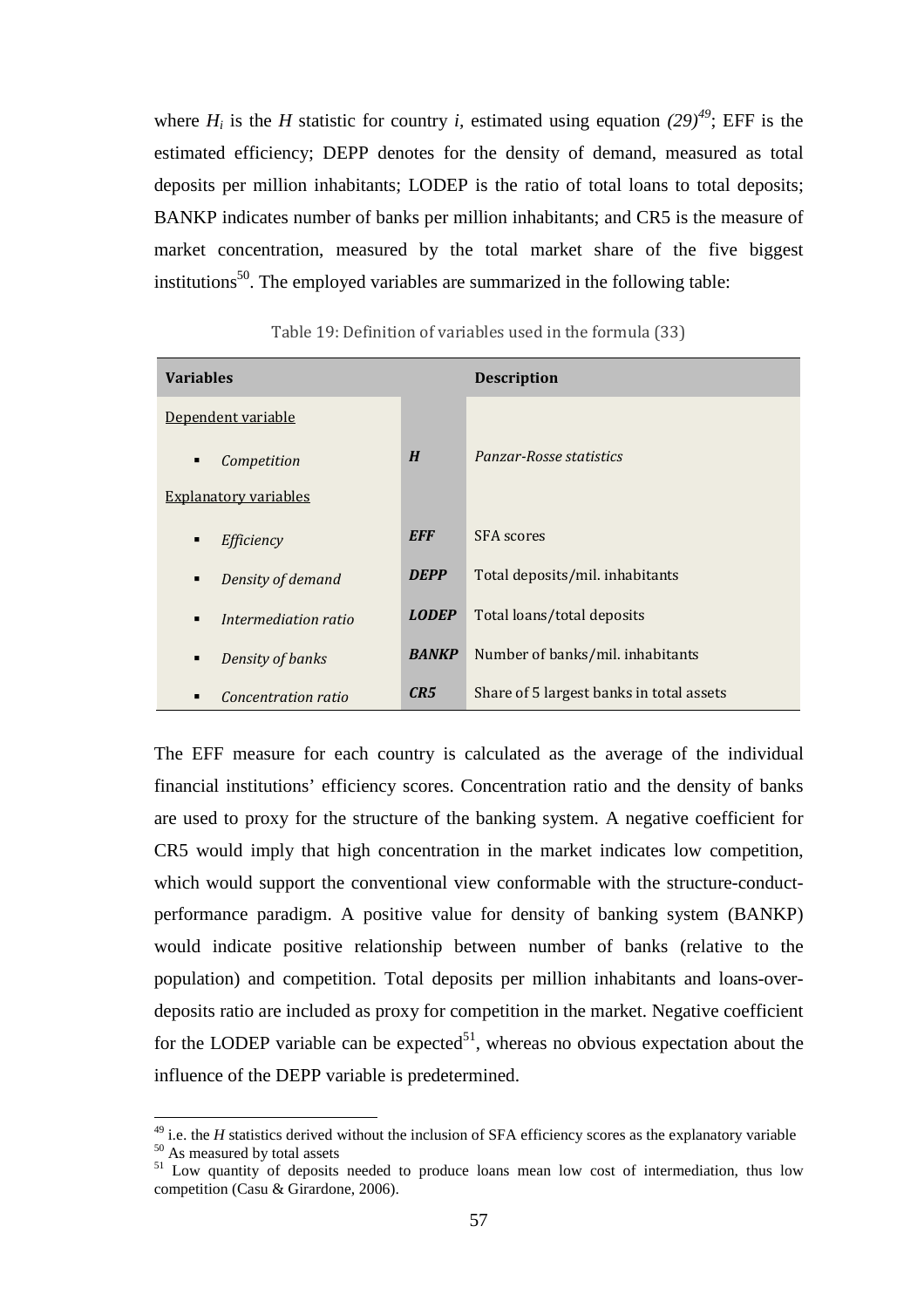The results of our cross-sectional model are summarized in the Table 20. All variables except for the intermediation ratio are negative, suggesting that the influence of efficiency, density of demand, number of banks and concentration ratio on market competition might be negative. However, no explanatory variable appears to be significant, which rather limits us in making any conclusions. The poor validity of the model is primarily due to the low number of degrees of freedom, i.e. the number of observations counts only two more than the number of parameters.

|                                | coefficient  | std. error | t-ratio   | p-value |
|--------------------------------|--------------|------------|-----------|---------|
|                                |              |            |           |         |
| const                          | 0.980304     | 2.52595    | 0.3881    | 0.7354  |
| $ln$ EFF                       | $-0.236352$  | 0.503057   | $-0.4698$ | 0.6847  |
| <b>InDEPP</b>                  | $-0.0457254$ | 0.200854   | $-0.2277$ | 0.8411  |
| InLODEP                        | 0.285924     | 0.553221   | 0.5168    | 0.6567  |
| <b>InBANKP</b>                 | $-0.121940$  | 0.417431   | $-0.2921$ | 0.7977  |
| ln CR5                         | $-0.331532$  | 0.68373    | $-0.4849$ | 0.6757  |
| Unadjusted R-squared = $0.457$ |              |            |           |         |

Table 20: Results - H statistic regressed on country-specific variables

After the most insignificant variables are successively omitted from the model, we end up with the two-variable regression which was found the most suitable in explaining dependent variable (see Table 21). Both efficiency and concentration ratio are negatively related to competition, although the relation is still weak due to the relatively high p-values. CR5 variable is significant approximately on 80% level of significance, whereas the EFF variable denotes significance level lower that 60 %. The model has therefore still very limited explanatory potential and its results must be interpreted with high guardedness. However, with respect to the fact that the sample consists of just 8 observations, the results could be barely more favorable.

Table 21: Results - H statistics regressed on CR5 and efficiency

| coefficient | std. error | t-ratio   | p-value |
|-------------|------------|-----------|---------|
|             |            |           | 0.4164  |
| $-0.275477$ | 0.316314   | $-0.8709$ | 0.4236  |
| $-0.200505$ | 0.138621   | $-1.446$  | 0.2077  |
|             | 0.330318   | 0.372976  | 0.8856  |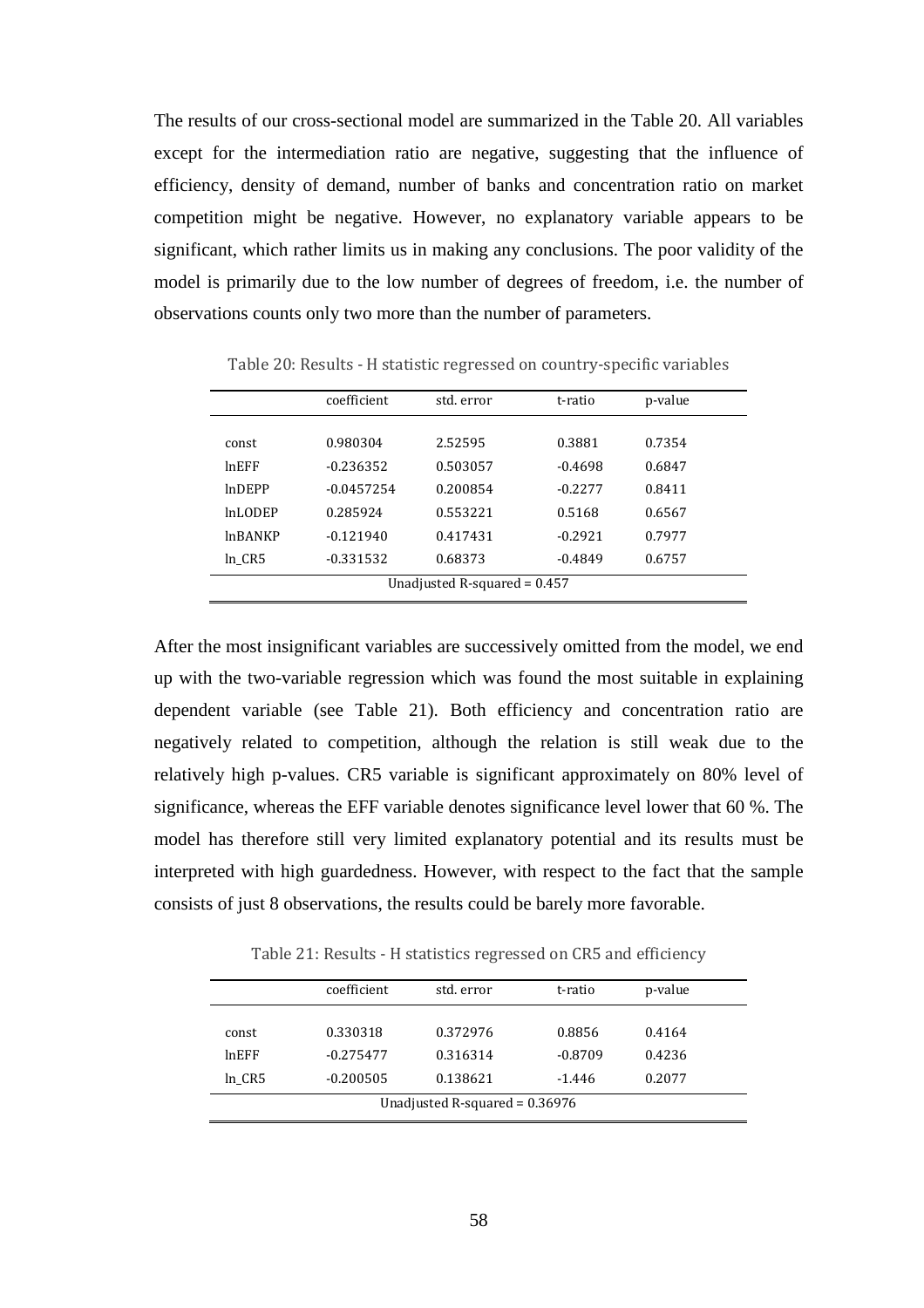We find slight evidence that a structure of banking system is related to measured competitiveness. The negative sign of CR5 reports in favor of the traditional SCP notion that higher concentration of banks in the market lowers the competition pressures, even though the link remains rather statistically unfounded. From the different point of view, the results incline to the previous findings (Claessens  $\&$ Laeven, 2004) that the degree of competition is not necessarily related to market structure, as H statistic and bank concentration measures mirror different concepts. Finally, we find no empirical evidence that efficiency of banking system boosts competitiveness, as the EFF coefficient is negative and statistically insignificant. Although the negative sign, if supported by lower p-value of the coefficient, would give support to the efficient structure hypothesis, out of our sample of banks, we cannot acknowledge either of the existing hypotheses.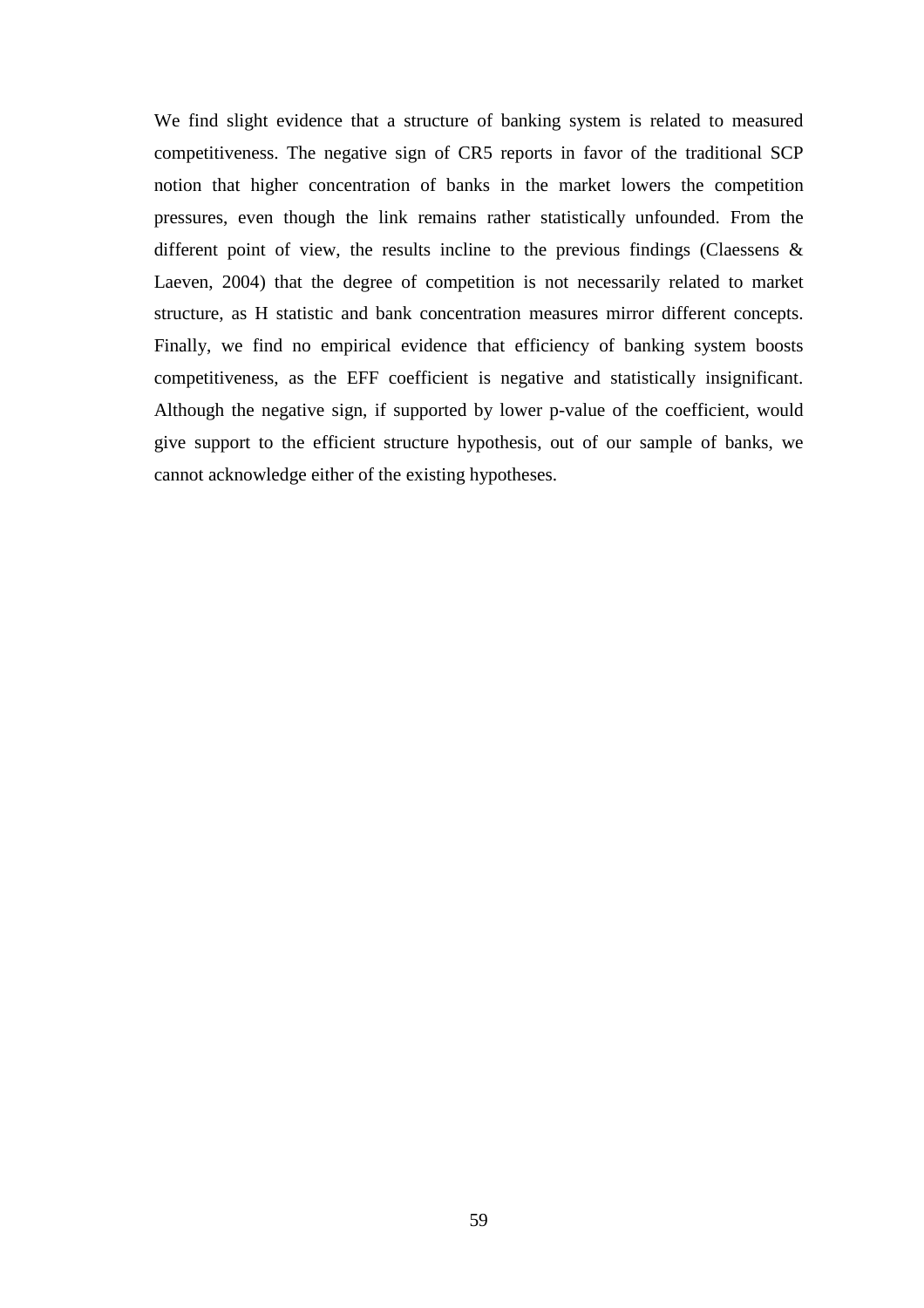# 7.**Conclusion**

This thesis deals with the issues of efficiency and competition in the European banking markets. Banking competition is of high relevance for economic development, as the degree of competition matters for the access of firms and households to financing, in turn affecting overall economic growth. Competition within the market is expected to be closely related to the bank performance through encouraging banks in cost reducing, leading to minimizing of cost inefficiencies. Efficiency improvement influences profitability of banks and is generally supposed to reflect in stability- and welfare- related implications. Economic theory thus postulates that increased competition in financial markets should lead to lower cost and enhanced efficiency. However, recent studies indicate that the link between competition and efficiency is more complex and not inevitably straightforward. Through altering rules and regulations, which the banking industries face to, statesmen may influence the real economy. From a policy point of view, it is therefore crucial to ascertain conflicting consequences of recent structural changes and to provide for their impact on the competitive environment and banks' performance.

In the theoretical part, we consider different methodological issues in measuring competition and outline the main differences between structural and non-structural approaches. Among the non-structural measures, the Panzar-Rosse H statistic is highlighted as a modern approach to assess the degree of competition pressures present in the market. Further on, we summarize extensive research on bank efficiency in European markets and gather the main hypotheses on its relationship to competition, which occur across the empirical literature.

Within the empirical section, we first estimate efficiency scores for the selected EU credit institutions. With the use of stochastic frontier approach method we employ the concept of cost efficiency on the sample of 108 commercial banks, both from developed and transitional countries, for the time period 2004 - 2008. Concretely, we focus on banks in United Kingdom, Germany, France, Italy; and the Visegrád Group, consisting of the Czech Republic, Slovakia, Hungary and Poland. In general, our empirical results indicate low cost efficiency of banks' managements and no evidence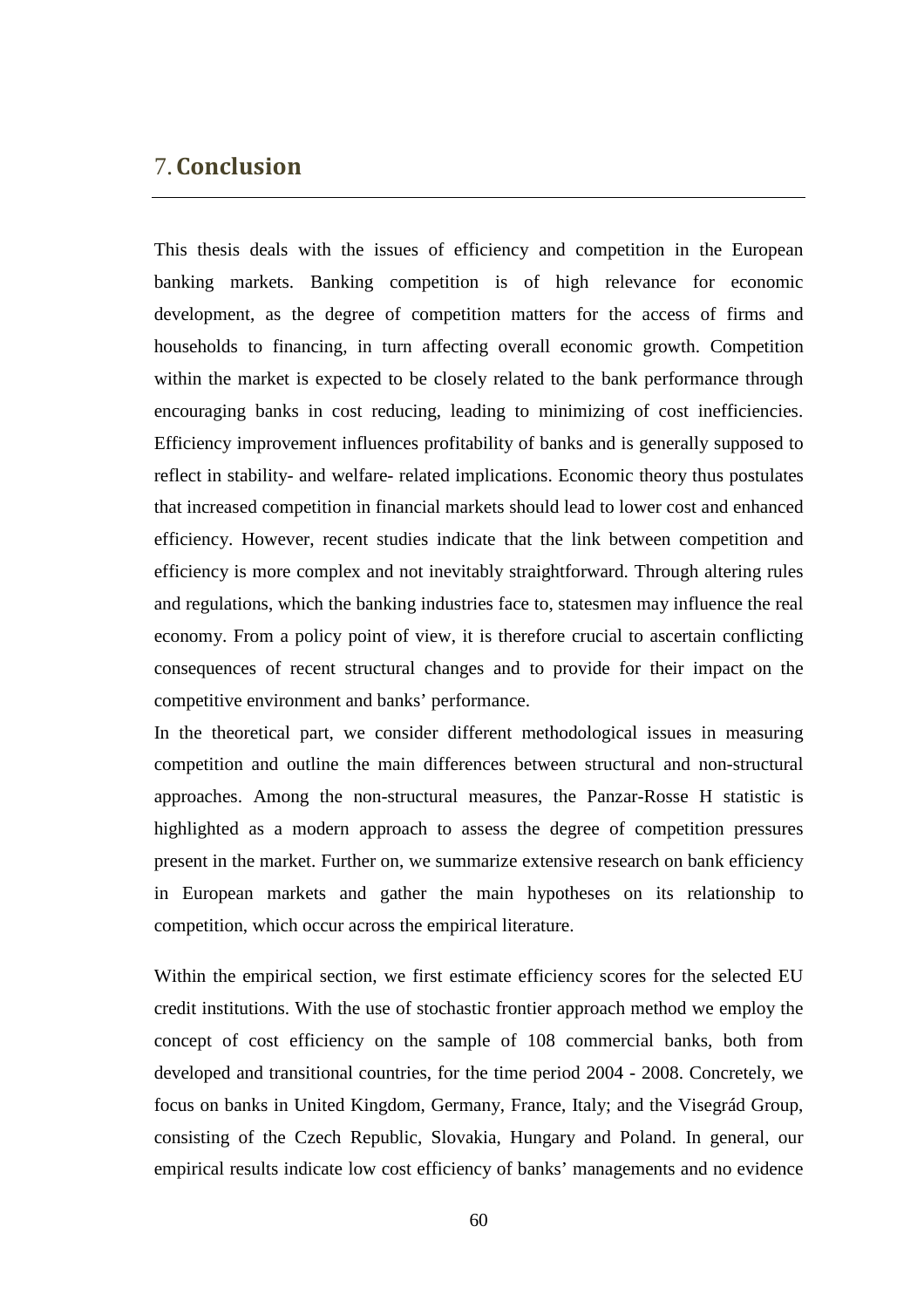of improvement during the examined period. Additionally, we do not prove any appreciable evidence of efficiency convergence forces across the markets.

In the following section, empirical research on competition is performed, using the Panzar-Rosse model. To save for consistency of research, we follow the intermediation approach, which views the financial institutions as mediators between the supply and the demand of funds. The calculated H statistics indicate the degree of competition in all examined countries corresponding to monopolistic competition, which is broadly in line with previous empirical research. To elaborate on the link between competition and efficiency, we follow a two-step procedure. First, the estimated SFA efficiency scores are included in the reduced-form revenue equation as one of the bank-specific factors, and the P-R statistic is recalculated. As a result, we again confirm the monopolistic competition to be the prevalent market structure in Europe. Further, we gain some evidence that banks with the highest efficiency scores generate the highest total revenues. This might be explained by the fact that the most cost-efficient institutions are the best-managed banks, hence, enjoying the largest market shares. Such interpretation speaks in favor of the efficient structure hypothesis, none the less, found relationship is rather weak.

As an additional part of our research, we regress the derived H statistics on a number of country-specific characteristics in order to explore, if any, power of particular factors in explaining the competition measure. Although the model has very limited explanatory potential, the results incline to the previous findings that the degree of competition is not necessarily related to market structure. Finally, we find no evidence that efficiency of banking system boosts competitiveness. Resulting negative sign of efficiency parameter, if supported by better significancy indicator, would rather motivate the alternative theory expressed by efficient structure hypothesis.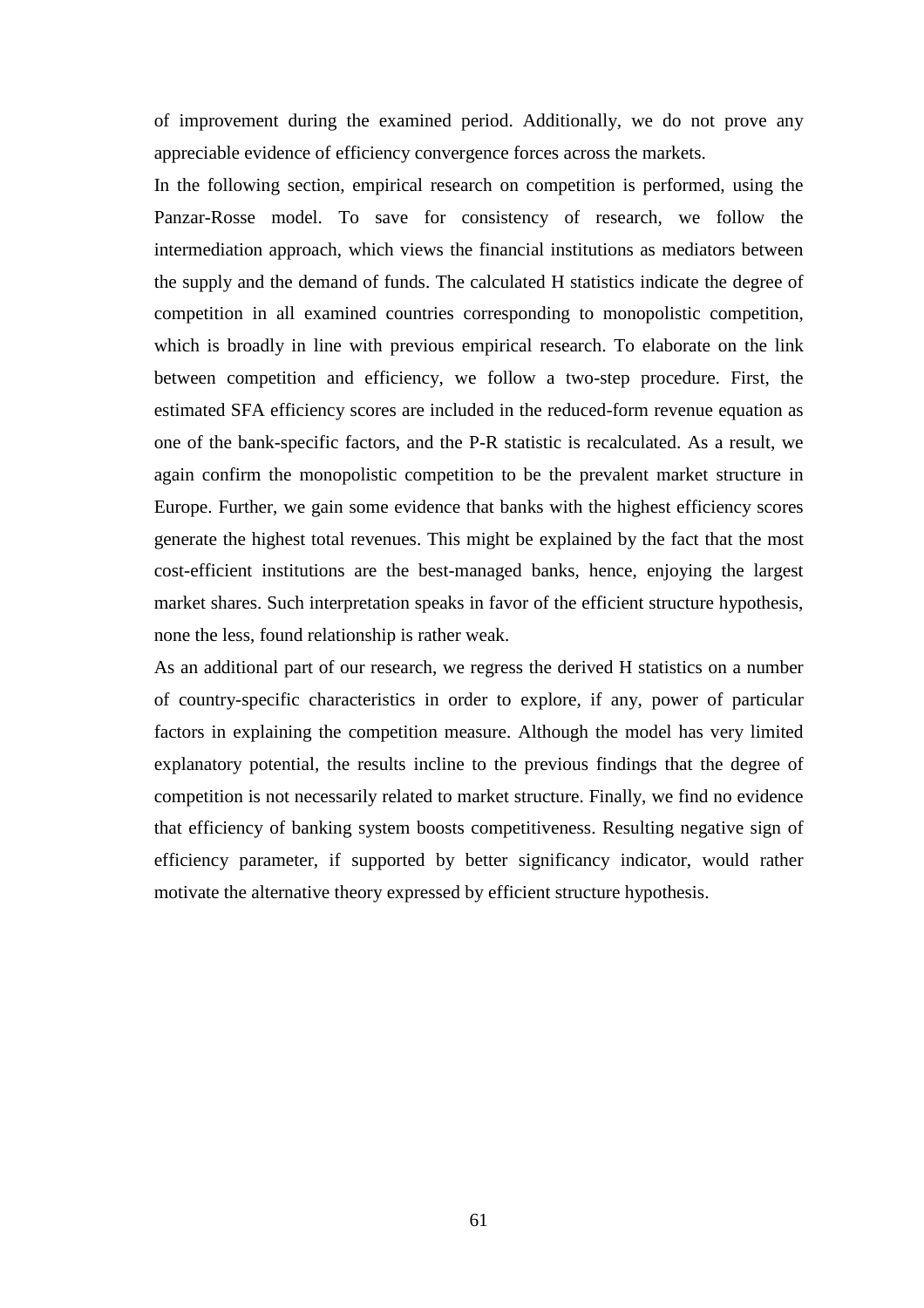## 8.**References**

Bain, J. (1951): *Relation of Profit Rate to Industry Concentration*. Quarterly Journal of Economics 65, 293-324.

Battese, G.E. & Coelli, T.J. (1993): *A Stochastic Frontier Production Function Incorporating a Model for Technical Inefficiency Effects*, Working Papers in Econometrics and Applied Statistics, No.69, Department of Econometrics, University of New England, Armidale, pp.22.

Berger, A. N. & Mester, L. J. (1997): *Inside the black box: What explains differences in the efficiencies of financial institutions?* Journal of Banking & Finance, vol. 21, pp. 895-947.

Bikker, J.A. & Groeneveld, J.M. (2000): *Competition and Concentration in the EU Banking Industry.* Kredit und Kapital, Vol. 33, pp. 62-98.

Bikker, J.A. & Haaf, K. (2002): *Competition, Concentration and Their Relationship: an Empirical Analysis of the Banking Industry.* Journal of Banking and Finance, Vol. 26, pp. 2191-2214.

Bonin, J. & Hasan, I. & Wachtel, P. (2004): *Privatization Matters: Bank Efficiency in Transition Countries*. Working Papers 04-06, New York University, Leonard N. Stern School of Business, Department of Economics.

Bonin, J. & Hasan, I. & Wachtel, P. (2005): *Bank performance, efficiency and ownership in transition countries*. Journal of Banking & Finance, Elsevier, vol. 29(1), pages 31-53, January.

Bureu Van Dijk (2009), Bankscope Database.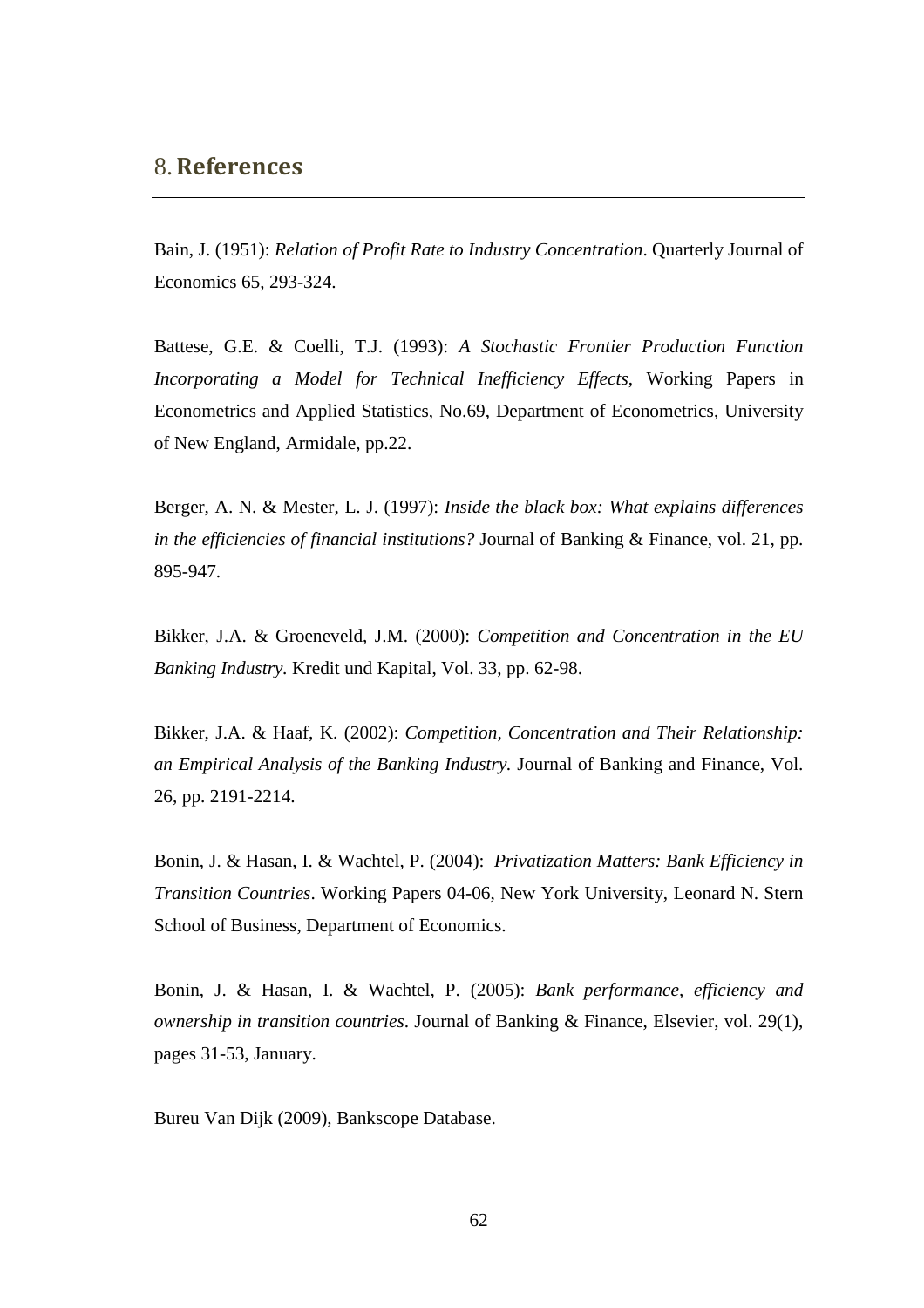Campbell, R. & Rogers, K. & Rezek, J. (2008): *Efficient frontier estimation: a maximum entropy approach.* Journal of Productivity Analysis, Springer, vol. 30(3), pages 213-221, December.

Casu, B. & Girardone, C. (2009): *Testing the relationship between competition and efficiency in banking: A panel data analysis.* Economics Letters, vol. 105, pp. 134- 137.

Casu, B. & Girardone, C. (2006): *Bank competition, concentration and efficiency in the Single European market.* The Manchester School Vol. 74 No. 4, pp. 441-468.

Casu, B. & Girardone, C. (2001): *Does Competition Lead to Efficiency? The Case of EU Commercial Banks*. University of Essex, Discussion Paper No. 07-01.

Caves, R. (1980): *Industrial Organization, Corporate Strategy and Structure*. Journal of Economic Literature 18, 64-92.

Claessens, S. & Laeven, L. (2004): *What Drives Bank Competition? -Some International Evidence.* Journal of Money, Credit and Banking 36, 3, 563-583.

Coelli, T.J. (1996): A Guide to FRONTIER Version 4.1: A Computer Program for Stochastic Frontier Production and Cost Function Estimation, Working Paper No. 7/96, CEPA Working Papers.

De Guevara, J.F. & Maudos, J. & Perez, F. (2005): *Market Power in European Banking Sectors.* Journal of Financial Services Research 27, 2, 109-137.

De Haan, J. & Oosterloo, S. & Schoenmaker, D. (2009): *European Financial Markets and Institutions*. Cambridge University Press, New York.

Delis, M. & Koutsomanoli-Fillipaki, A. & Staikouras, C. & Gerogiannaki, K. (2009): *Evaluating cost and profit efficiency: a comparison of parametric and nonparametric methodologies.* Applied Financial Economics, Taylor and Francis Journals, vol. 19(3), 191-202.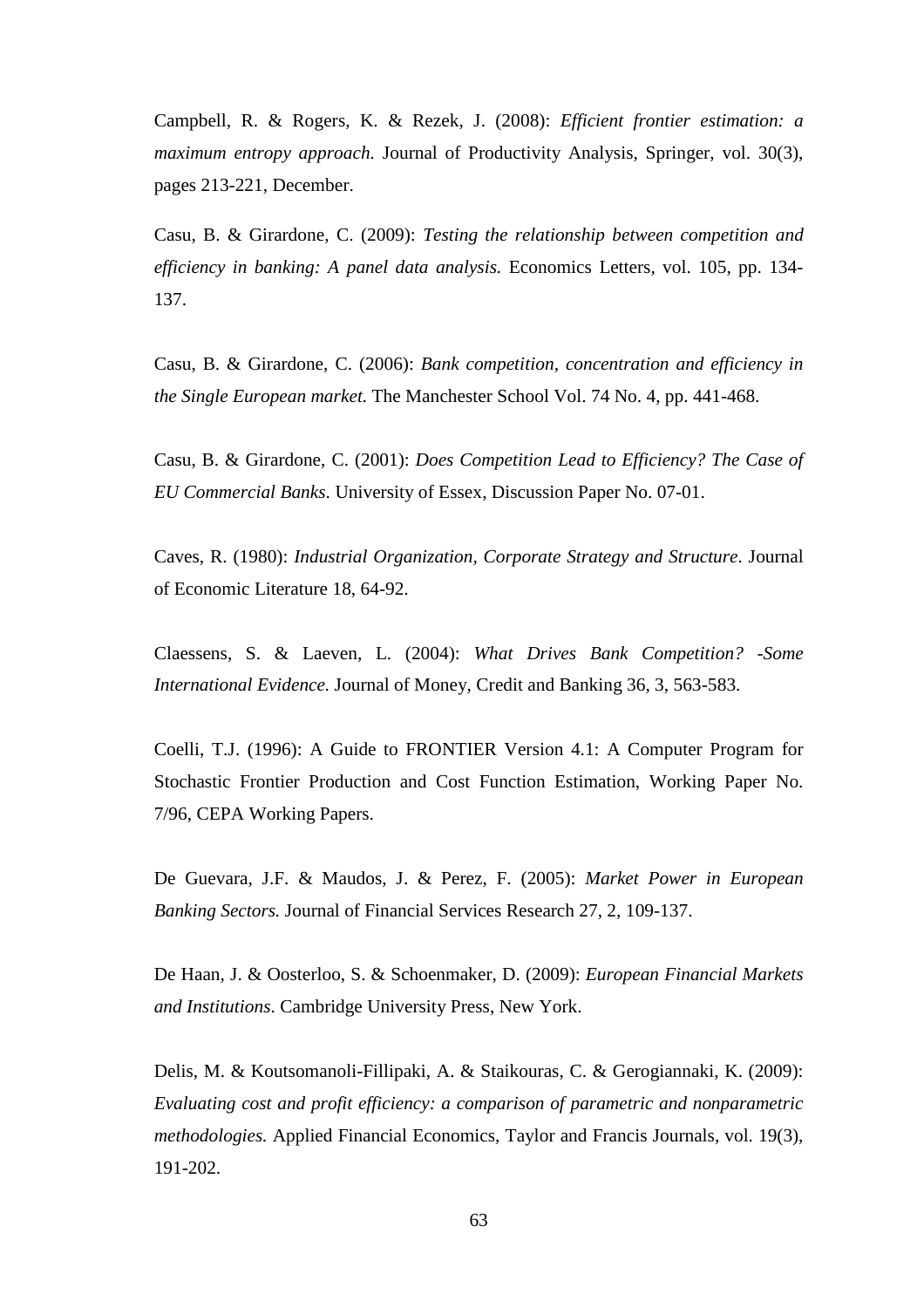European Central Bank (2002): *Structural Analysis of the EU Banking Sector: Year 2001.* http://www.ecb.int. ISBN: 92-9181-331-1.

European Central Bank (2005): *Banking Structures in the New EU Member States*. ECB, Frankfurt am Main.

European Central Bank (2008): *EU Banking Structures*. http://www.ecb.europa.eu. ISSN 1830-1878.

Fries, S. & Taci, A. (2005): *Cost efficiency of banks in transition: Evidence from 289 banks in 15 post-communist countries*. Journal of Banking and Finance 29, 2005/1, pp. 55–81.

Goddard, J. & Molyneux, P. & Wilson, J.O.S. (2001): *European Banking: Efficiency, Technology and Growth*. Wiley Finance, ISBN: 0-471-49449-6.

Griffith, R. & Boone, J. & Harrison, R. (2005): *Measuring Competition*. Advanced Institute of Management, Research Paper No. 022.

Holló, D. & Nagy, M. (2006): *Bank Efficiency in the Enlarged European Union*. MNB Working Papers 2006/3, Budapest, ISSN: 1585-5600.

Koetter, M. & Kolari, J. & Spierdijk, L. (2008): *Efficient competition? Testing the "Quiet Life" of US Banks with Adjusted Lerner Indices.* Working Paper, Groningen University.

Van Leuvensteijn, M. & Bikker, J.A. & Van Rixtel, A. A.R.J.M. & Kok-Sørensen, Ch. (2007): *A new approach to measuring competition in the loan markets of the euro area*. CPB Discussion Papers 84, CPB Netherlands Bureau for Economic Policy Analysis.

Maudos, J. & J. Fernández de Guevara (2007). *The cost of market power in banking: Social welfare loss vs. cost ineffciency.* Journal of Banking & Finance 31, 2103-2135.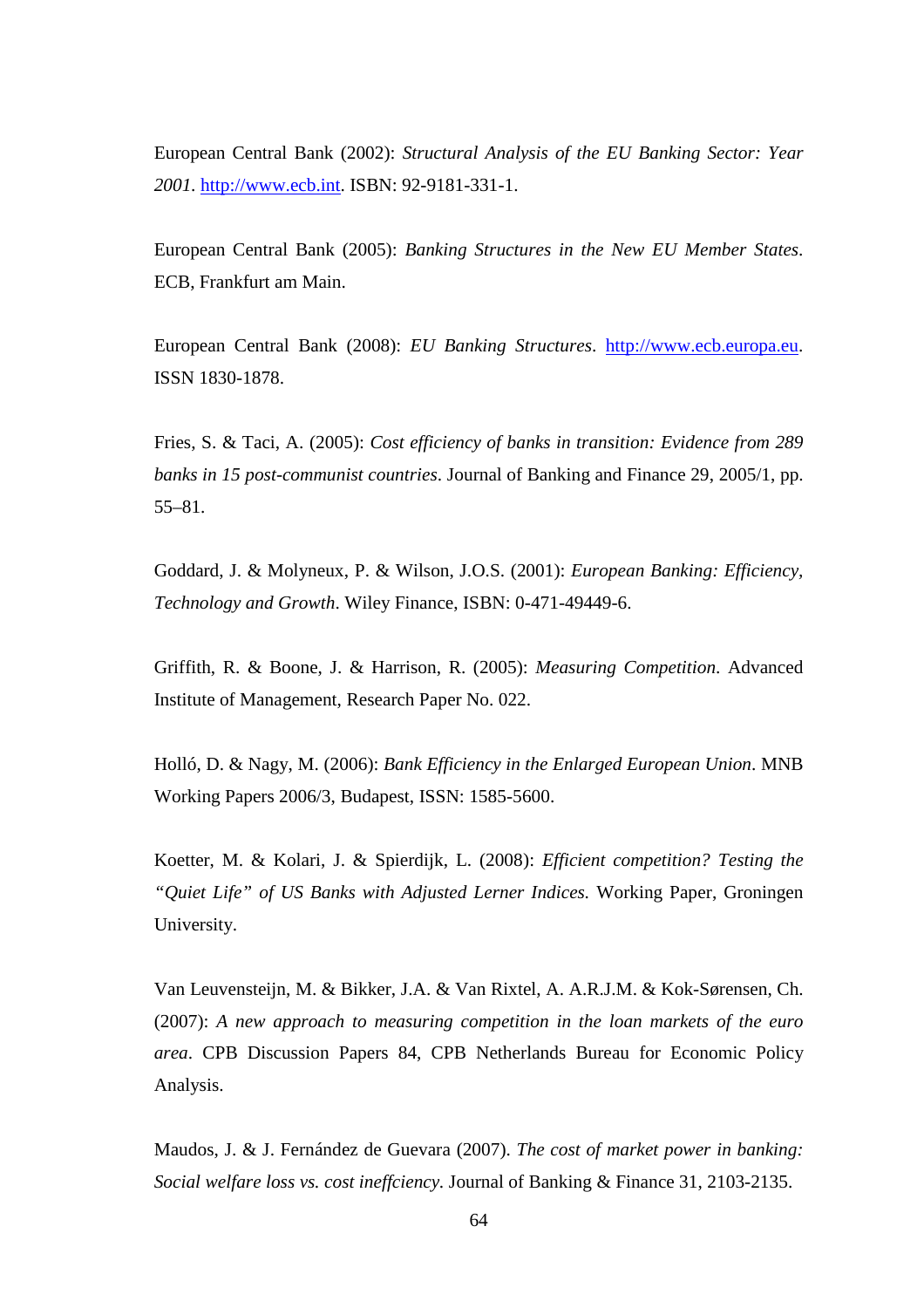Molyneux, P. & Lloyd-Williams, D.M. & Thornton, J. (1994): *Competitive Conditions in European Banking*. Journal of Banking and Finance, Vol. 18, pp. 445-459.

Naaborg, I.J. (2007): *Foreign Bank Entry and Performance with a Focus on Central and Eastern Europe.* PhD thesis, University of Groningen.

Panzar, J.C. & J.N. Rosse (1987): *Testing for "Monopoly" Equilibrium.* Journal of Industrial Economics, vol. 35, pp. 443-456.

Podpiera, A. & Podpiera, J. (2005): *Deteriorating Cost Efficiency in Commercial Banks Signals an Increasing Risk of Failure.* CNB Working Paper Series 6/2005.

Pruteanu-Podpiera, A. & Weill, L. & Schobert, F. (2007): *Market Power and Efficiency in the Czech Banking Sector.* CNB Working Paper Series 2007/6, Prague.

Pruteanu-Podpiera, A. & Weill, L. & Schobert, F. (2008): *Banking Competition and Efficiency: A Micro-Data Analysis on the Czech Banking Industry.* Comparative Economic Studies 6/2008, Volume 50, Number 2, pp. 253-273.

Stavárek, D. (2005): *Restrukturalizace bankovních sektorů a efektivnost bank v zemích visegrádské skupiny.* Vědecké monografie Slezské univerzity v Opavě, ISBN: 80- 7248-319-6.

Schaeck, K. & Čihák, M. (2008): *How Does Competition Affect Efficiency and Soundness in Banking? New Empirical Evidence*. ECB Working Paper No. 932.

Weill, L. (2004a): *Measuring Cost Efficiency in European Banking: A Comparison of Frontier Techniques.* Journal of Productivity Analysis, vol. 21, pp. 133-153.

Weill, L. (2004b): *On the Relationship between Competition and Efficiency in the EU Banking Sector.* Kredit und Kapital, Vol. 37, No. 3, pp. 329-352.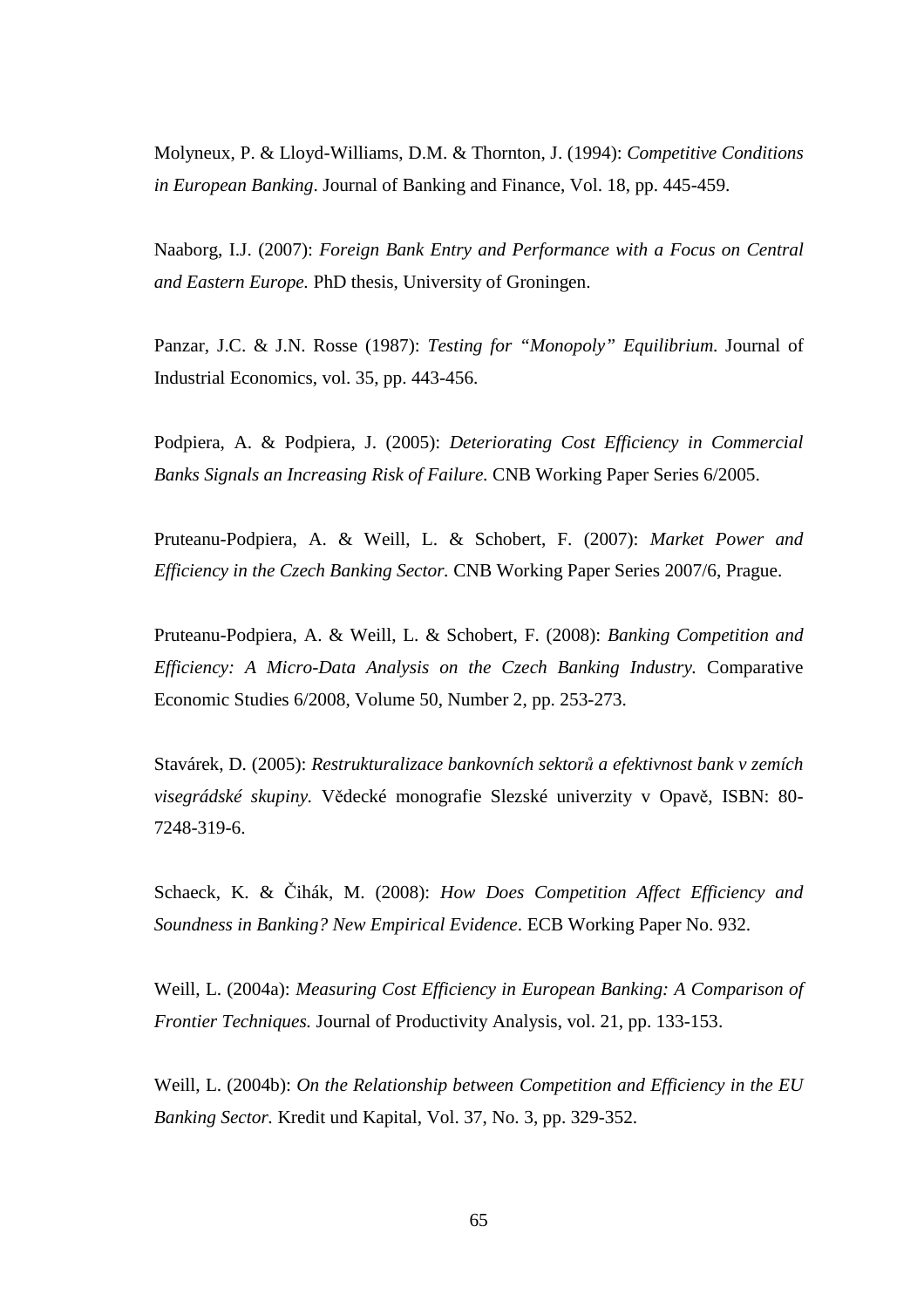# **Appendix**

|                 | <b>Bank Name</b>                                 | Country   | Total Assets th       | Country        |
|-----------------|--------------------------------------------------|-----------|-----------------------|----------------|
|                 |                                                  | Code      | USD (Last             | rank by        |
|                 |                                                  |           | avail. Yr)            | Assets         |
| $\mathbf{1}$    | Ceska Sporitelna a.s.                            | CZ        | 44568904              | 1              |
| $\overline{c}$  | Ceskoslovenska Obchodni Banka A.S.- CSOB         | CZ        | 42617855              | 2              |
| 3               | Citibank a.s.                                    | CZ        | 7222115               | $\overline{7}$ |
| $\overline{4}$  | CMSS as-Ceskomoravska Stavebni Sporitelna as     | CZ        | 8039750               | 6              |
| 5               | GE Money Bank as                                 | CZ        | 5094402               | 9              |
| 6               | Hypotecni banka a.s.                             | CZ        | 7142407               | $\, 8$         |
| $\overline{7}$  | J&T Banka as                                     | CZ        | 1998811               | 17             |
| 8               | Komercni Banka                                   | CZ        | 36133775              | 3              |
| 9               | Stavební Sporitelna Ceské Sporitelny as          | CZ        | 5078466               | 10             |
| 10              | Unicredit Bank Czech Republic AS                 | CZ        | 14405097              | $\overline{4}$ |
| 11              | Banque de Financement et de Trésorerie - BFT     | <b>FR</b> | 27448610              | 40             |
| 12              | Banque Fédérative du Crédit Mutuel               | <b>FR</b> | 591779263             | 12             |
| 13              | <b>Banque PSA Finance</b>                        | <b>FR</b> | 36698907              | 34             |
| 14              | <b>Banque Scalbert Dupont- CIN</b>               | FR        | 23308050              | 47             |
| 15              | <b>BNP</b> Paribas                               | FR        | 2888526820            | $\mathbf{1}$   |
| 16              | <b>Caisses d'Epargne Participations</b>          | FR        | 662527295             | 10             |
| 17              | Calyon                                           | <b>FR</b> | 1193335158            | 6              |
| 18              | Crédit du Nord                                   | <b>FR</b> | 56698764              | 27             |
| 19              | Crédit Immobilier de France Développement - CIFD | FR        |                       | 28             |
| 20              | Crédit Industriel et Commercial - CIC            | FR        | 53658337              | 17             |
| 21              | Crédit Lyonnais                                  | <b>FR</b> | 350241450             |                |
|                 |                                                  |           | 136993943             | 21             |
| 22              | Credit Mutuel - IFRS                             | FR        | 809559509             | 8              |
| 23              | Dexia Crédit Local SA                            | <b>FR</b> | 576522148             | 13             |
| 24              | <b>HSBC</b> France                               | <b>FR</b> | 370224749             | 15             |
| 25              | La Banque Postale                                | <b>FR</b> | 155793195             | 20             |
| 26              | Lyonnaise de Banque                              | FR        | 46762086              | 30             |
| 27              | Natixis                                          | FR        | 773446504             | 9              |
| 28              | Newedge Group                                    | FR        | 76047594              | 23             |
| 29              | <b>RCI</b> Banque                                | <b>FR</b> | 32102149              | 36             |
| 30              | Société Générale                                 | FR        | 1572615644            | 5              |
| 31              | SOFINCO                                          | FR        | 72587572              | 24             |
| $\overline{32}$ | Aareal Bank AG                                   | DE        | 57280633              | 23             |
| 33              | Bayerische Hypo-und Vereinsbank AG               | DE        | 638232535             | 3              |
| 34              | <b>BHF-Bank AG</b>                               | DE        | 30302692              | 40             |
| 35              | Commerzbank AG                                   | DE        | 870080000             | 2              |
| 36              | Deutsche Bank AG                                 | DE        | 3126269491            | $\mathbf{1}$   |
| 37              | Deutsche Kreditbank AG DKB                       | DE        |                       |                |
| 38              | Deutsche Postbank AG                             | DE        | 66528977<br>321873209 | 18<br>7        |
|                 | Dresdner Bank AG                                 |           |                       |                |
| 39              |                                                  | DE        | 585847873             | n.a.           |
| 40              | HSBC Trinkaus & Burkhardt AG                     | DE        | 30903484              | 39             |
| 41              | ING-DiBa AG                                      | DE        | 114057474             | 13             |
| 42              | Maple Bank GmbH                                  | DE        | 67136377              | 20             |
| 43              | Santander Consumer Bank AG                       | DE        | 32533297              | 37             |
| 44              | SEB AG                                           | DE        | 83763828              | 15             |
| 45              | <b>UBS Deutschland AG</b>                        | DE        | 54999097              | 26             |
| 46              | Volkswagen Bank GmbH                             | DE        | 42958179              | 32             |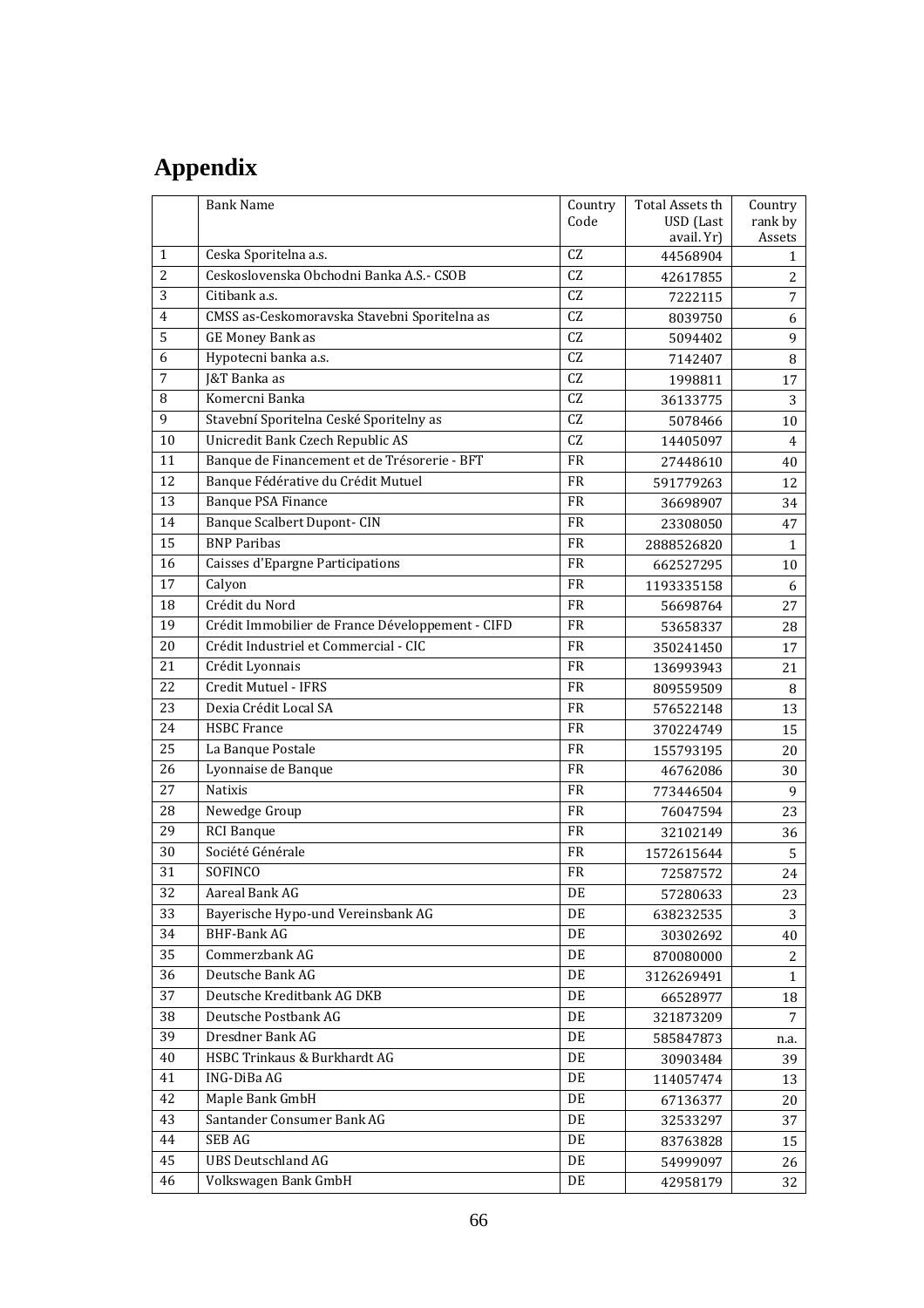| 47 | CIB Bank Zrt-CIB Bank Ltd                                                | HU                     | 16171608   | 3              |
|----|--------------------------------------------------------------------------|------------------------|------------|----------------|
| 48 | Commerzbank Zrt                                                          | HU                     | 1489713    | 14             |
| 49 | Deutsche Bank Zártköruen Muködo Részvénytársaság-<br>Deutsche Bank ZRt   | HU                     | 871859     | 16             |
| 50 | Erste Bank Hungary Nyrt                                                  | HU                     | 14030967   | 5              |
| 51 | <b>K&amp;H Bank Zrt</b>                                                  | HU                     | 16936251   | $\overline{2}$ |
| 52 | KDB Bank (Hungary) Ltd                                                   | HU                     | 774222     | 17             |
| 53 | Magyar Cetelem Bank Rt                                                   | HU                     | 506004     | 19             |
| 54 | <b>MKB Bank Zrt</b>                                                      | HU                     | 15355223   | $\overline{4}$ |
| 55 | OTP Bank Plc                                                             | HU                     | 49914511   | $\mathbf{1}$   |
| 56 | Porsche Bank Hungaria                                                    | HU                     | 388420     | 20             |
| 57 | Raiffeisen Bank Zrt                                                      | HU                     | 13678835   | 6              |
| 58 | UniCredit Bank Hungary Zrt                                               | HU                     | 9375706    | 7              |
| 59 | WestLB Hungaria Bank Rt                                                  | HU                     | 283572     | 23             |
| 60 | Banca Aletti & C. SpA-Aletti & C. Banca di Investimento<br>Mobiliare SpA | IT                     | 35414236   | 24             |
| 61 | Banca Carige SpA                                                         | <b>IT</b>              | 44515203   | 18             |
| 62 | Banca IMI SpA                                                            | IT                     | 113697580  | 8              |
| 63 | Banca Italease SpA                                                       | IT                     | 31463782   | 27             |
| 64 | Gruppo Monte dei Paschi di Siena-Banca Monte dei Paschi<br>di Siena SpA  | IT                     | 297538090  | 3              |
| 65 | Capitalia SpA                                                            | IT                     | 180602800  | n.a.           |
| 66 | CREDEM-Credito Emiliano SpA                                              | IT                     | 41925681   | 20             |
| 67 | Intesa Sanpaolo                                                          | IT                     | 885300931  | 2              |
| 68 | UniCredit Banca                                                          | IT                     | 83174028   | 11             |
| 69 | UniCredit SpA                                                            | <b>IT</b>              | 1455169575 | 1              |
| 70 | AIG Bank Polska SA                                                       | PL                     | 2732122    | 19             |
| 71 | <b>Bank BPH SA</b>                                                       | PL                     | 5343372    | 14             |
| 72 | Bank Handlowy w Warszawie S.A.                                           | PL                     | 14366365   | $\overline{7}$ |
| 73 | <b>Bank Millennium</b>                                                   | PL                     | 15907521   | 6              |
| 74 | Bank Pekao SA-Bank Polska Kasa Opieki SA                                 | $\mathbf{P}\mathbf{L}$ | 44547502   | $\overline{2}$ |
| 75 | <b>Bank Pocztowy SA</b>                                                  | PL                     | 913532     | 29             |
| 76 | Bank Polskiej Spoldzielczosci SA                                         | PL                     | 3805557    | 16             |
| 77 | Bank Zachodni WBK S.A.                                                   | PL                     | 19528023   | 5              |
| 78 | <b>BRE Bank SA</b>                                                       | PL                     | 27890202   | 3              |
| 79 | Deutsche Bank Polska S.A.                                                | PL                     | 2158856    | 22             |
| 80 | DZ Bank Polska SA                                                        | PL                     | 962354     | 28             |
| 81 | Fortis Bank Polska SA                                                    | PL                     | 6708420    | 13             |
| 82 | <b>GE Money Bank SA</b>                                                  | PL                     | 7862077    | 11             |
| 83 | Getin Bank SA                                                            | PL                     | 6210472    | 12             |
| 84 | Gospodarczy Bank Wielkopolski S.A.                                       | PL                     | 1947194    | 23             |
| 85 | ING Bank Slaski S.A. - Capital Group                                     | PL                     | 23502768   | 4              |
| 86 | Kredyt Bank SA                                                           | PL                     | 13076743   | 8              |
| 87 | Nordea Bank Polska SA                                                    | PL                     | 5322473    | n.a.           |
| 88 | Raiffeisen Bank Polska SA                                                | $\mathbf{P}\mathbf{L}$ | 5285449    | 9              |
| 89 | RBS Bank (Polska) SA                                                     | PL                     | 2725741    | 20             |
| 90 | Dexia banka Slovensko a.s.                                               | SK                     | 3778721    | 6              |
| 91 | Komercni Banka Bratislava a.s.                                           | SK                     | 504606     | 13             |
| 92 | OTP Banka Slovensko, as                                                  | SK                     | 2296923    | 8              |
| 93 | Privatbanka, as                                                          | SK                     | 592939     | 12             |
| 94 | Slovak Savings Bank-Slovenska sporitel'na as                             | SK                     | 17689127   | 1              |
| 95 | Tatra Banka a.s.                                                         | SK                     | 14863731   | 3              |
| 96 | UniCredit Bank Slovakia a.s.                                             | SK                     | 6553729    | 5              |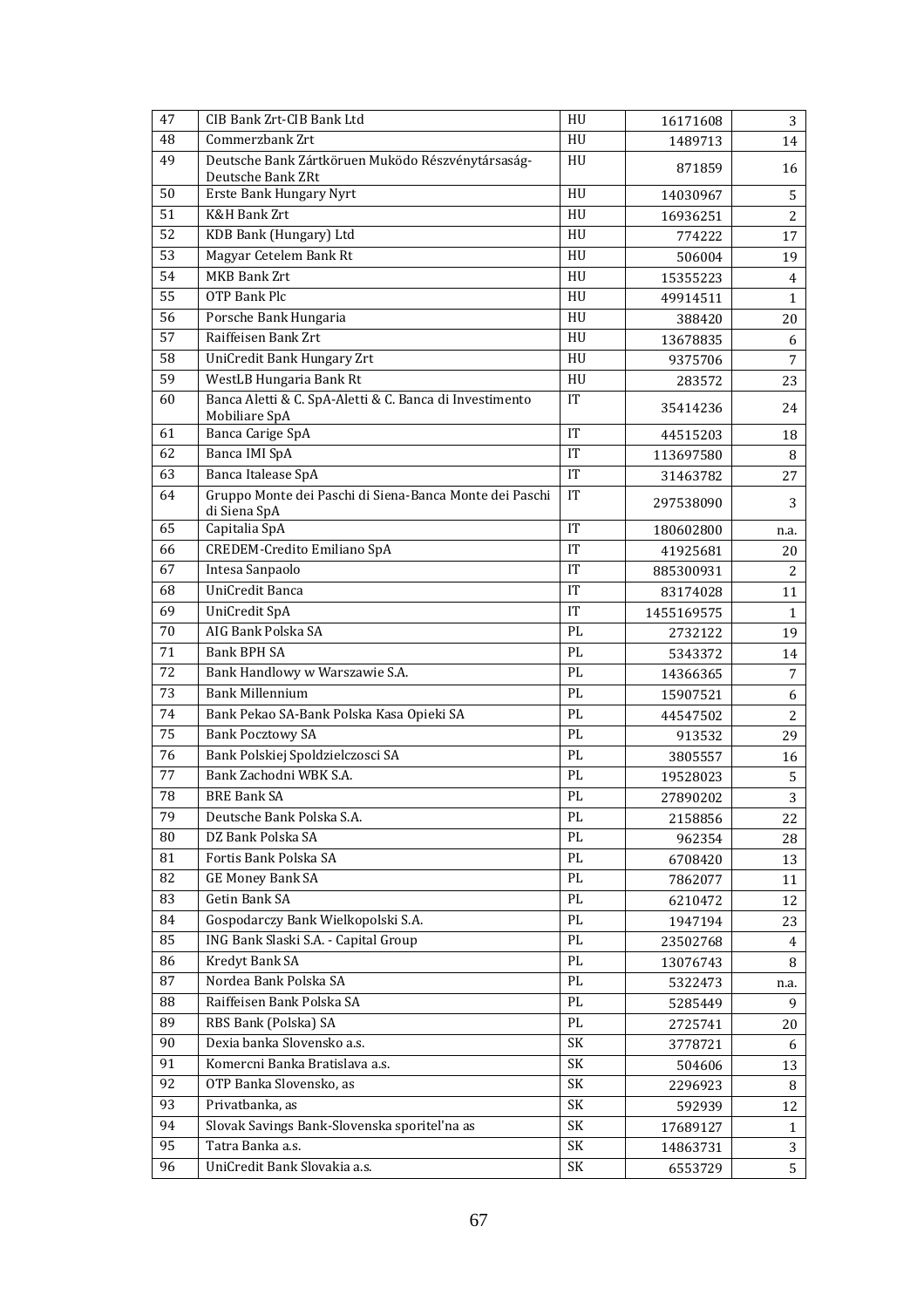| 97  | VOLKSBANK Slovensko, as                 | <b>SK</b> | 2163063    | 9  |
|-----|-----------------------------------------|-----------|------------|----|
| 98  | Vseobecna Uverova Banka a.s.            | <b>SK</b> | 15823521   | 2  |
| 99  | Abbey National Treasury Services Plc    | <b>GB</b> | 355522827  | 14 |
| 100 | AIB Group (UK) plc                      | GB        | 42080556   | 26 |
| 101 | Bank of Scotland Plc                    | GB        | 938784469  | 6  |
| 102 | Barclays Bank Plc                       | GB        | 2992884447 |    |
| 103 | Clydesdale Bank Plc                     | <b>GB</b> | 75539037   | 22 |
| 104 | HSBC Bank plc                           | <b>GB</b> | 1347334395 | 4  |
| 105 | Lloyds TSB Bank Plc                     | GB        | 635874729  | 8  |
| 106 | National Westminster Bank Plc - NatWest | GB        | 468269737  | 9  |
| 107 | Northern Rock Plc                       | GB        | 152114520  | 18 |
| 108 | Ulster Bank Limited                     | GB        | 101586072  | 20 |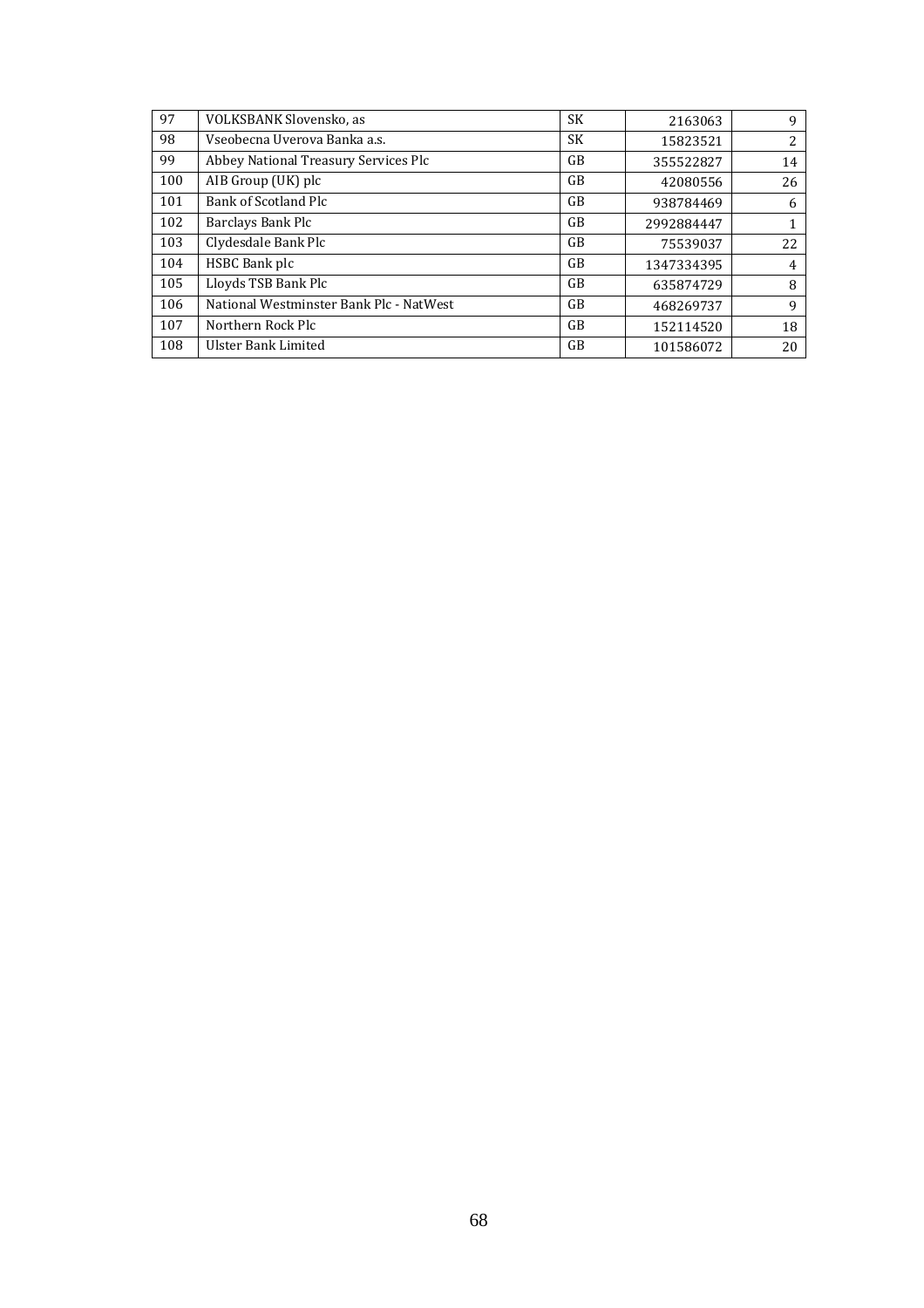# **Master Thesis Proposal**

| <b>Author</b>         | Bc. Barbora Malá                                        |
|-----------------------|---------------------------------------------------------|
| <b>Supervisor</b>     | PhDr. Adam Geršl PhD.                                   |
| <b>Proposed Topic</b> | Analysis of the European banking system: Efficiency and |
|                       | competition                                             |

#### **Topic characteristics**

Accelerated capital market globalization leads to further deepening of banking sector integration. European banking system is being largely consolidated and the competition becomes more intensive. Despite this clear development there are still efficiency differences within the global banking sector. During the recent financial turmoil what proved to be highly relevant (and in many cases fatal) for financial stability of the bank was the managerial ability to proceed efficiency measures.

 But the likely absence of competitive pressures may result in a lesser effort on the part of managers. Therefore, insufficient level of competition (followed by other market distortions) may lead to high profitability even though managers may not pay enough attention to cost optimalisation; which is suggested as the "Quiet life" hypothesis.

As in the long term, efficiency differences caused by market distortions will probably disappear and only the efficiency improvements may contribute to the income generating capability. Those improvements may have not only stability- but also welfare- implications.

### **Hypotheses, research questions**

H: Poorer competition in terms of the market concentration leads to less efficient bank, i.e. competition positively influences efficiency ("Quiet life" hypothesis).

Is the level of market competition across different states converging? Does it imply greater efficiency pressures?

## **Methodology**

On a sample of commercial banks of selected European countries, I would like to demonstrate a relationship between competition in the banking sector and efficiency of financial institution´s management.

Firstly, I would like to use parametric method (stochastic frontier approach) for efficiency data estimation. Secondly, I will apply one of the known methods of market concentration measure to determine the degree of competition in each of the chosen bank markets. Finally, I will execute the regression to find out the relationship between competition and efficiency in my sample of banks.